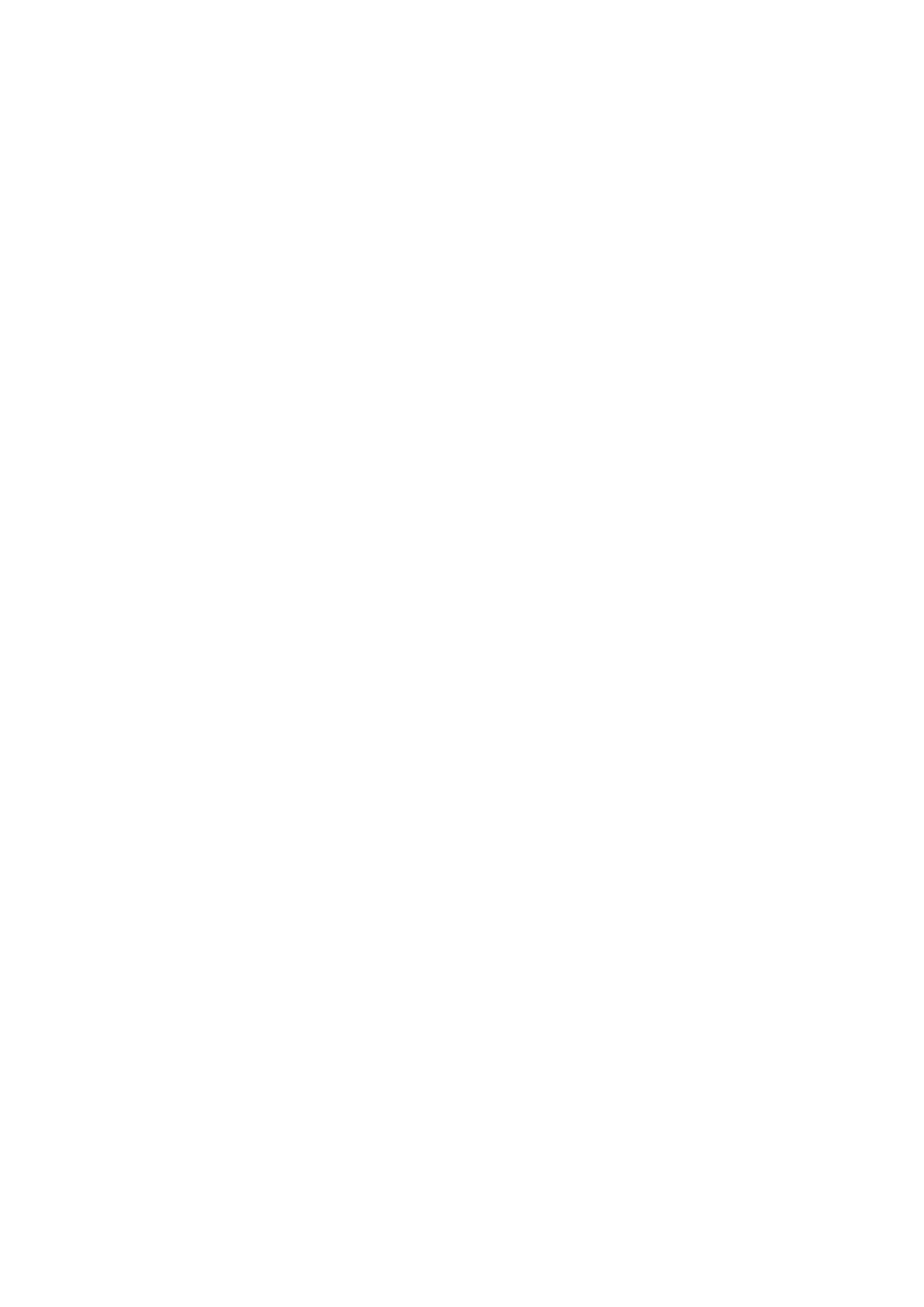## **ANNEX**

### **REVISED NAVTEX MANUAL**

## 2018 EDITION

#### **Foreword**

SOLAS regulation IV/12.2 states that "Every ship, while at sea, shall maintain a radio watch for broadcasts of maritime safety information on the appropriate frequency or frequencies on which such information is broadcast for the area in which the ship is navigating".

At the request of the IMO Sub-Committee on Radiocommunications (COM), the NAVTEX Manual was first produced in 1988. Three subsequent editions have been produced, with the fourth edition published in 2005 containing amendments endorsed by the Maritime Safety Committee (MSC) at its seventy-eighth session in May 2004 by MSC/Circ.1122.

At its seventh meeting in September 2005, the IHO Commission on the Promulgation of Radio Navigational Warnings (CPRNW)<sup>1</sup> established a working group to review all World-Wide Navigational Warning Service (WWNWS) documentation. The working group included representation from the WMO and firstly prepared revisions to resolutions A.705(17), Promulgation of Maritime Safety Information and A.706(17), World-Wide Navigational Warning Service. The proposed revisions of these resolutions were circulated to IHO Member States under IHB CL 104/2007, endorsed by the Sub-Committee on Radiocommunications and Search and Rescue (COMSAR) at its twelfth session in April 2008 and subsequently approved by the MSC at its eighty-fifth session in November/December 2008 by means of MSC.1/Circ.1287 and MSC.1/Circ.1288, respectively.

The IHO CPRNW Working Group then prepared the revised Joint IMO/IHO/WMO Manual on Maritime Safety Information incorporating the revised information from resolutions A.705(17), as amended, and A.706(17), as amended. The revised text was circulated to IHO Member States under cover of IHB CL 70/2008, endorsed by the COMSAR Sub-Committee at its thirteenth session in January 2009 and subsequently approved by the MSC at its eighty-sixth session in May/June 2009 by means of MSC.1/Circ.1310. The working group subsequently prepared the third revision of the International SafetyNET Manual. The revised text of the International SafetyNET Manual was circulated to IHO Member States under cover of IHB CL 68/2009, endorsed by the COMSAR Sub-Committee at its fourteenth session in March 2010 and approved by the MSC at its eighty-seventh session in May 2010 by MSC.1/Circ.1364.

Continuing with the holistic approach of reviewing all maritime safety information documents from the top-down, the working group prepared the fifth revision of the NAVTEX Manual. The revised text of the NAVTEX Manual was circulated to IHO Member States under cover of IHB CL 74/2010, endorsed by the COMSAR Sub-Committee at its fifteenth session in March 2011 and subsequently approved by the MSC at its eighty-ninth session in May 2011 by MSC.1/Circ.1403.

Following the review of all WWNWS documentation, an editorial review has been conducted. As part of this editorial review, MSC.1/Circ.1287/Rev.1 and MSC.1/Circ.1288/Rev.1 were approved by the MSC at its ninety-second session in June 2013, and MSC.1/Circ.1310/Rev.1 was approved by the MSC at its ninety-fourth session in November 2014. Following the

<sup>1</sup> CPRNW was renamed the IHO WWNWS Sub Committee (WWNWS) with effect from 1 January 2009.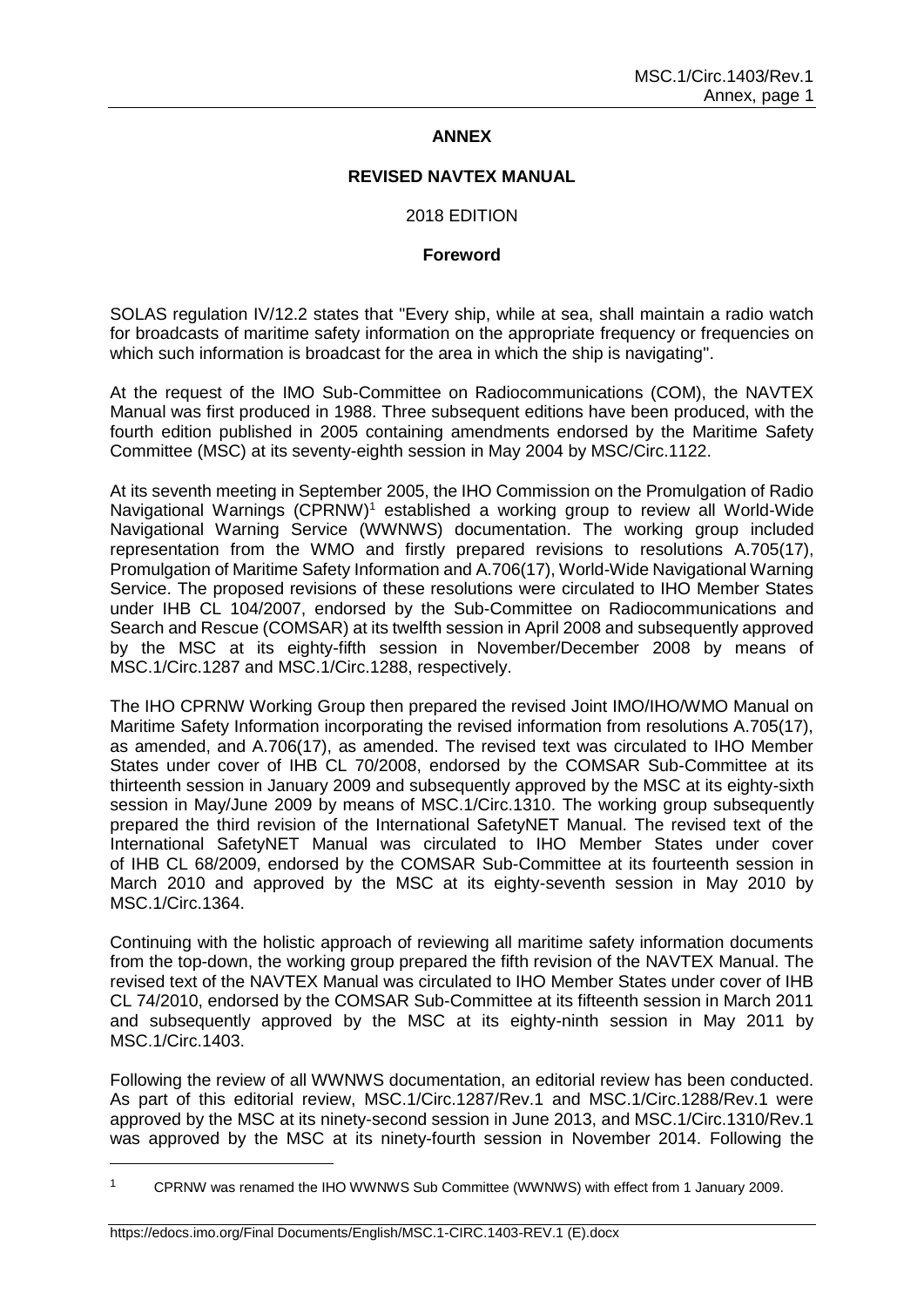approval of these circulars, the IHO WWNWS Sub-Committee Working Group reviewed the text of the NAVTEX Manual. This sixth revision of the NAVTEX Manual was endorsed by the IHO and the WMO through the WWNWS Sub-Committee, endorsed by the Sub-Committee on Navigation, Communications and Search and Rescue (NCSR) at its third session in February/March 2016 and subsequently approved by the MSC at its ninety-seventh session in November 2016 by means of MSC.1/Circ.1403/Rev.1, with an entry into force date of 1 January 2018.

# **1 General information**

1.1 NAVTEX is an international automated direct-printing service for promulgation of Maritime Safety Information (MSI), navigational and meteorological warnings, meteorological forecasts and other urgent safety-related messages to ships. It was developed to provide a low-cost, simple and automated means of receiving MSI on board ships at sea in coastal waters. The information transmitted may be relevant to all sizes and types of vessel and the selective message-rejection feature ensures that mariners can receive MSI broadcasts which are tailored to their particular needs.

1.2 NAVTEX fulfils an integral role in the Global Maritime Distress and Safety System (GMDSS) developed by the International Maritime Organization (IMO) and incorporated into the 1988 amendments to the International Convention for the Safety of Life at Sea (SOLAS), 1974, as amended, as a requirement for ships to which the Convention applies.

1.3 This Manual describes the structure and operation of the NAVTEX service. It is intended primarily for use by national Administrations and others concerned with the preparation and broadcasting of MSI. It will also be of interest to seafarers, shipowners and others who need to receive such information in order to safely go about their business at sea. It should be used in conjunction with the Joint IMO/IHO/WMO Manual on Maritime Safety Information (also published as the IHO/IMO World-Wide Navigational Warning Service Guidance Document, IHO Publication S-53).

# **2 NAVTEX service**

# **2.1 Introduction**

2.1.1 NAVTEX provides shipping with navigational and meteorological warnings, meteorological forecasts and other urgent safety-related messages (as listed in table 1, section 5) by automatic display or printout from a dedicated receiver. It is suitable for use in all sizes and types of ships. Figure 1 illustrates the way the service is typically structured.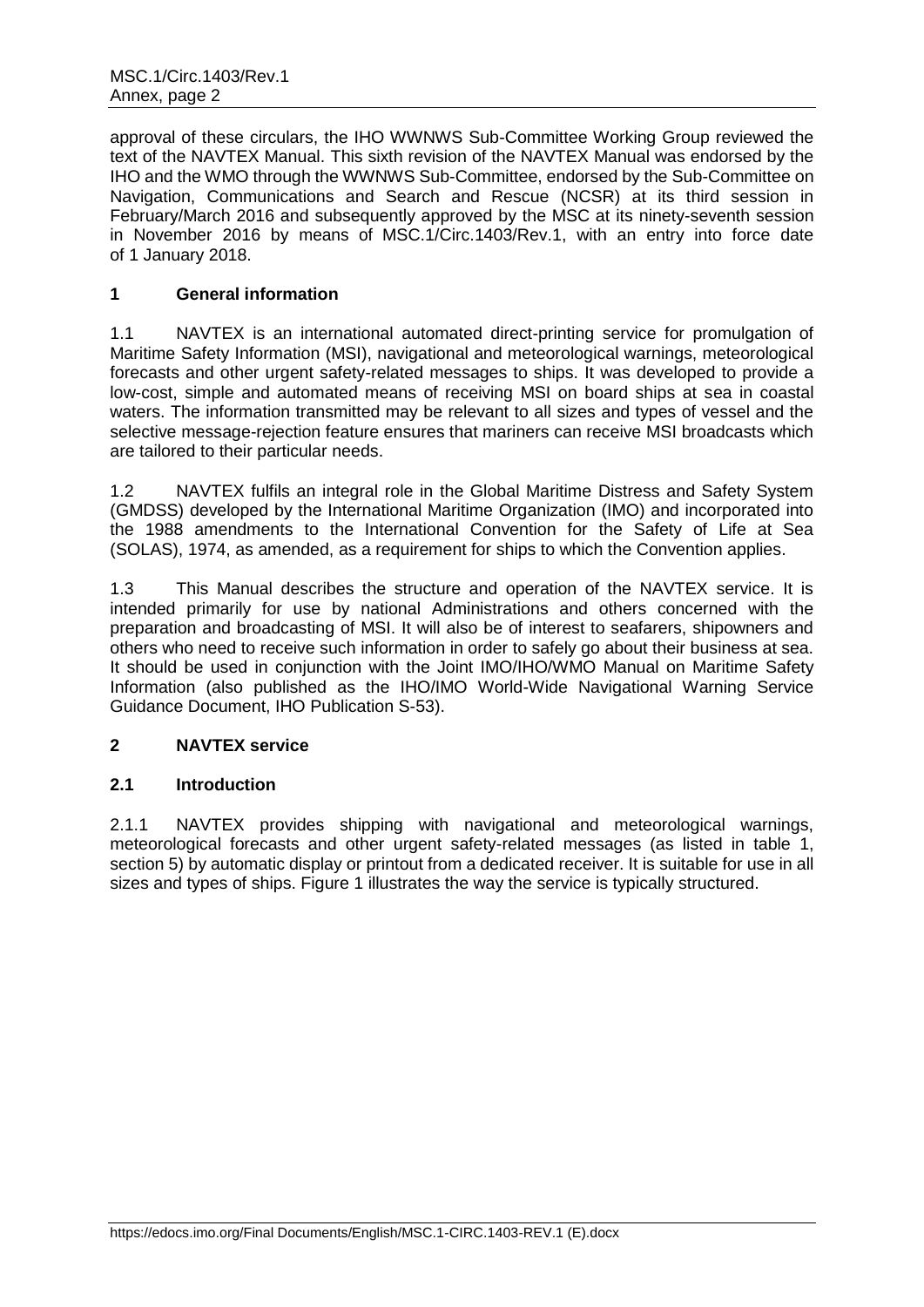

**Figure 1** – Basic concept of the NAVTEX system

2.1.2 NAVTEX is a component of the IMO/IHO World-Wide Navigational Warning Service (WWNWS) defined by resolutions A.706(17), as amended, and A.1051(27), as amended. It has also been included as an element of the Global Maritime Distress and Safety System (GMDSS).

2.1.3 In the GMDSS, a NAVTEX receiving capability is part of the mandatory equipment which is required to be carried in certain vessels under the provisions of the International Convention for the Safety of Life at Sea (SOLAS), 1974, as amended.

2.1.4 Authority for coordinating the use of the frequencies 518 kHz, 490 kHz and 4209.5 kHz for NAVTEX services worldwide was delegated by ITU to IMO at WRC-95 through resolution 339. This was reaffirmed at WRC-97. IMO has vested responsibility for the overall management and coordination of the global NAVTEX service to the NAVTEX Coordinating Panel. With respect to National NAVTEX broadcasts on 490 kHz and 4209.5 kHz, the function of the NAVTEX Coordinating Panel is limited to the allocation of transmission identification characters.<sup>2</sup> It should be noted that the provisions of the NAVTEX Manual do not apply when planning a National NAVTEX service on other nationally assigned frequencies. The Terms of Reference for this Panel are attached in annex 1.

2.1.5 Details of operational and planned NAVTEX services are published periodically in the various national lists of radio signals, in an annex to the International Telecommunication Union's (ITU) List IV – List of coast stations and special service stations, and in the GMDSS Master Plan published by IMO in its series of GMDSS Circulars.

<sup>&</sup>lt;sup>2</sup> The transmitter identification character is a single letter allocated to each transmitter to identify the NAVTEX station and broadcast times.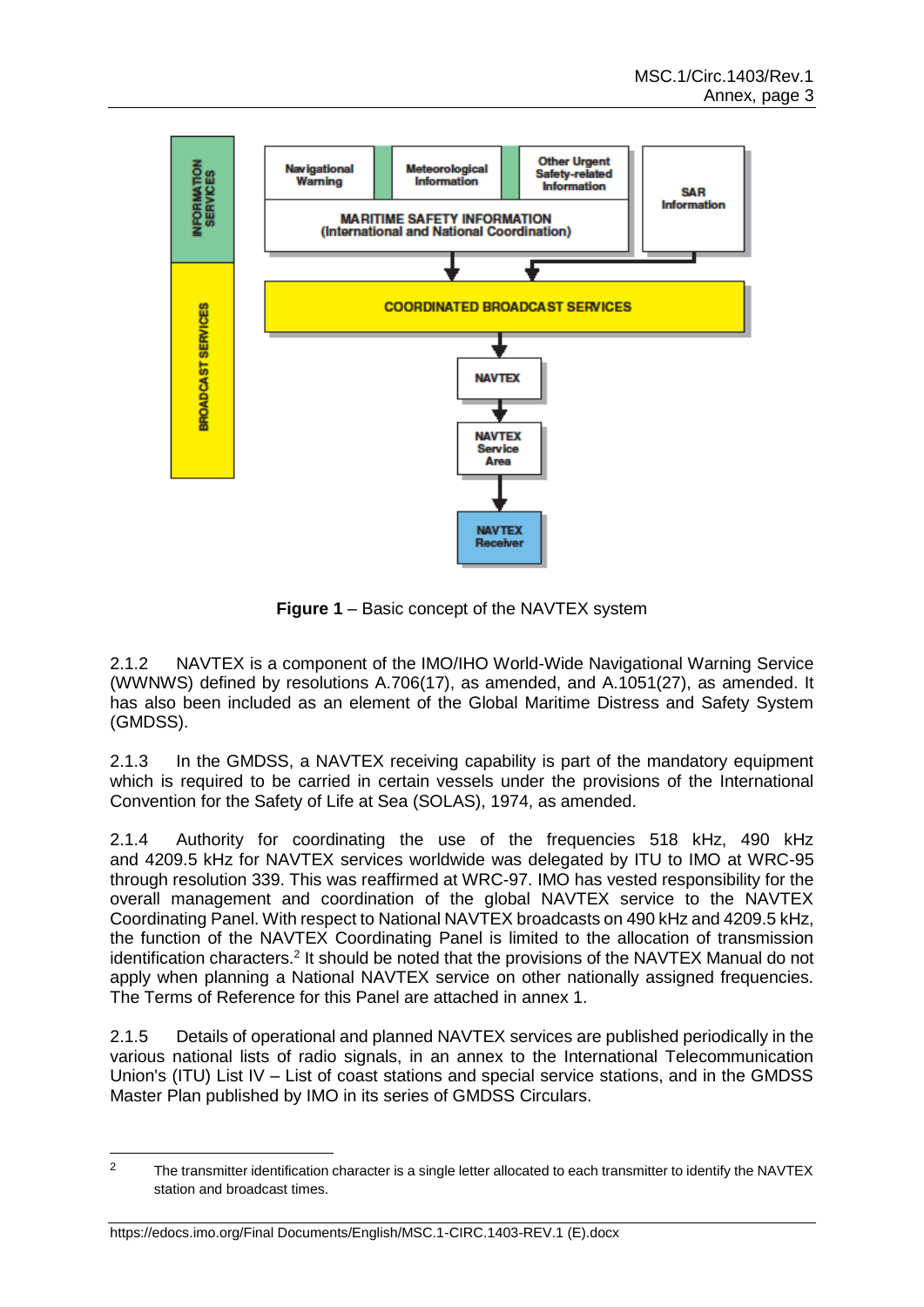### **2.2 Definitions**

- 2.2.1 For the purposes of this Manual, the following definitions apply:
	- .1 *Coastal warning* means a navigational warning or in-force bulletin promulgated as part of a numbered series by a National Coordinator. Broadcast should be made by the International NAVTEX service to defined NAVTEX service areas and/or by the International SafetyNET service to coastal warning areas. (In addition, Administrations may issue coastal warnings by other means).
	- .2 *Coastal warning area* means a unique and precisely defined sea area within a NAVAREA/METAREA or Sub-area established by a coastal State for the purpose of coordinating the broadcast of coastal maritime safety information through the SafetyNET service.
	- .3 *Global Maritime Distress and Safety System (GMDSS)* means the global communications service based upon automated systems, both satellite and terrestrial, to provide distress alerting and promulgation of maritime safety information for mariners.
	- .4 *HF NBDP* means High Frequency narrow-band direct-printing, using radio telegraphy as defined in Recommendation ITU-R M.688.
	- .5 *In-force bulletin* means a list of serial numbers of those NAVAREA, Sub-area or coastal warnings in force issued and broadcast by the NAVAREA Coordinator, Sub-area Coordinator or National Coordinator.
	- .6 *International NAVTEX service* means the coordinated broadcast and automatic reception on 518 kHz of maritime safety information by means of narrow-band direct-printing telegraphy using the English language.<sup>3</sup>
	- .7 *International SafetyNET service* means the coordinated broadcast and automatic reception of maritime safety information via the Inmarsat Enhanced Group Call (EGC) system, using the English language, in accordance with the provisions of the International Convention for the Safety of Life at Sea, 1974, as amended.
	- .8 *Issuing Service means a National Meteorological Service which has accepted responsibility for ensuring that meteorological warnings and forecasts for shipping are disseminated through the International SafetyNET service to the METAREA for which the Service has accepted responsibility under the broadcast requirements of the GMDSS.*. 4
	- .9 *Local warning* means a navigational warning which covers inshore waters, often within the limits of jurisdiction of a harbour or port authority.
	- .10 *Maritime safety information (MSI)*<sup>5</sup> means navigational and meteorological warnings, meteorological forecasts and other urgent safety-related messages broadcast to ships.

#### https://edocs.imo.org/Final Documents/English/MSC.1-CIRC.1403-REV.1 (E).docx

<sup>3</sup> As set out in this Manual.

<sup>4</sup> In the context of this Manual, "designated area" means the NAVTEX service area.

<sup>5</sup> As defined in regulation IV/2 of the 1974 SOLAS Convention, as amended.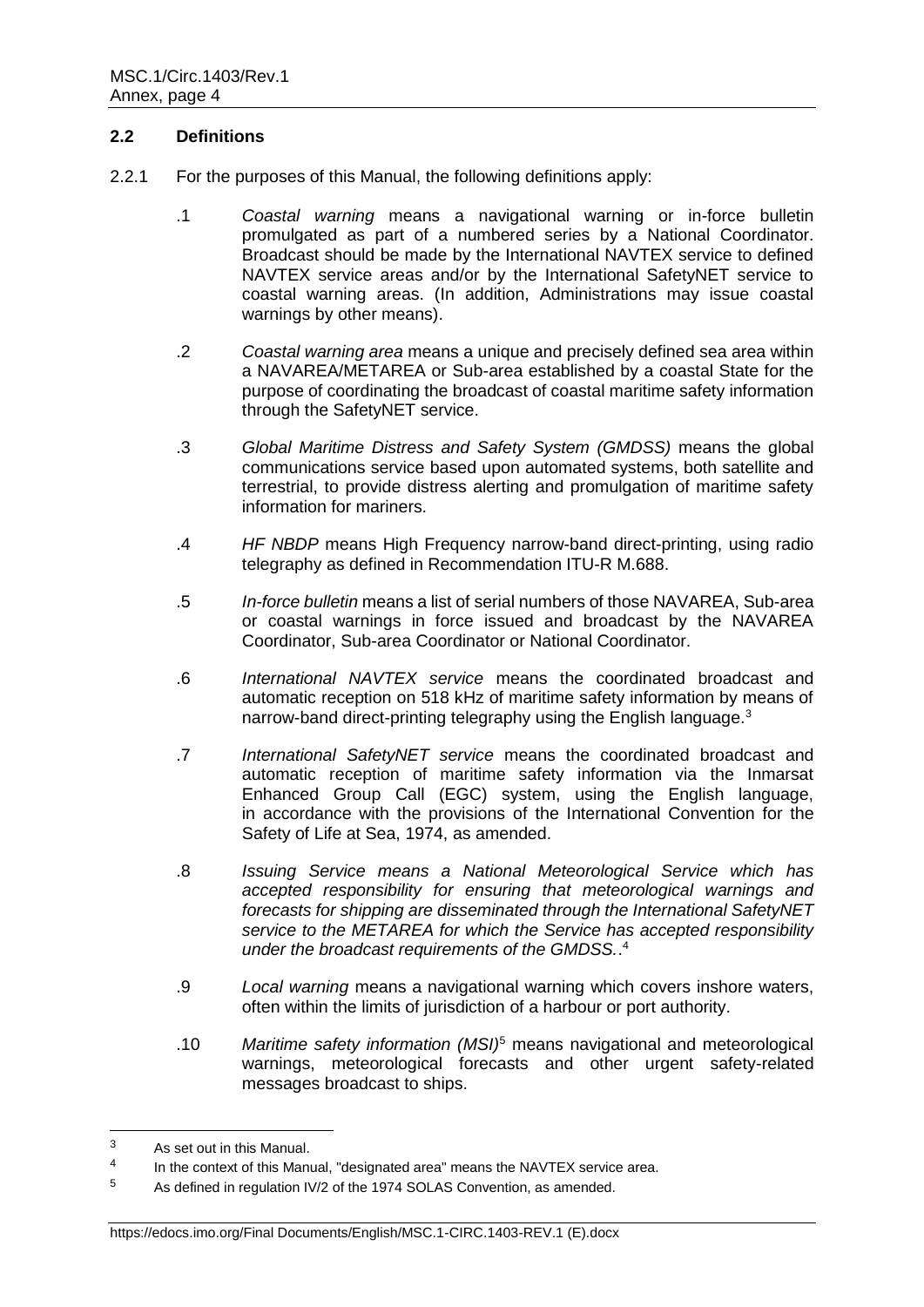- .11 *Maritime safety information service* means the internationally and nationally coordinated network of broadcasts containing information which is necessary for safe navigation.
- .12 *METAREA* means a geographical sea area\* established for the purpose of coordinating the broadcast of marine meteorological information. The term METAREA followed by a roman numeral may be used to identify a particular sea area. The delimitation of such areas is not related to and shall not prejudice the delimitation of any boundaries between States. (See figure 2).

\*Which may include inland seas, lakes and waterways navigable by seagoing ships.

- .13 *METAREA Coordinator means the authority charged with coordinating marine meteorological information broadcasts by one or more National Meteorological Services acting as Preparation or Issuing Services within the METAREA.*
- .14 *Meteorological information* means the marine meteorological warning and forecast information in accordance with the provisions of the International Convention for the Safety of Life at Sea, 1974, as amended.
- .15 *National Coordinator* means the national authority charged with collating and issuing coastal warnings within a national area of responsibility.
- .16 *National NAVTEX service* means the broadcast and automatic reception of maritime safety information by means of narrow-band direct-printing telegraphy using frequencies other than 518 kHz and languages as decided by the Administration concerned.
- .17 *National SafetyNET service* means the broadcast and automatic reception of maritime safety information via the Inmarsat EGC system, using languages as decided by the Administration concerned.
- .18 *NAVAREA* means a geographical sea area\* established for the purpose of coordinating the broadcast of navigational warnings. The term NAVAREA followed by a roman numeral may be used to identify a particular sea area. The delimitation of such areas is not related to and shall not prejudice the delimitation of any boundaries between States. (See figure 3).

\*Which may include inland seas, lakes and waterways navigable by seagoing ships.

- .19 *NAVAREA Coordinator* means the authority charged with coordinating, collating and issuing NAVAREA warnings for a designated NAVAREA.
- .20 *NAVAREA warning* means a navigational warning or in-force bulletin promulgated as part of a numbered series by a NAVAREA Coordinator.
- .21 *Navigational warning* means a message containing urgent information relevant to safe navigation broadcast to ships in accordance with the provisions of the International Convention for the Safety of Life at Sea, 1974, as amended.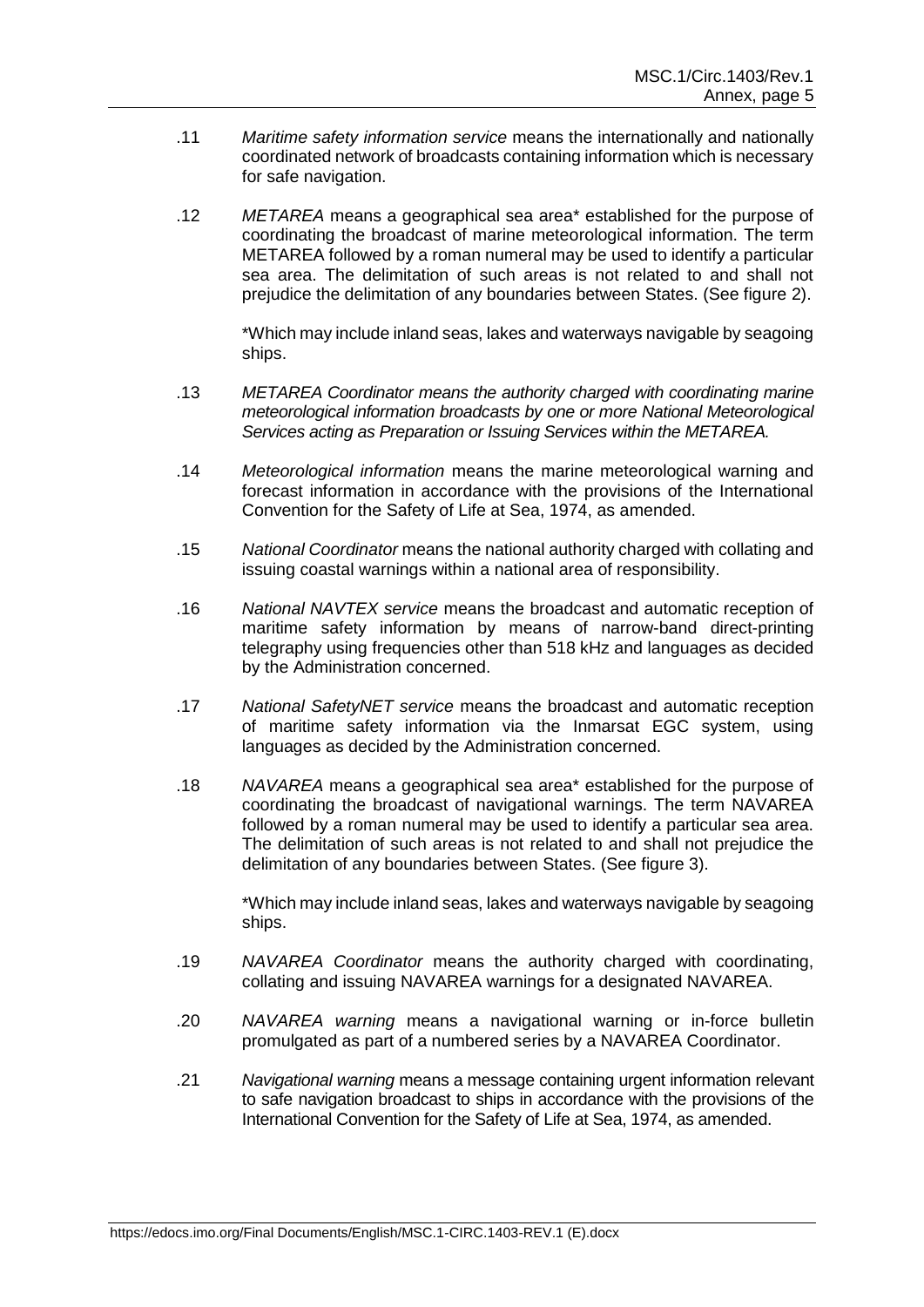- .22 *NAVTEX* means the system for the broadcast and automatic reception of maritime safety information by means of narrow-band direct-printing telegraphy.<sup>6</sup>
- .23 *NAVTEX Coordinator* means the authority charged with operating and managing one or more NAVTEX stations broadcasting maritime safety information as part of the International NAVTEX service.
- .24 *NAVTEX coverage area* means an area defined by an arc of a circle having a radius from the transmitter calculated according to the method and criteria given in resolution A.801(19), as amended, see annex 4.
- .25 *NAVTEX service area* means a unique and precisely defined sea area, wholly contained within the NAVTEX coverage area, for which maritime safety information is provided from a particular NAVTEX transmitter. It is normally defined by a line that takes full account of local propagation conditions and the character and volume of information and maritime traffic patterns in the region, as given in resolution A.801(19), as amended, see annex 4.
- .26 *Other urgent safety-related information* means maritime safety information broadcast to ships that is not defined as a navigational warning or meteorological information. This may include, but is not limited to, significant malfunctions or changes to maritime communications systems, and new or amended mandatory ship reporting systems or maritime regulations affecting ships at sea.
- .27 *Rescue Coordination Centre (RCC) ()* means a unit responsible for promoting efficient organization of search and rescue services and for coordinating the conduct of search and rescue operations within a search and rescue region. Note: The term RCC will be used within this Manual to apply to either joint, aeronautical or maritime centres; JRCC, ARCC or MRCC will be used as the context warrants.
- .28 *SafetyNET* means the international service for the broadcast and automatic reception of maritime safety information via the Inmarsat EGC system. SafetyNET receiving capability is part of the mandatory equipment which is required to be carried by certain ships in accordance with the provisions of the International Convention for the Safety of Life at Sea, 1974, as amended.
- .29 *SAR information* means distress alert relays and other urgent search and rescue information broadcast to ships.
- .30 *Sub-area* means a subdivision of a NAVAREA/METAREA in which a number of countries have established a coordinated system for the promulgation of maritime safety information. The delimitation of such areas is not related to and shall not prejudice the delimitation of any boundaries between States.
- .31 *Sub-area Coordinator* means the authority charged with coordinating, collating and issuing Sub-area warnings for a designated Sub-area.

 $\hat{a}$ <sup>6</sup> See annex 2.

https://edocs.imo.org/Final Documents/English/MSC.1-CIRC.1403-REV.1 (E).docx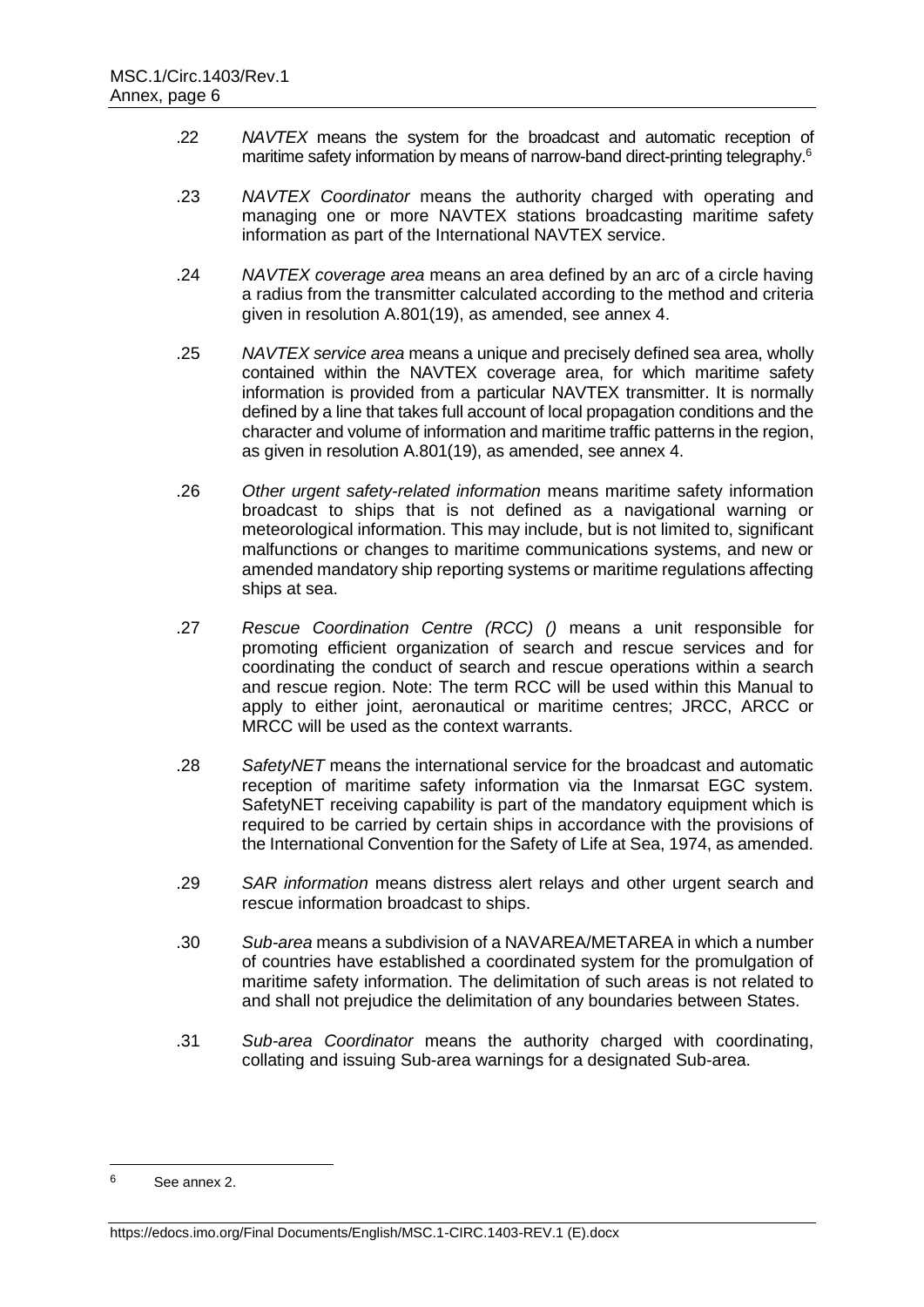- .32 *Sub-area warning* means a navigational warning or in-force bulletin promulgated as part of a numbered series by a Sub-area Coordinator. Broadcast should be made by the International NAVTEX service to defined NAVTEX service areas or by the International SafetyNET service (through the appropriate NAVAREA Coordinator).
- .33 *UTC* means Coordinated Universal Time which is equivalent to GMT (or ZULU) as the international time standard.
- .34 *World-Wide Met-ocean Information and Warning Service (WWMIWS)*<sup>7</sup> means the internationally coordinated service for the promulgation of meteorological warnings and forecasts.
- .35 *World-Wide Navigational Warning Service (WWNWS)<sup>8</sup>* means the internationally and nationally coordinated service for the promulgation of navigational warnings.
- .36 In the operating procedures, *coordination* means that the allocation of the time for data broadcast is centralized, the format and criteria of data transmissions are compliant as described in the Joint IMO/IHO/WMO Manual on Maritime Safety Information and that all services are managed as set out in resolutions A.705(17), as amended, A.706(17), as amended, and A.1051(27), as amended.

 $\overline{7}$ As set out in resolution A.1051(27), as amended

<sup>8</sup> As set out in resolution A.706(17), as amended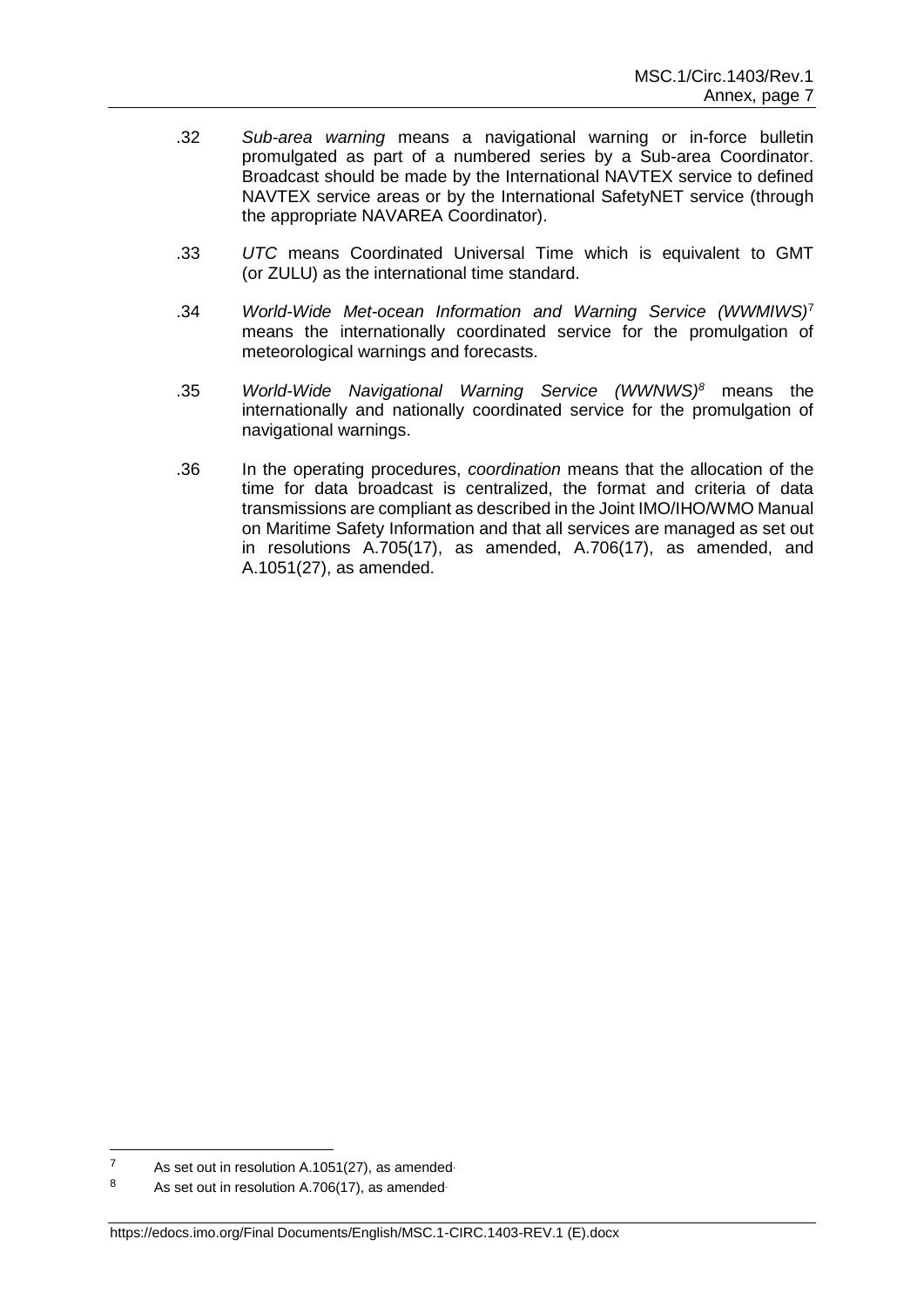# *2.2.2 Delimitation of METAREAs*



**Figure 2** – METAREAs for coordinating and promulgating navigational warnings under the World-Wide Navigational Warning Service

> The delimitation of such areas is not related to and shall not prejudice the delimitation of any boundaries between States.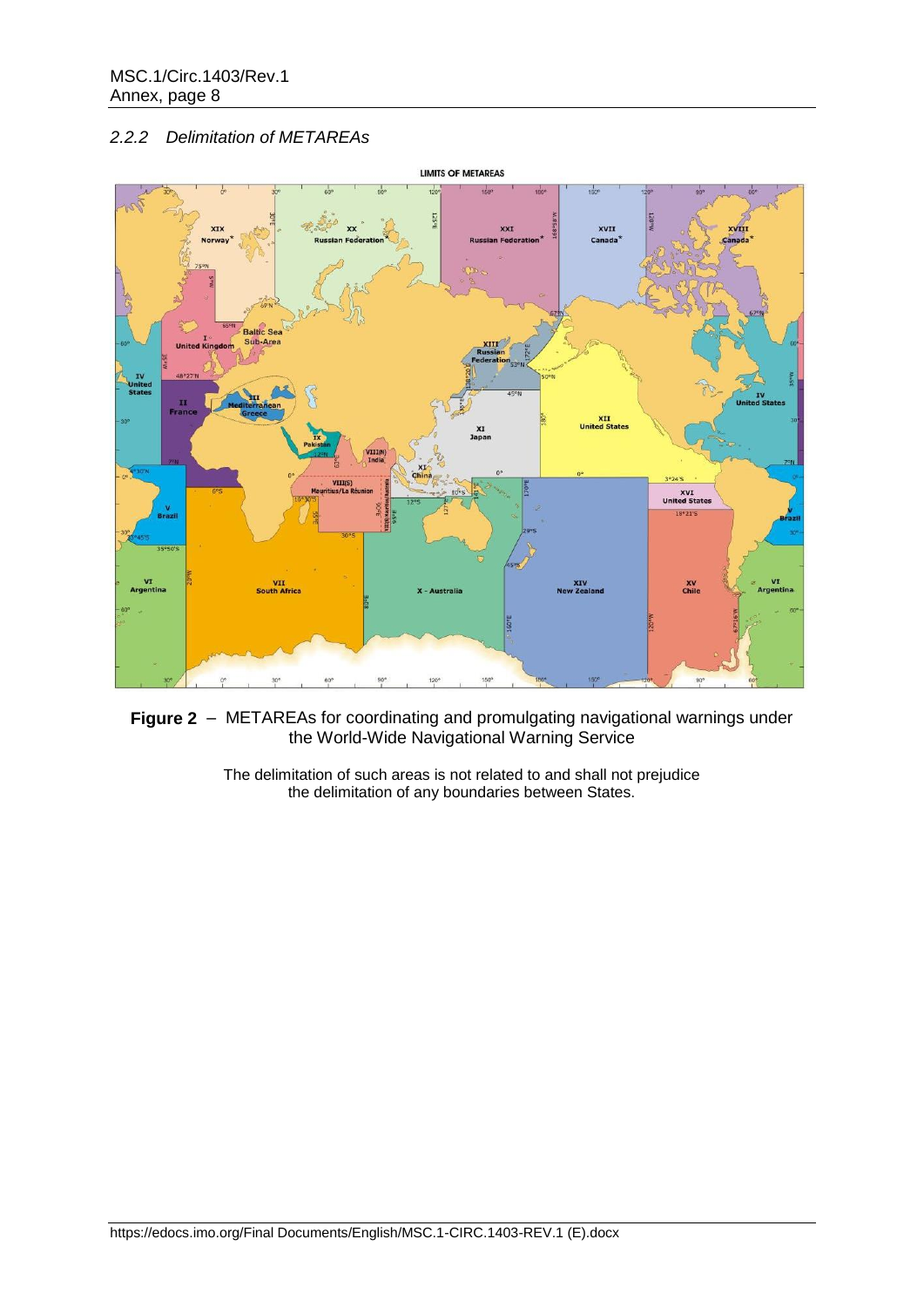# *2.2.3 Delimitation of NAVAREAs*





The delimitation of such areas is not related to and shall not prejudice the delimitation of any boundaries between States.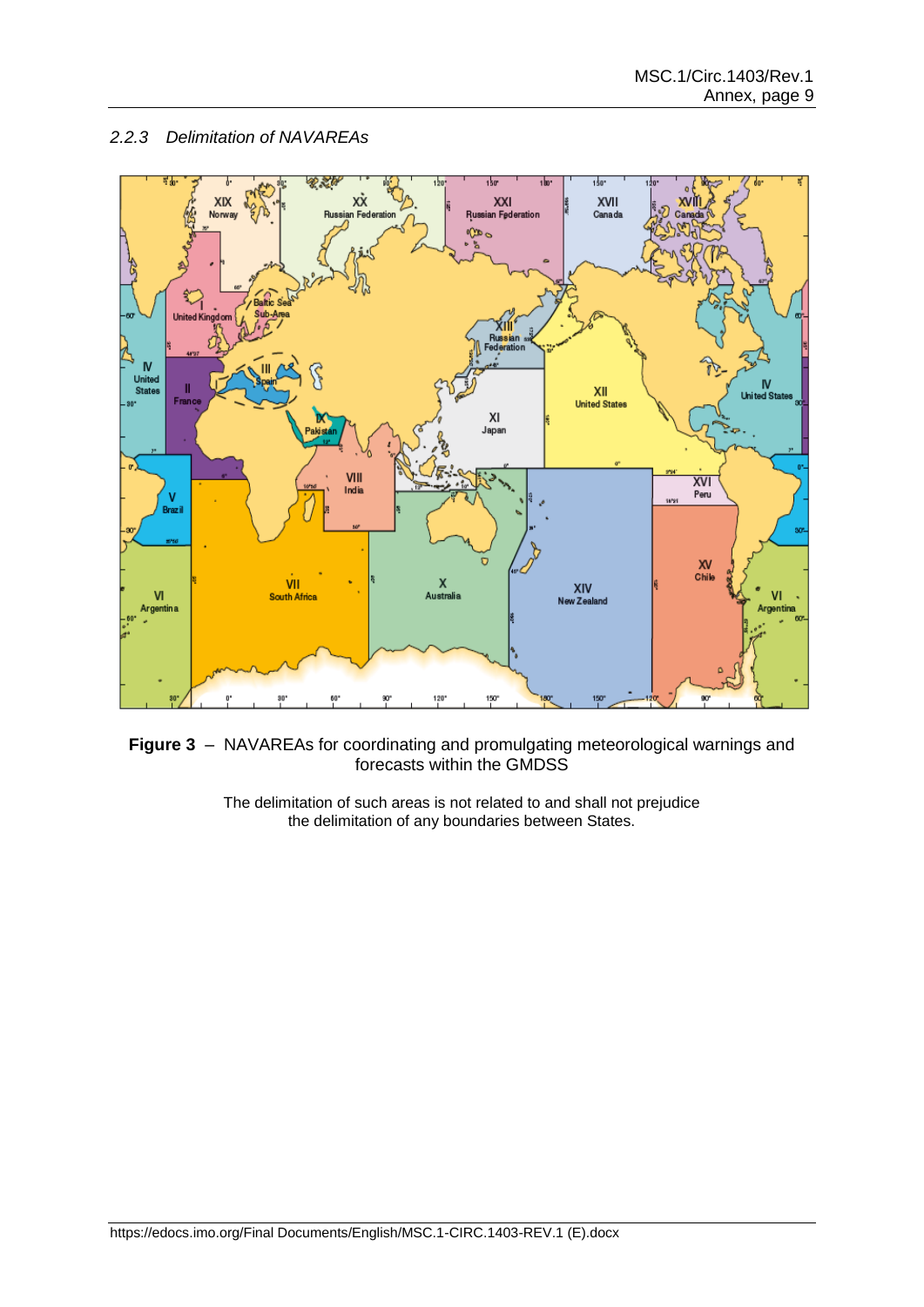## **3 General features of the NAVTEX system**

- 3.1 The principal features are:
	- .1 use of a single frequency, with transmissions from stations within and between NAVAREAs and METAREAs coordinated on a time-sharing basis to reduce the risk of mutual interference. The following frequencies may be used for NAVTEX broadcasts:

|                                                            | 518 kHz                                                                                      |  |  |  |  |  |  |
|------------------------------------------------------------|----------------------------------------------------------------------------------------------|--|--|--|--|--|--|
| Type of service:                                           | International                                                                                |  |  |  |  |  |  |
| Content:                                                   | Maritime safety information                                                                  |  |  |  |  |  |  |
| Language:                                                  | English                                                                                      |  |  |  |  |  |  |
| Coordination:                                              | By IMO NAVTEX<br><b>Coordinating Panel</b>                                                   |  |  |  |  |  |  |
| 490 kHz and 4209.5 kHz                                     |                                                                                              |  |  |  |  |  |  |
| Type of service:                                           | National                                                                                     |  |  |  |  |  |  |
| Content:                                                   | Maritime safety information                                                                  |  |  |  |  |  |  |
| Language:                                                  | As selected by the national<br>Administration                                                |  |  |  |  |  |  |
| Coordination:                                              | Transmitter identification<br>character allocated by IMO<br><b>NAVTEX Coordinating Panel</b> |  |  |  |  |  |  |
|                                                            | Other national frequencies allocated by the<br>ITU                                           |  |  |  |  |  |  |
| Type of service:                                           | National                                                                                     |  |  |  |  |  |  |
| Content:                                                   | As selected by the national<br>Administration                                                |  |  |  |  |  |  |
| As selected by the national<br>Language:<br>Administration |                                                                                              |  |  |  |  |  |  |
| Coordination:<br>By appropriate national<br>Administration |                                                                                              |  |  |  |  |  |  |

- .2 a dedicated NAVTEX receiver, comprising radio receivers, a signal processor and either:
	- .2.1 an integrated printing device; or
	- .2.2 a dedicated display device with a printer output port and a non-volatile message memory; or
	- .2.3 a connection to an integrated navigation system and a non-volatile message memory;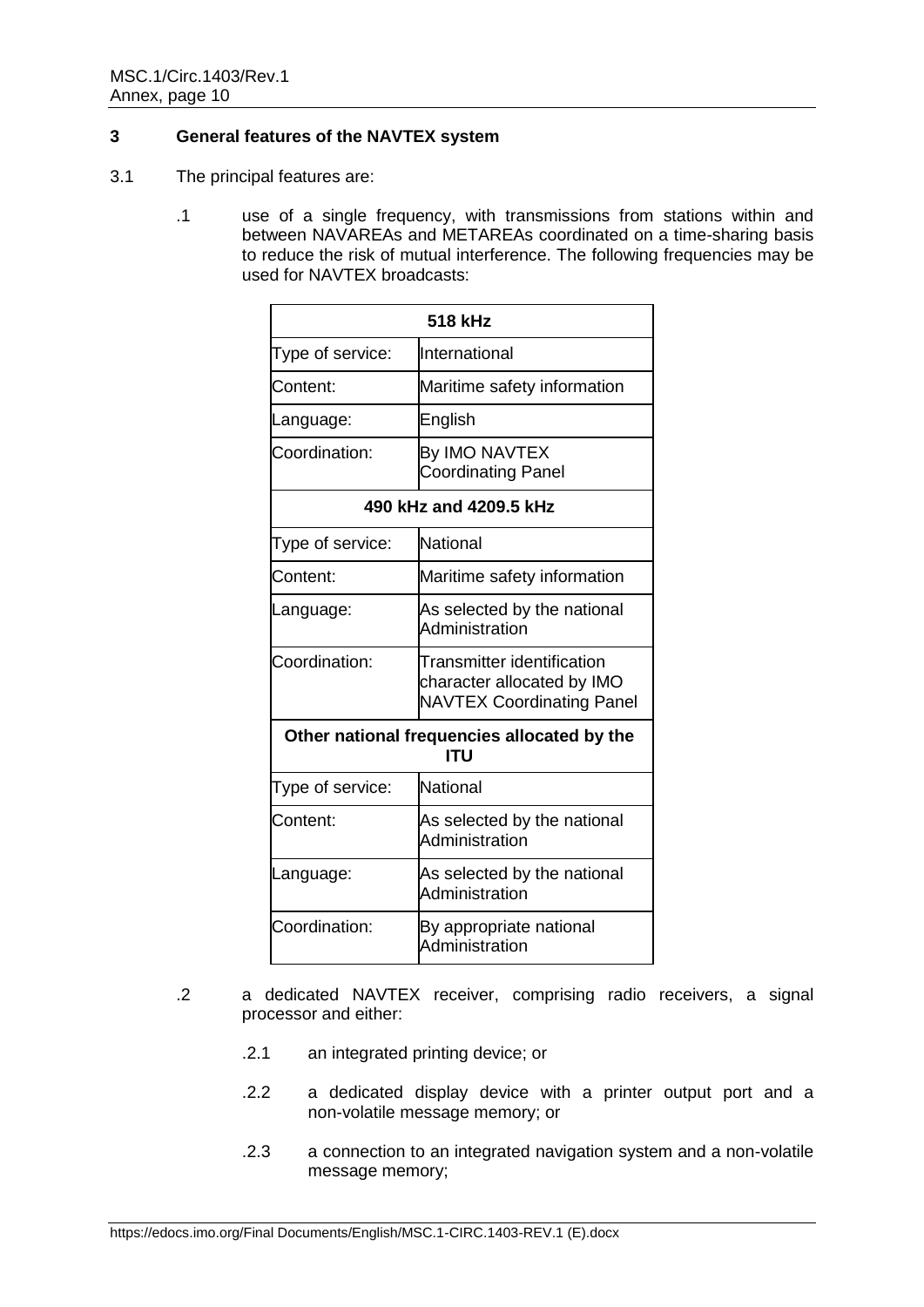which has the ability to select messages to be printed, or viewed and stored in a memory according to:

> a technical code  $(B_1B_2B_3B_4)$ , which appears in the preamble of each message; and

> whether or not the particular message has already been printed/received.

3.2 The operational and technical characteristics of the NAVTEX system are contained in Recommendation ITU-R M.540-2<sup>9</sup>. Performance standards for shipborne equipment, if installed before 1 July 2005, are laid down in resolution A.525(13). If installed on or after 1 July 2005, they shall conform to resolution MSC.148(77).<sup>10</sup>

# **4 Planning NAVTEX services**

4.1 When planning NAVTEX services, Administrations should obtain guidance at an early stage from IMO, through its NAVTEX Coordinating Panel. This may be particularly important when installation of new stations and/or purchase of new equipment is under consideration. Details of how to contact the Panel may be found in annex 1.

## **4.2 International NAVTEX services on 518 kHz**

When planning an International NAVTEX service it is essential to appreciate the high level of national and international coordination required. The central principles which should be borne in mind are as follows:

- .1 All NAVTEX stations are part of the strategic infrastructure of both the GMDSS and WWNWS.
- .2 It is essential for the efficiency and effectiveness of the service that a minimum number of stations are used. This may require national Administrations to either share facilities or promulgate information provided by Administrations of other nations.
- .3 Each station contributes to the overall service in a coordinated way, bearing in mind the geographical area covered by each station and the effective coordination and control of information to be transmitted.
- .4 The two basic areas which must be defined when establishing a NAVTEX station are the NAVTEX coverage area and the NAVTEX service area. Each station will provide all the information for a particular NAVTEX service area. The boundaries of the NAVTEX service area must be wholly contained within the coverage area, and must not overlap with adjacent NAVTEX service areas (see figure 4).
- .5 National Administrations seeking to establish NAVTEX services shall undertake preliminary discussions with the NAVAREA Coordinator, METAREA Coordinator and neighbouring Administrations prior to formal application to IMO through the IMO NAVTEX Coordinating Panel. These discussions shall consider the most appropriate NAVTEX service area boundaries, possible geographical locations for transmitter sites to ensure optimal coverage and links with Information Providers.

 $\mathsf{o}$ See annex 2.

<sup>10</sup> See annex 3.

https://edocs.imo.org/Final Documents/English/MSC.1-CIRC.1403-REV.1 (E).docx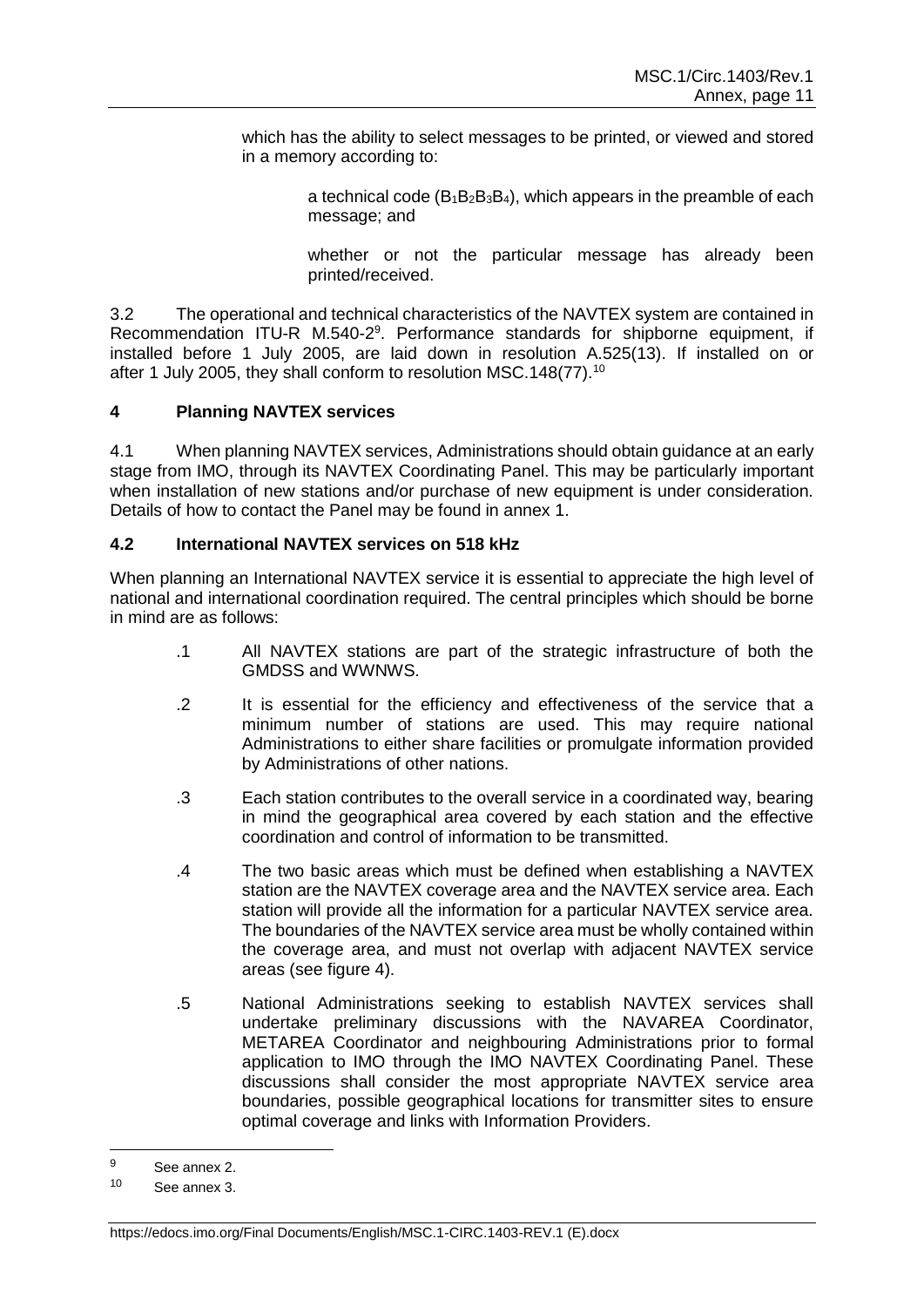- .6 The range of a NAVTEX transmitter depends on the transmitted power and local radio propagation conditions. The actual range achieved shall be adjusted to the minimum required for adequate reception in the specified NAVTEX service area, taking into account the needs of ships approaching from other areas. Experience indicates that the required range of 250 to 400 nautical miles will normally be attained by transmitted power of no more than 1 kW during daylight **with a 60% reduction during night conditions.**
- .7 After the choice of transmitter sites, the main need for coordination lies in the assignment of  $B_1$  transmitter identification characters (time schedules) and the agreement of proposed NAVTEX service areas (if appropriate). Preliminary discussions between national Administrations seeking to establish or amend NAVTEX services and neighbouring Administrations shall be coordinated by the NAVAREA Coordinator prior to formal application for a  $B_1$  transmitter identification character. Throughout the process the IMO NAVTEX Coordinating Panel is available to advise and liaise on the final limits of NAVTEX service areas if these cannot be agreed locally.
- .8 The IMO NAVTEX Coordinating Panel will only allocate  $B_1$  transmitter identification characters after the NAVTEX service areas have been agreed.
- .9 Once a NAVTEX transmitter has been declared operational, if a national Administration wishes to:
	- .9.1 move the transmitter site; and/or
	- .9.2 amend the limits of its NAVTEX service area,

then the whole coordination process outlined above must be repeated, keeping the NAVTEX Coordinating Panel informed at all times.

.10 A National NAVTEX Coordinator shall be established to oversee the operation of the NAVTEX services established by each national Administration. The responsibilities of the NAVTEX Coordinator are defined in section 12 of this Manual.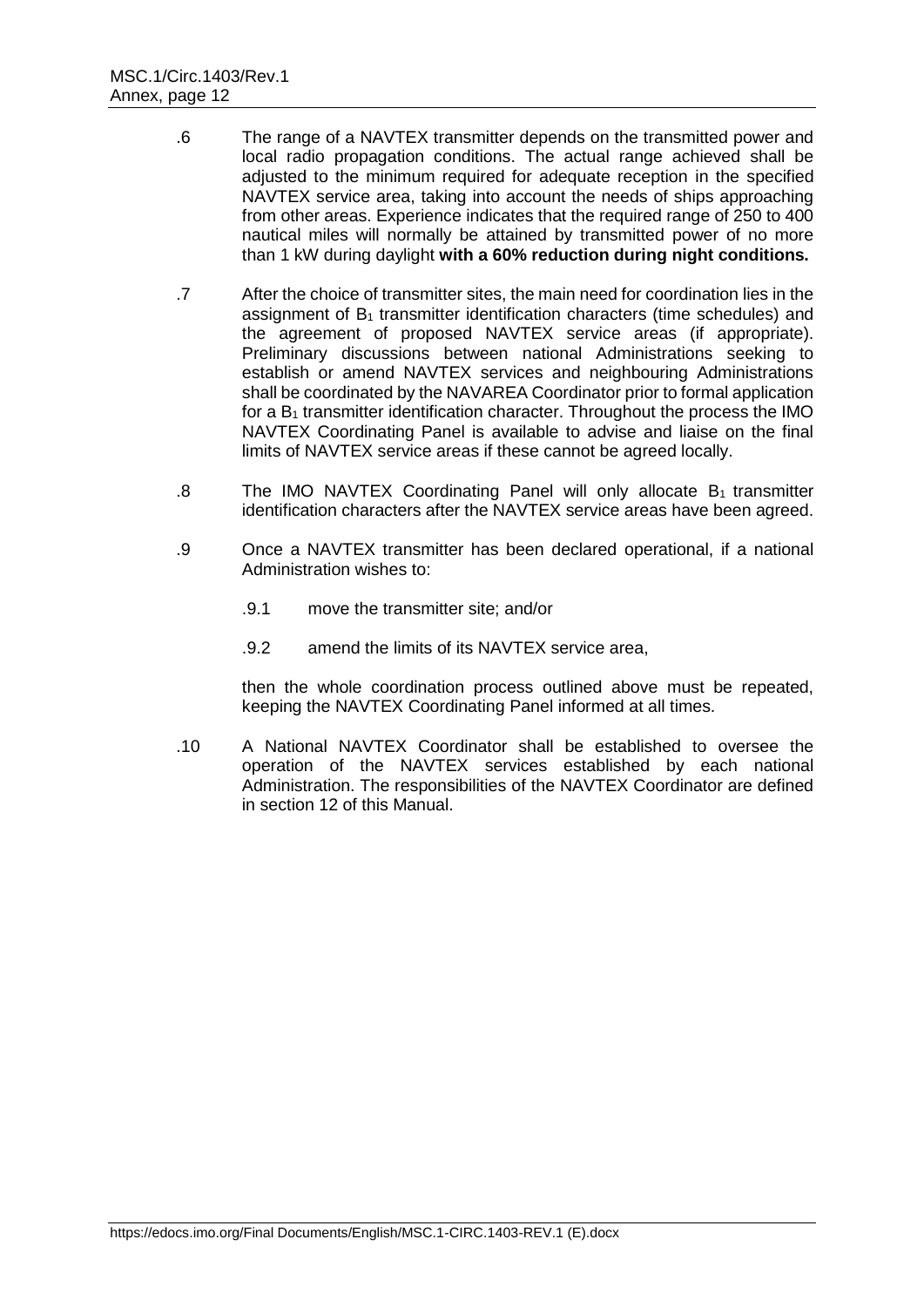

**Figure 4** *–* Example of NAVTEX service areas

The Baltic Sea and its approaches have been divided into five individual NAVTEX service areas. Within each service area, maritime safety information is provided from a separate NAVTEX station which has been allocated a dedicated  $B_1$  transmitter identification character. It is a fundamental requirement that the range of each NAVTEX transmitter is sufficient to include the whole of the NAVTEX service area assigned to its  $B_1$  transmitter identification character.

# **4.3 National NAVTEX services on 490 kHz or 4209.5 kHz**

The provisions of the NAVTEX Manual apply to National NAVTEX services on 490 kHz or 4209.5 kHz. When planning a National NAVTEX service, the IMO NAVTEX Coordinating Panel is responsible for the allocation of  $B_1$  transmitter identification characters; however, the establishment of NAVTEX service areas and the compulsory use of the English language are not required.

## **4.4 National NAVTEX services on other frequencies**

The provisions of the NAVTEX Manual do not apply when planning a National NAVTEX service on nationally assigned frequencies.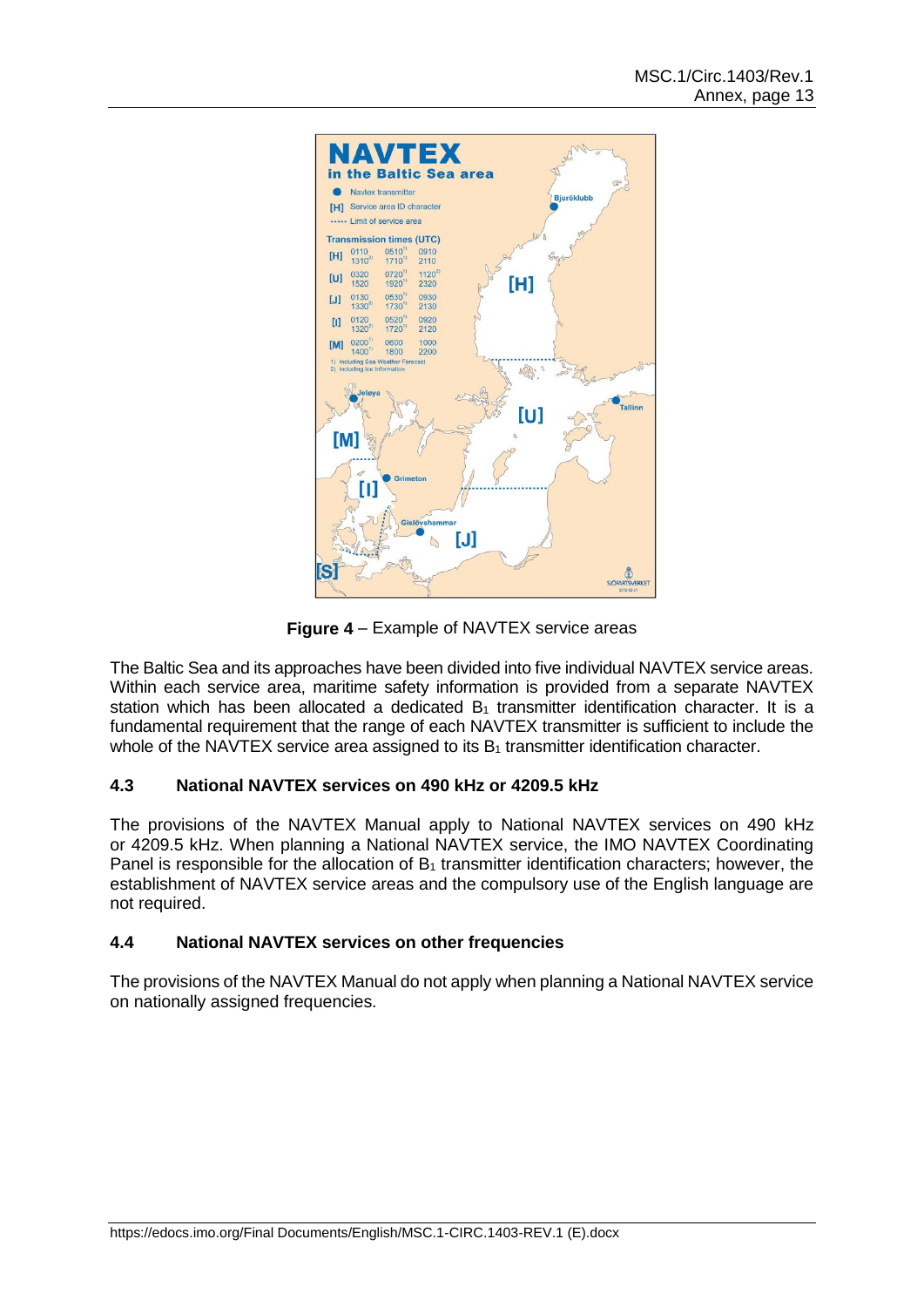## **5 NAVTEX message technical characters**

### **5.1 Overview of technical characters, B<sub>1</sub>, B<sub>2</sub>, B<sub>3</sub>, B<sub>4</sub>**

5.1.1 NAVTEX messages include instructions to the NAVTEX receiver for processing maritime safety information in the form of the NAVTEX message identity, which consists of four technical "B" characters which make up an alphanumeric code. In order for messages to be correctly processed, they must consist of data conforming to these "B" characters:

- B<sup>1</sup> Transmitter identification character
- B<sub>2</sub> Subject indicator character
- B3B<sup>4</sup> Message numbering characters

### **5.2 B<sup>1</sup> – Transmitter identification character**

5.2.1 The transmitter identification character  $(B_1)$  is a single letter which is allocated to each transmitter. It is used to identify the broadcasts which are to be accepted by the receiver and those to be rejected, and also the time slot for the transmission.

5.2.2 In order to avoid erroneous reception and interference of transmissions from two stations having the same transmitter identification character, it is necessary to ensure that such stations have a large geographical separation. Allocation of transmitter identification characters by alphabetical sequence to adjacent sites can also cause problems; hence, consecutive transmitter identification characters are not normally allocated to adjacent stations. Experience has shown that this removes the risk of a station which over-runs its time slot masking the phasing signal of an adjacent station which is about to begin its transmission.

| $B_1$<br><b>Transmitter</b><br>identificatio<br>n character | B <sub>2</sub><br>Subject indicator<br>character                                                         | $B_3B_4$<br>Message<br>numbering<br>characters       |  |
|-------------------------------------------------------------|----------------------------------------------------------------------------------------------------------|------------------------------------------------------|--|
| 1 letter                                                    | 1 letter                                                                                                 | 2 digits                                             |  |
|                                                             | Navigational warnings<br>A<br>$=$                                                                        | 01 to 99                                             |  |
|                                                             | B<br>Meteorological warnings<br>$\qquad \qquad =$                                                        |                                                      |  |
|                                                             | С<br>Ice reports<br>$\qquad \qquad =$                                                                    | (message<br>numbering                                |  |
| A to X                                                      | $=$ Search and rescue information, acts of piracy<br>D<br>warnings, tsunamis and other natural phenomena | characters "00"<br>are not to be<br>used for routine |  |
|                                                             | E<br>$=$ Meteorological forecasts                                                                        | messages)                                            |  |
|                                                             | F<br>$=$ Pilot and VTS service messages                                                                  |                                                      |  |

### **Table 1** *– Technical* "B" *characters which make up the full NAVTEX message identity<sup>11</sup> , 12*

 $11$ Use of B2 character D will automatically set off the alarm at the NAVTEX receiver.

<sup>&</sup>lt;sup>12</sup> On some older NAVTEX receivers it may be possible to deselect B2 character L (continuation of B2 subject group A), however, it is strongly recommended that this character is not deselected.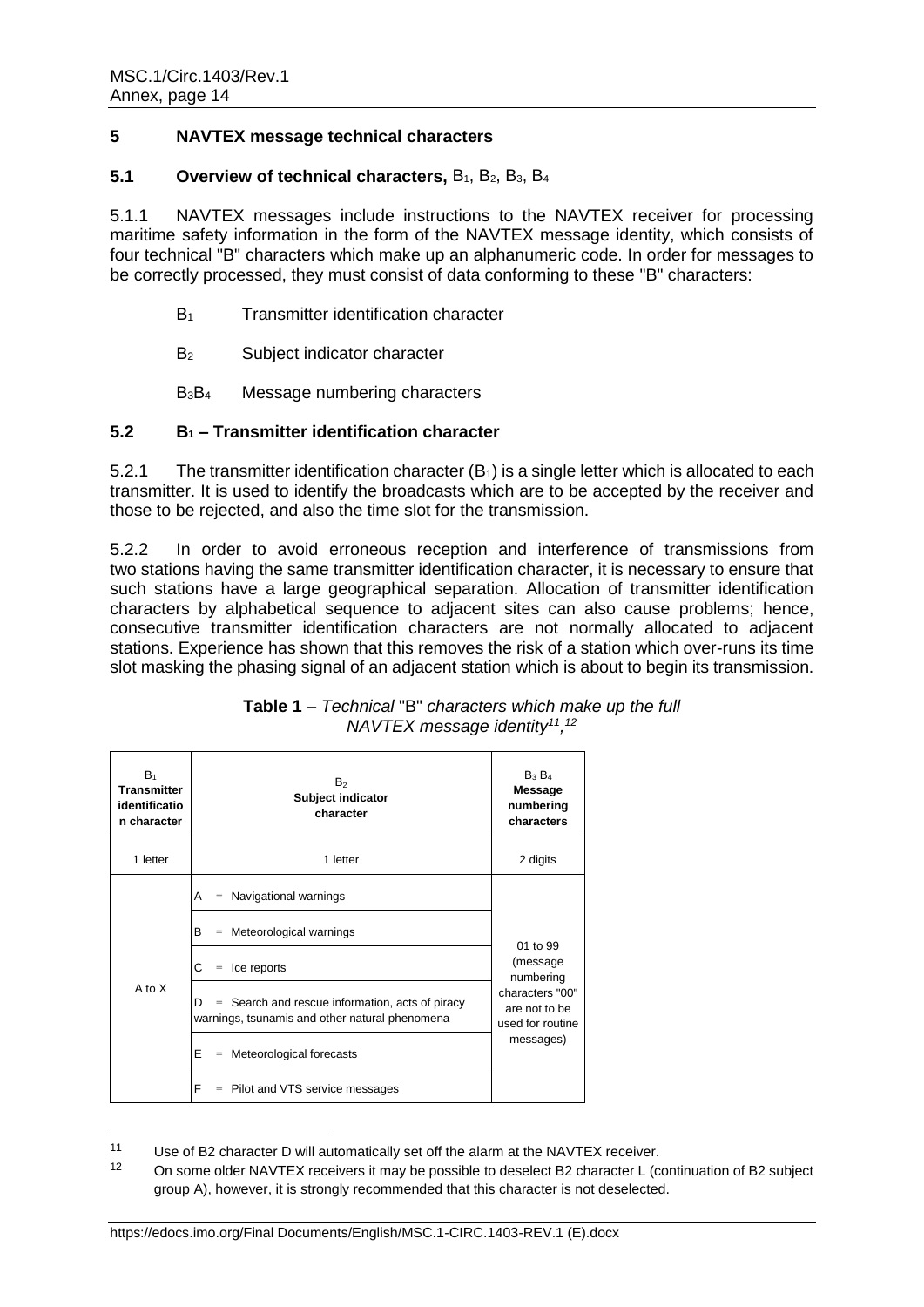| Н.<br>$=$ LORAN messages |                                   |                             |                      |                                                  |  |  |  |  |
|--------------------------|-----------------------------------|-----------------------------|----------------------|--------------------------------------------------|--|--|--|--|
| L                        |                                   |                             | = Currently not used |                                                  |  |  |  |  |
| J                        |                                   |                             |                      | = GNSS messages regarding PRN status             |  |  |  |  |
| K.                       |                                   | messages                    |                      | = Other electronic navigational aid system       |  |  |  |  |
| L.                       |                                   | to $B_2$ character $A^{16}$ |                      | $=$ Other navigational warnings $-$ additional   |  |  |  |  |
| м                        | $=$                               |                             |                      |                                                  |  |  |  |  |
| N.                       | $\hspace{1.6cm} = \hspace{1.6cm}$ |                             |                      |                                                  |  |  |  |  |
| O                        | $=$                               |                             |                      |                                                  |  |  |  |  |
| P                        | $\equiv$                          |                             |                      |                                                  |  |  |  |  |
| O                        | $=$                               |                             |                      | Currently not used                               |  |  |  |  |
| R                        | $\qquad \qquad =$                 |                             |                      |                                                  |  |  |  |  |
| $S =$                    |                                   |                             |                      |                                                  |  |  |  |  |
| T.                       | $=$                               |                             |                      |                                                  |  |  |  |  |
| U                        | $\hspace{1.0cm} = \hspace{1.0cm}$ |                             |                      |                                                  |  |  |  |  |
| V                        | $=$                               |                             |                      |                                                  |  |  |  |  |
| W                        | $=$                               |                             |                      | Special services allocation<br>by the IMO NAVTEX |  |  |  |  |
|                          | $\qquad \qquad =$                 |                             |                      | <b>Coordinating Panel</b>                        |  |  |  |  |
| X.                       |                                   |                             |                      |                                                  |  |  |  |  |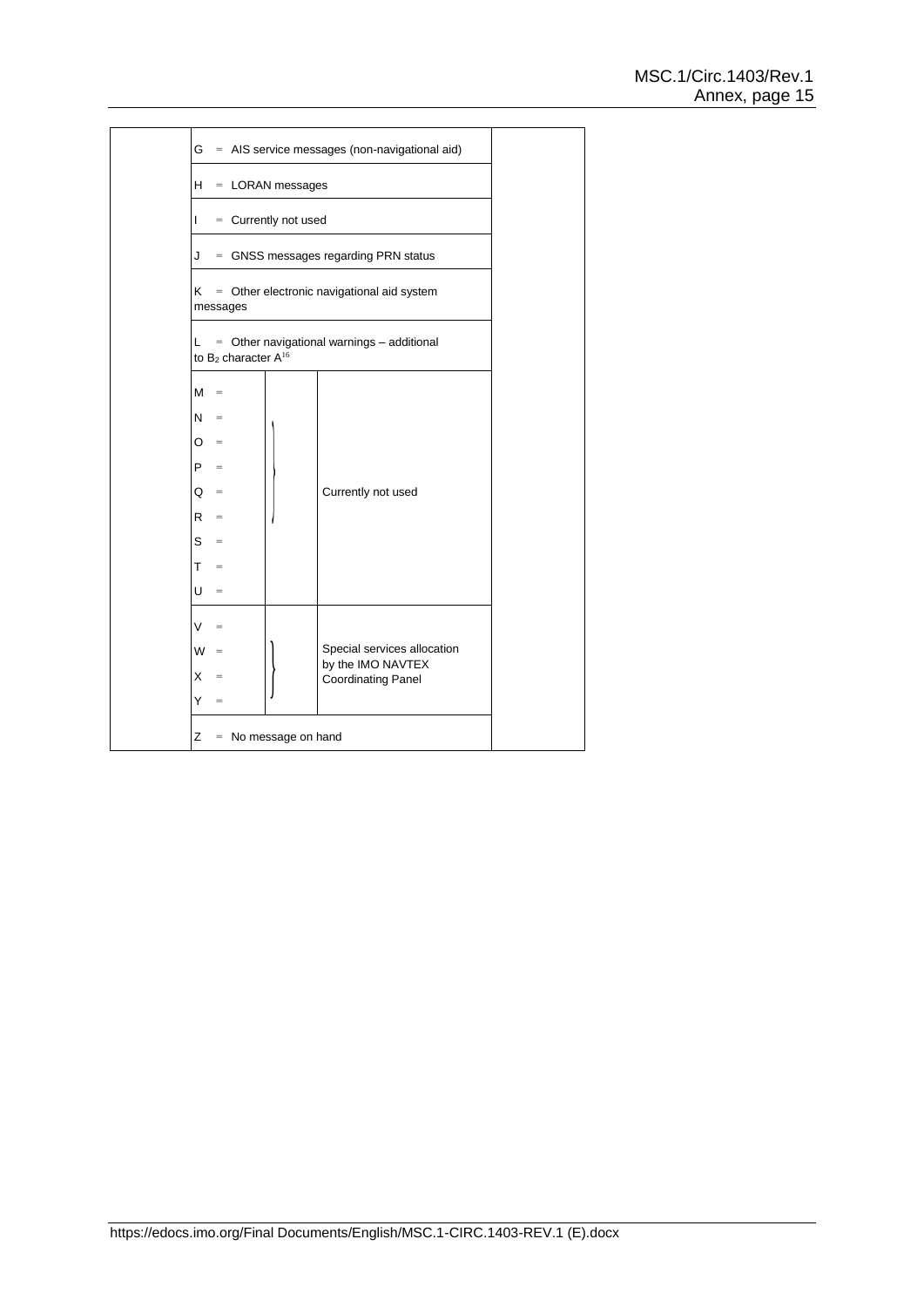

**Figure 5** *–* Example of NAVTEX receiver with LCD screen

5.2.3 NAVTEX transmissions have a designed maximum range of about 400 nautical miles. The minimum distance between two transmitters with the same transmitter identification identifier must, therefore, be sufficient to ensure that a receiver cannot be within range of both at the same time.

5.2.4 Close coordination between transmitting stations in adjacent NAVAREAs/METAREAs is necessary to achieve this separation. For this reason, national Administrations shall request the advice of the IMO NAVTEX Coordinating Panel at an early stage in the planning of a new NAVTEX service. The Panel will allocate  $B_1$  transmitter identification characters in such a way as to minimize the risk of interference occurring.

5.2.5 Table 2 shows the transmitter identification characters and their associated transmission start times used by the IMO NAVTEX Coordinating Panel to evaluate and allocate transmitter identification characters A to X, regardless of the geographical position of the station anywhere in the world. Each transmitter identification character is allocated a maximum transmission time of 10 minutes every 4 hours. **Because the NAVTEX system always utilizes a single frequency, it is fundamental to its successful operation that the following time slots are strictly adhered to, and that broadcasts do not overrun their allotted 10 minutes.**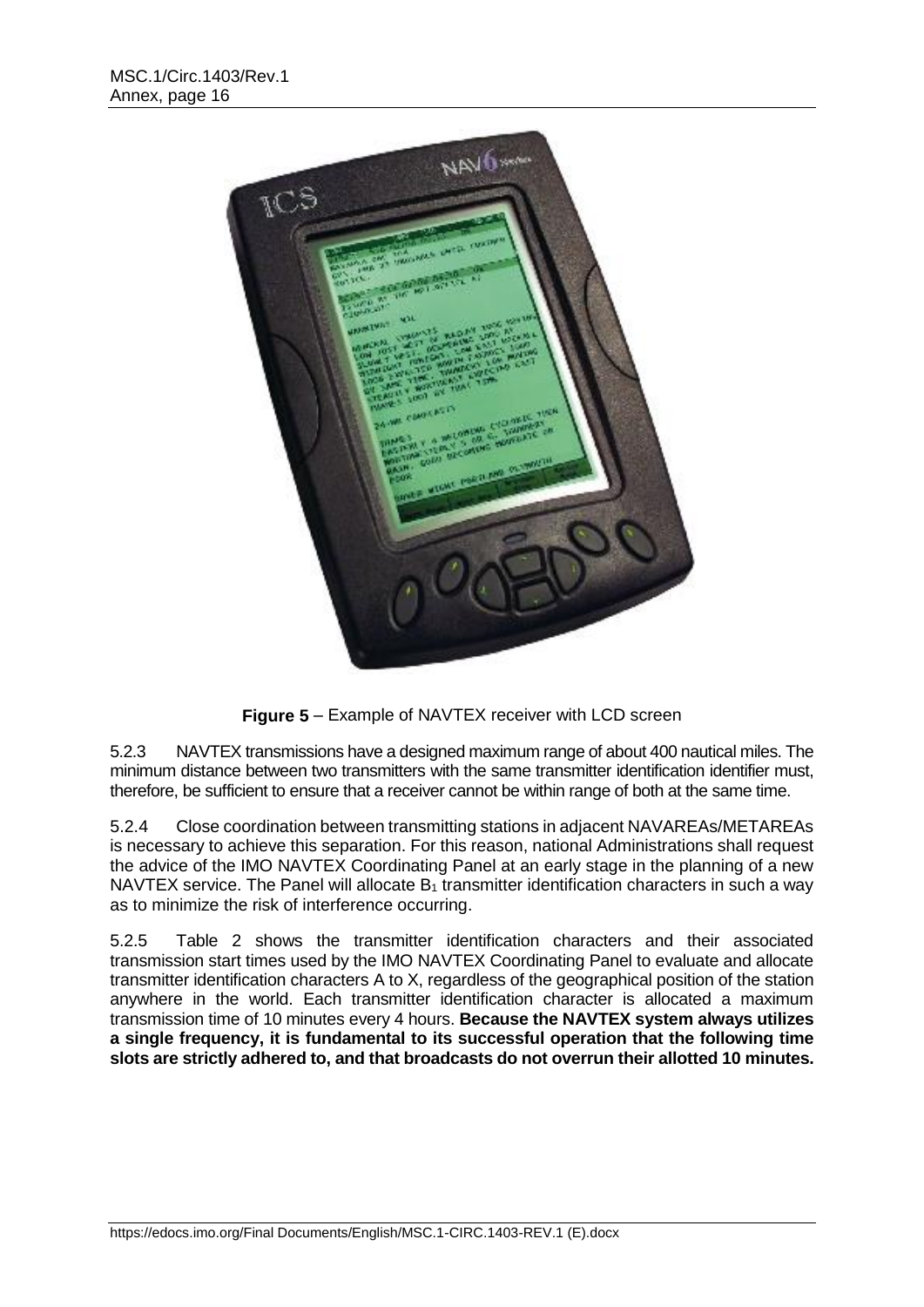| <b>Transmitter</b><br>identification character<br>$(B_1)$ | <b>Transmission start times (UTC)</b> |      |      |      |      |      |  |
|-----------------------------------------------------------|---------------------------------------|------|------|------|------|------|--|
| A                                                         | 0000                                  | 0400 | 0800 | 1200 | 1600 | 2000 |  |
| в                                                         | 0010                                  | 0410 | 0810 | 1210 | 1610 | 2010 |  |
| С                                                         | 0020                                  | 0420 | 0820 | 1220 | 1620 | 2020 |  |
| D                                                         | 0030                                  | 0430 | 0830 | 1230 | 1630 | 2030 |  |
| E                                                         | 0040                                  | 0440 | 0840 | 1240 | 1640 | 2040 |  |
| F                                                         | 0050                                  | 0450 | 0850 | 1250 | 1650 | 2050 |  |
| G                                                         | 0100                                  | 0500 | 0900 | 1300 | 1700 | 2100 |  |
| н                                                         | 0110                                  | 0510 | 0910 | 1310 | 1710 | 2110 |  |
| I                                                         | 0120                                  | 0520 | 0920 | 1320 | 1720 | 2120 |  |
| J                                                         | 0130                                  | 0530 | 0930 | 1330 | 1730 | 2130 |  |
| K                                                         | 0140                                  | 0540 | 0940 | 1340 | 1740 | 2140 |  |
| L                                                         | 0150                                  | 0550 | 0950 | 1350 | 1750 | 2150 |  |
| M                                                         | 0200                                  | 0600 | 1000 | 1400 | 1800 | 2200 |  |
| N                                                         | 0210                                  | 0610 | 1010 | 1410 | 1810 | 2210 |  |
| O                                                         | 0220                                  | 0620 | 1020 | 1420 | 1820 | 2220 |  |
| P                                                         | 0230                                  | 0630 | 1030 | 1430 | 1830 | 2230 |  |
| Q                                                         | 0240                                  | 0640 | 1040 | 1440 | 1840 | 2240 |  |
| R                                                         | 0250                                  | 0650 | 1050 | 1450 | 1850 | 2250 |  |
| S                                                         | 0300                                  | 0700 | 1100 | 1500 | 1900 | 2300 |  |
| T                                                         | 0310                                  | 0710 | 1110 | 1510 | 1910 | 2310 |  |
| U                                                         | 0320                                  | 0720 | 1120 | 1520 | 1920 | 2320 |  |
| V                                                         | 0330                                  | 0730 | 1130 | 1530 | 1930 | 2330 |  |
| W                                                         | 0340                                  | 0740 | 1140 | 1540 | 1940 | 2340 |  |
| Χ                                                         | 0350                                  | 0750 | 1150 | 1550 | 1950 | 2350 |  |

**Table 2** *– NAVTEX transmission start times*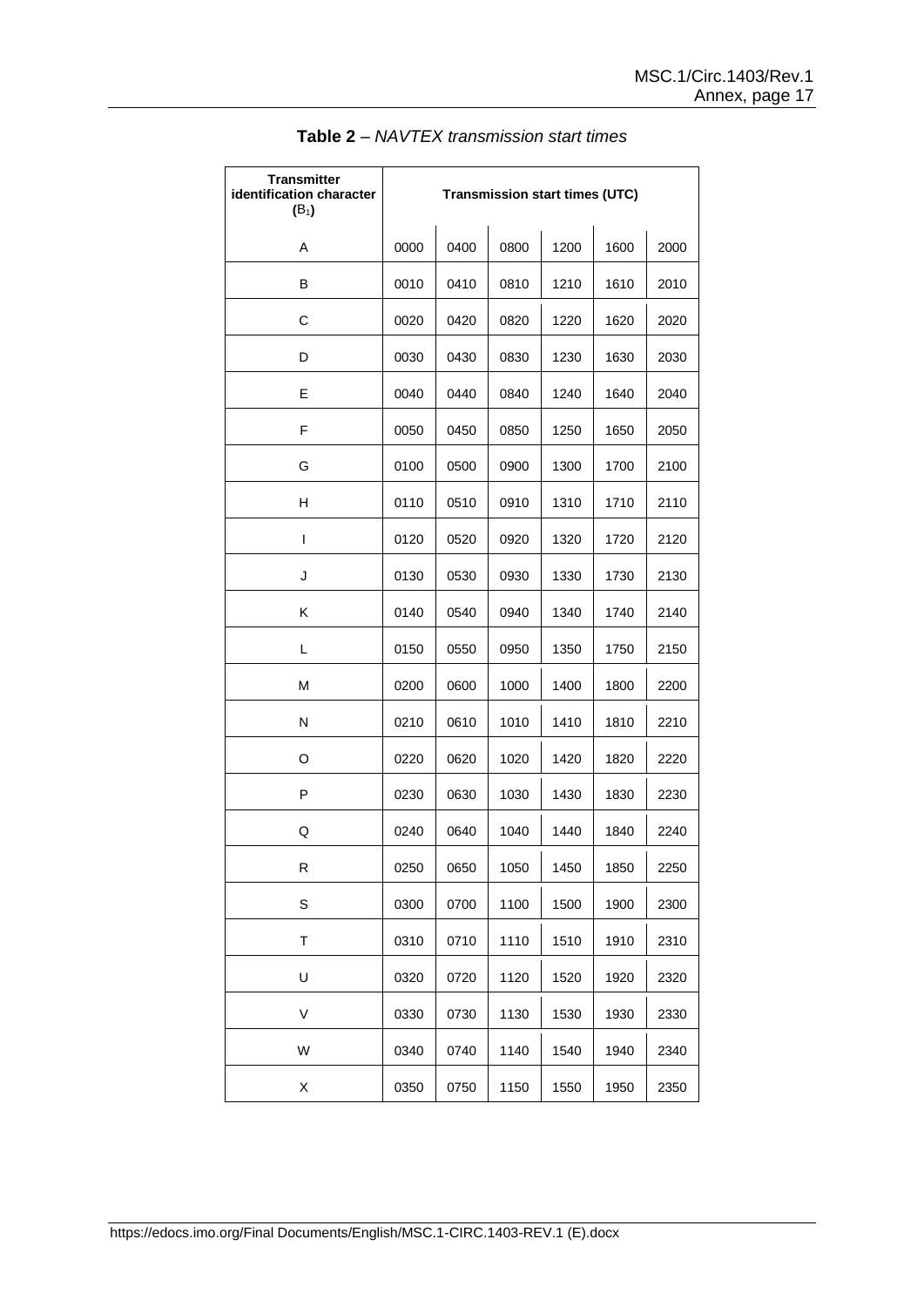5.2.6 In some regions, it has become necessary to accommodate a large number of stations. In extreme cases, it has even been necessary to reuse some transmitter identification characters for a second time within a region. Where this occurs every effort is made to ensure stations with the same character are as far apart as possible to reduce the risk of mutual interference.

# **5.3 B<sup>2</sup> – Subject indicator character**

5.3.1 Information is grouped by subject in the NAVTEX broadcast and each subject group is allocated a  $B_2$  subject indicator character.

5.3.2 The subject indicator character is used by the receiver to identify the different classes of messages as listed in table 1.

5.3.3 Some subject indicator characters can be used to reject messages concerning certain subjects which may not be required by the ship (e.g. Ice report messages may be rejected by deselecting the  $B_2$  subject indicator character C on the NAVTEX receiver on board a ship.).

5.3.4 Reception of messages, transmitted using subject indicator characters A, B, D and L, which have been allocated for navigational warnings, meteorological warnings, search and rescue information, acts of piracy warnings, tsunamis and other natural phenomena, is mandatory and cannot be deselected on the NAVTEX receiver. This has been designed to ensure that ships using NAVTEX always receive the most essential information.

5.3.5 It is not possible to transmit or receive two NAVTEX messages with the same NAVTEX message identity (made up of the four technical characters). Therefore the  $B_2$  subject indicator character L has been designated for use in the unlikely event that a NAVTEX Coordinator has more than 99 navigational warning messages in force and requiring transmission at the same time, all using  $B_2$  subject indicator character A, with the same  $B_1$ transmitter identification character.

5.3.6 Messages received which have been transmitted using subject indicator character D will set off an alarm built into the NAVTEX receiver.

5.3.7 In the International NAVTEX service, Administrations shall obtain the agreement of the IMO NAVTEX Coordinating Panel for all proposals for the use of special service subject indicator characters. Such proposals shall meet the following criteria:

- .1 The full international service must remain unaffected.
- .2 The special service broadcasts shall be transmitted only when time allows, and with due regard to the necessity for the frequency to remain unused for a high percentage of the time.
- .3 The special service broadcast shall only be used for its approved purpose.

# **5.4 B3B<sup>4</sup> – Message numbering characters (NAVTEX number)**

5.4.1 Each message within each subject group is allocated a two digit sequential serial number beginning at 01 and ending at 99. The  $B_3B_4$  message numbering characters together, are often referred to as the "NAVTEX number".

5.4.2 The NAVTEX number is solely allocated as a component of the NAVTEX message identity and should not be confused with (and bears no correlation to), the series identity and consecutive number of the NAVAREA or Coastal warning contained in the message.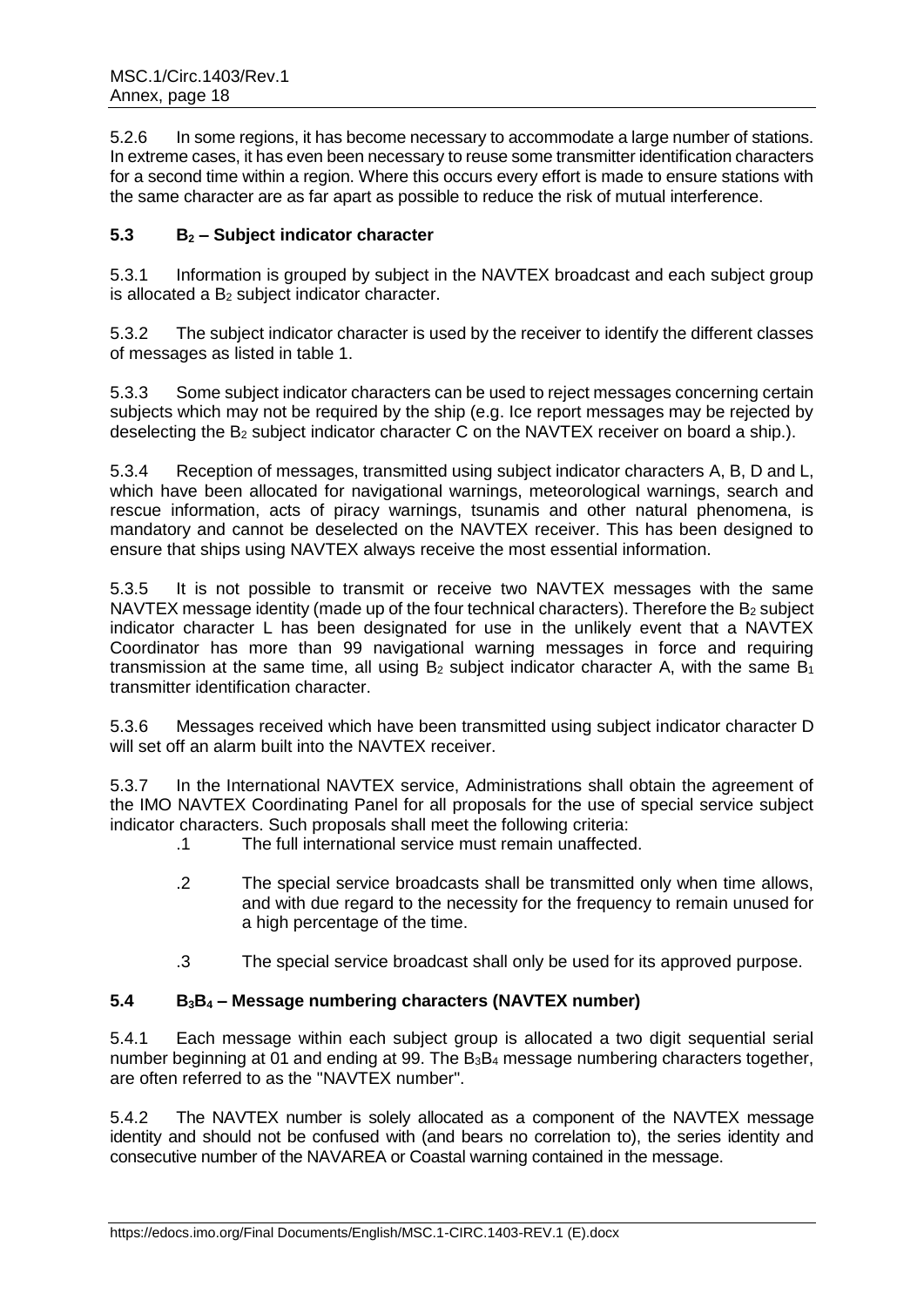5.4.3 Messages broadcast using NAVTEX number  $B_3B_4 = 00$  cannot be rejected and will automatically override any selection of  $B_1$  transmitter identification characters as well as any  $B_2$ subject indicator characters selected on the NAVTEX receiver.

5.4.4 Use of NAVTEX number B3B<sup>4</sup> = 00 must therefore be **strictly controlled**, since messages carrying it will always be printed or displayed every time they are received. Routine messages and service messages must never be allocated  $B_3B_4 = 00$ . The correct use of  $B_2$ characters A, B, D and L, will ensure that messages containing safety information will always be printed or displayed on first receipt.

# **6 Message identity**

6.1 The individual NAVTEX message identity is the amalgamation of all four technical characters B1B2B3B<sup>4</sup> (transmitter identification character/subject indicator character/message numbering characters).

6.2 When a message is received for the first time by a NAVTEX receiver, the message identity is recorded and stored in the memory for 72 hours. This ensures that subsequent transmissions of the same message are not re-printed or repeated in the display, unless they are re-received over 72 hours later. In the unlikely event that all 99 NAVTEX numbers for a particular subject group, from a particular transmitter, are in use at the same time, or have been allocated within the past 72 hours, an alternative  $B_2$  character must be utilized; for example,  $B_2 = L$  has been set aside to be used for additional navigational warnings if all 99 NAVTEX numbers for subject group  $B_2 = A$  are in use.

6.3 Each NAVTEX message identity shall be allocated by the relevant NAVTEX Coordinator, who is the authority responsible for the selection of information to be broadcast by each transmitter within each subject group. A single NAVTEX Coordinator may have more than one transmitter under their control. Specific advice on the use of alternative  $B<sub>2</sub>$  subject indicator characters as mentioned in 6.2 above, can be provided by the IMO NAVTEX Coordinating Panel.

# **7 Message format**

7.1 NAVTEX messages must be composed in accordance with the guidelines contained in the *Joint IMO/IHO/WMO Manual on Maritime Safety Information* and IHO Publication S-53. The format of all messages must be in strict accordance with figure 6. This defines the essential elements of the messages which influence the operation of the receiver. Great care is required to avoid errors of syntax in the groups ZCZC  $B_1B_2B_3B_4$  and NNNN as they will cause receivers to operate incorrectly, and may well result in messages not being received.



**Figure 6** *–* Standard format for NAVTEX messages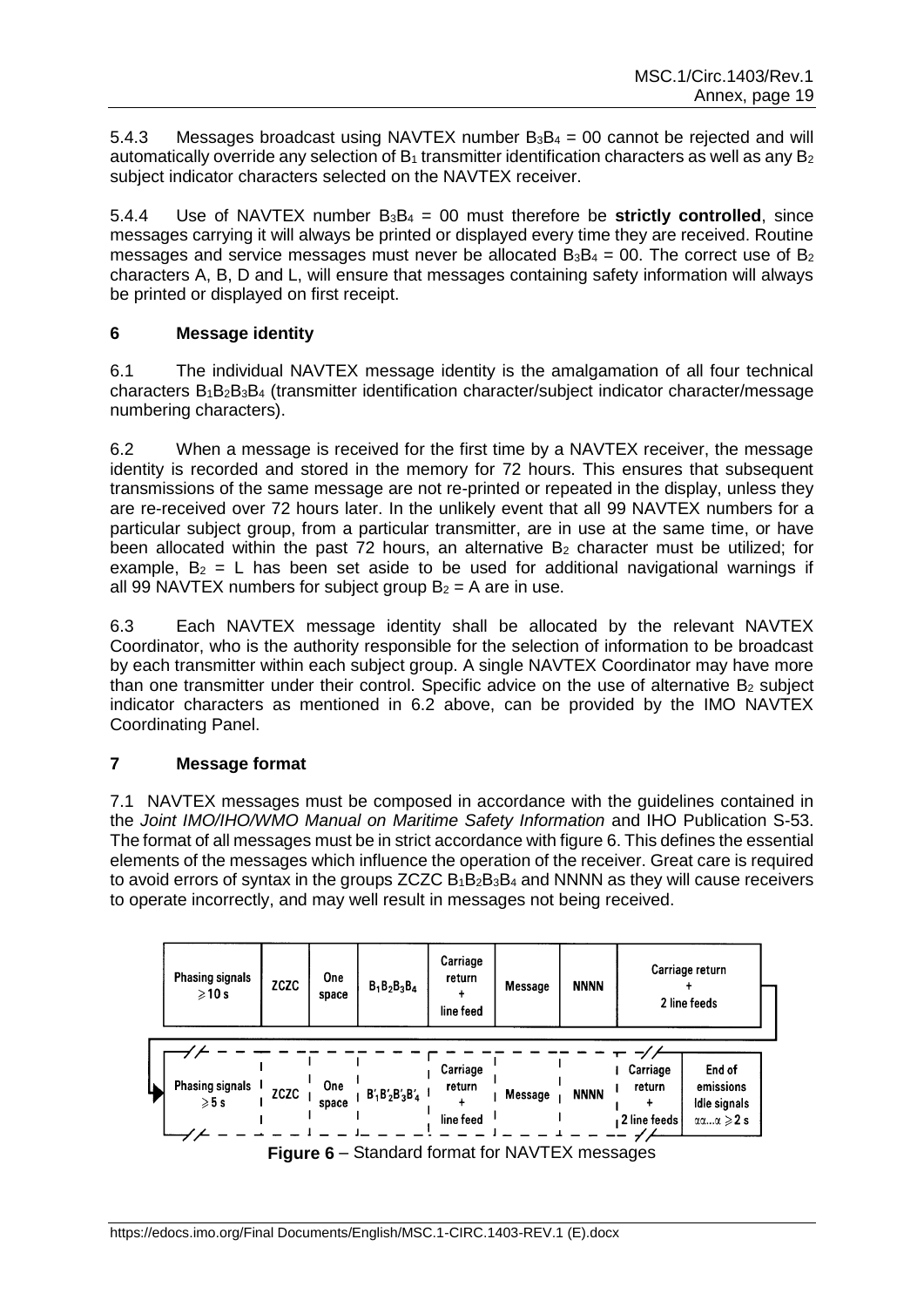7.2 The phasing signal is automatically transmitted by the NAVTEX transmitter at the beginning of each message and is critical to the effective operation of the system. It is this signal which enables a receiver to lock on to a particular station's transmission, providing the frequency is not already in use.

7.3 If another station within transmitting range and with a time slot prior to the station selected overruns its time slot (regardless of the  $B_1$  transmitter identification character in use). its transmission will blank the phasing signal of the subsequent transmitter. It will then seem to the receiver as if the second station is off the air and its broadcast will not be received, possibly denying the user significant safety information. This is the primary reason behind the importance of each station adhering to its allocated time slots. Similarly if the phasing signal for a particular station is too short, some receivers will be unable to lock on to the transmission.

# **7.4 Basic message elements**

| Element                          | <b>Example</b>                                                                                                                                                                                                                                        |
|----------------------------------|-------------------------------------------------------------------------------------------------------------------------------------------------------------------------------------------------------------------------------------------------------|
| Phasing signal                   |                                                                                                                                                                                                                                                       |
| Start of message group           | ZCZC                                                                                                                                                                                                                                                  |
| One space                        |                                                                                                                                                                                                                                                       |
| NAVTEX message identity          | <b>FA01</b>                                                                                                                                                                                                                                           |
| Carriage return + line feed      |                                                                                                                                                                                                                                                       |
| Message content                  | (Date Time Group - Optional<br>e.g. 040735 UTC OCT 17)<br>NAV I 114/17<br><b>FNGLISH CHANNEL, START</b><br>POINT SOUTHWARD.<br>CHART BA 442 (INT 1701).<br>UNEXPLODED ORDNANCE<br><b>LOCATED</b><br>49-51.97N 003-39.54W AND<br>49-55.24N 003-40.79W. |
| End of message instruction       | <b>NNNN</b>                                                                                                                                                                                                                                           |
| Carriage return + two line feeds |                                                                                                                                                                                                                                                       |
| Phasing signal                   |                                                                                                                                                                                                                                                       |

|  | Table 3 - Basic message elements |  |
|--|----------------------------------|--|
|--|----------------------------------|--|

7.5 When a message has been received error-free, a record is made by the receiver of the NAVTEX message identity. This unique identifier is used to suppress the printing or display of repeated transmissions of the same message.

7.6 On National NAVTEX services it is important to keep to the same basic message format as that required for the International NAVTEX service. It is also important to ensure that the full broadcast does not overrun the allocated time slot. However, in order to meet national requirements, message content may deviate from the guidelines provided for the International NAVTEX Service if required.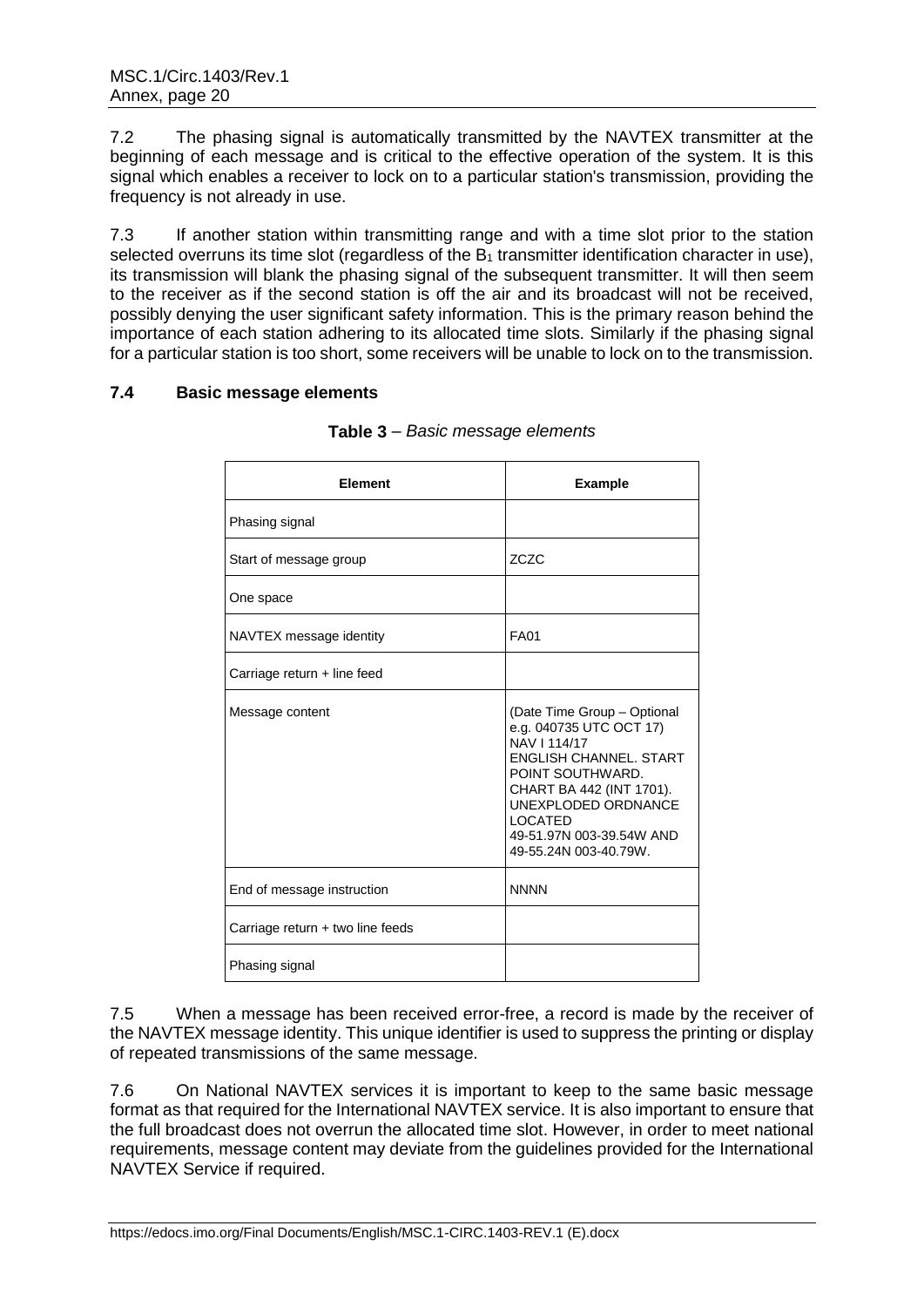#### **7.7 Examples of navigational warning messages**

**Note:** Further examples are available for consultation in the *Joint IMO/IHO/WMO Manual on Maritime Safety Information.*

> ZCZC LA18 140356 UTC AUG 17 NORWEGIAN NAV.WARNING 280 CHART 4 AREA OSLOFJORDEN TORPENE LIGHTBUOY 59-46.1N 010-33.2E UNLIT. NNNN ZCZC LA26 250911 UTC JUN 17 DANISH NAVIGATIONAL WARNING NO. 154/17 KATTEGAT, AALBORG BIGHT LIGHTHOUSE SVITRINGEN RENDE NO.13 56-54.4N 010-30.6E DESTROYED AND MAKES AN OBSTRUCTION. DEPTH ABOVE FOUNDATION 1 METRE. THE POS. IS MARKED AS FOLLOWS: GREEN LIGHT BUOY Q.G. APPROX 50M SW YELLOW BUOY APPROX. 50M N YELLOW BUOY APPROX. 50M ESE MARINERS ARE ADVISED TO KEEP WELL CLEAR NNNN ZCZC SA38 NAVTEX-HAMBURG (NCC) 131120 UTC SEP 17 NAV WARN NO. 428 TSS TERSCHELLING-GERMAN BIGHT 'TG 2/GW' LIGHTBUOY 53-52N 006-22E OFF STATION AND DAMAGED. NNNN ZCZC KA79 AVURNAV CHERBOURG 098 DOVER STRAIT TSS AIS AID TO NAVIGATION MMSI NUMBER: 992271107 ETABLISHED ON ZC2 BOUY 50-53.6N 001-30.9E (WGS 84) NNNN ZCZC MA99 301435 UTC AUG 17 WZ 972 ENGLAND, EAST COAST. THAMES ESTUARY 1. EXPOSED CABLE EXISTS ON SEABED IN VICINITY OF LINE JOINING: 51-28.7N 000-46.8E 51-29.2N 001-01.7E 51-28.5N 001-09.5E 51-28.8N 001-14.0E 51-28.3N 001-18.6E AND 51-28.7N 001-25.2E. WIDE BERTH REQUESTED. 2. CANCEL WZ957 NNNN ZCZC JA93 101200 UTC SEP GERMAN NAV WARN 424 WESTERN BALTIC. FEHMARN. PUTTGARDEN. UNDERWATER OPERATIONS BY 'DEEP DIVER 1/J8HC7', IN VICINITY OF: 54-32.8N 011-16.9E. GUARD VESSELS STANDING BY VHF CHANNEL 16. 0.5 NM BERTH REQUESTED. NNNN ZCZC TA93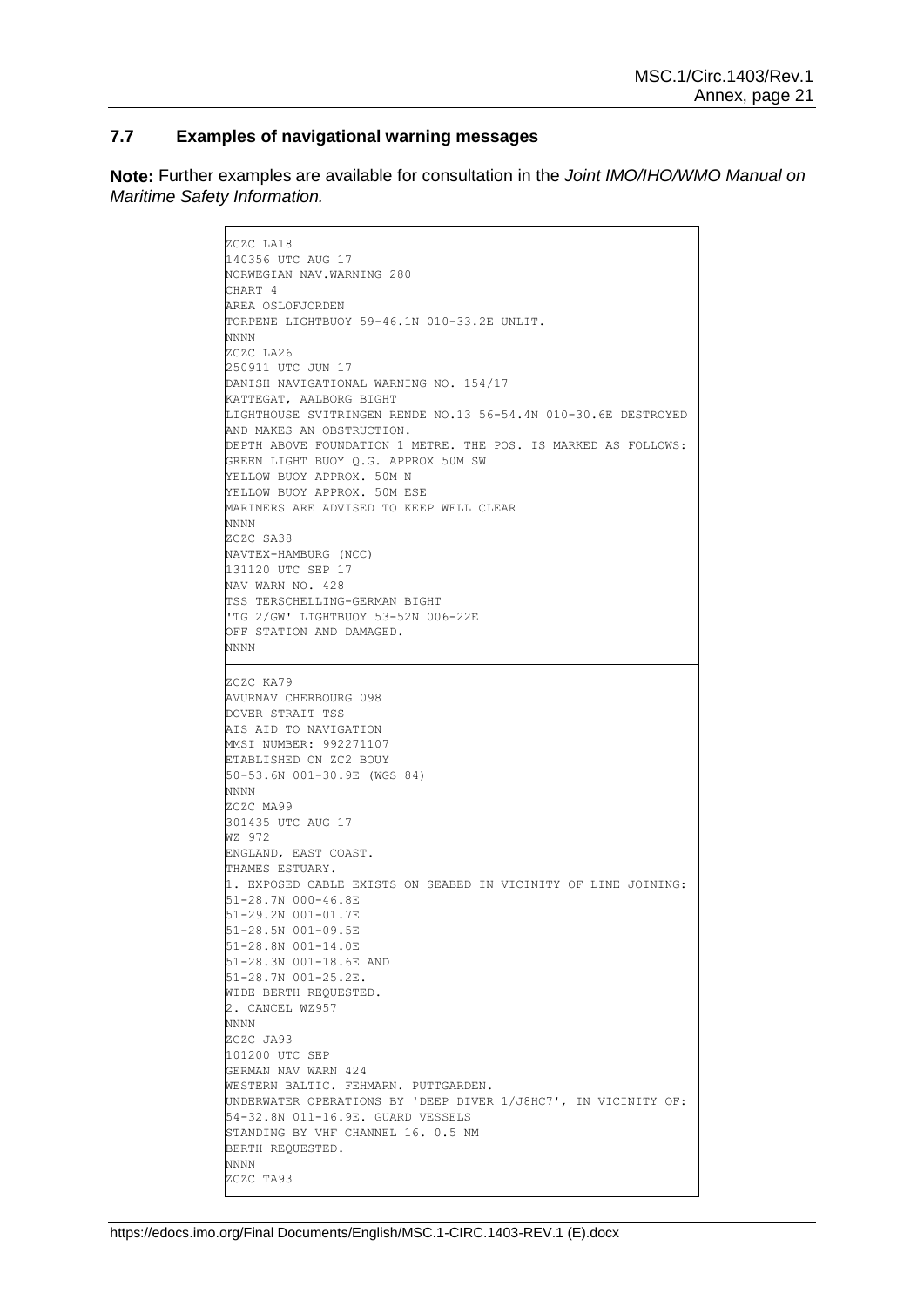151530 UTC JAN OOSTENDERADIO - INFO 17/17 1. OSTEND HARBOUR - WORKING AREA EASTERN BREAKWATER. ALL SHIPPING (EXCEPT GOVERNMENT VESSELS AND WORKBOATS INVOLVED IN THIS PROJECT) FORBIDDEN IN THE WORKING AREA BOUNDED BY THE FOLLOWING POS: 51-14.278N 002-55.719E 51-14.424N 002-55.696E 51-14.840N 002-55.370E 51-14.579N 002-55.058E 51-14.462N 002-55.186E 51-14.381N 002-55.293E 51-14.253N 002-55.360E SHIPPING REQUESTED TO PASS WITH REDUCED SPEED 2. CANCEL INFO 121/16 NNNN ZCZC MA97 291351 UTC AUG NAVAREA I 238/17 ENGLAND EAST COAST. THAMES ESTUARY APPROACHES. CHART BA 1138(INT 1561). WAVERIDER LIGHT-BUOY AND FOUR GUARD LIGHT-BUOYS, ALL FL (5) Y.20S, ESTABLISHED 51-42.5N 001-51.0E. WIDE BERTH REQUESTED. NNNN ZCZC JA38 051444 UTC AUG KALININGRAD NAV WARN 097 SOUTHEASTERN BALTIC, KUSHKAYA KOSA LIGHT LESNOJ 55-01.0N 020-36.8E UNLIT NNNN

### **7.8 Examples of meteorological messages**

**Note:** Further examples are available for consultation in the *Joint IMO/IHO/WMO Manual on Maritime Safety Information.*

```
OE44
ISSUED BY THE MET OFFICE AT 0620 ON FRIDAY 27 MARCH
GALE WARNINGS: ROCKALL MALIN HEBRIDES SE ICELAND
THE GENERAL SITUATION AT MIDNIGHT
LOW GERMAN BIGHT 1001 MOV SEAWARDS AND LOSING ITS
IDENTITY. NEW LOW EXP JUST W OF ROCKALL 989 BY MIDNIGHT
TONIGHT
24-HR FCSTS
LUNDY FASTNET
SE VEER SW 5 OR 6, INCR 7, PERHAPS GALE 8 LATER. MOD OR
ROUGH, BECMG ROUGH OR VERY ROUGH LATER. OCCASIONAL RAIN,
FOG PATCHES DEVELOPING. GOOD BECMG POOR OR VERY POOR
IRISH SEA
W 3 OR 4, BACK S 5 OR 6, INCR 7, PERHAPS GALE 8 LATER.
SLT OR MOD, BECMG MOD OR ROUGH LATER. RAIN LATER. GOOD,
OCNL POOR LATER
…
NNNN
FQCN36 CWNT 251030
```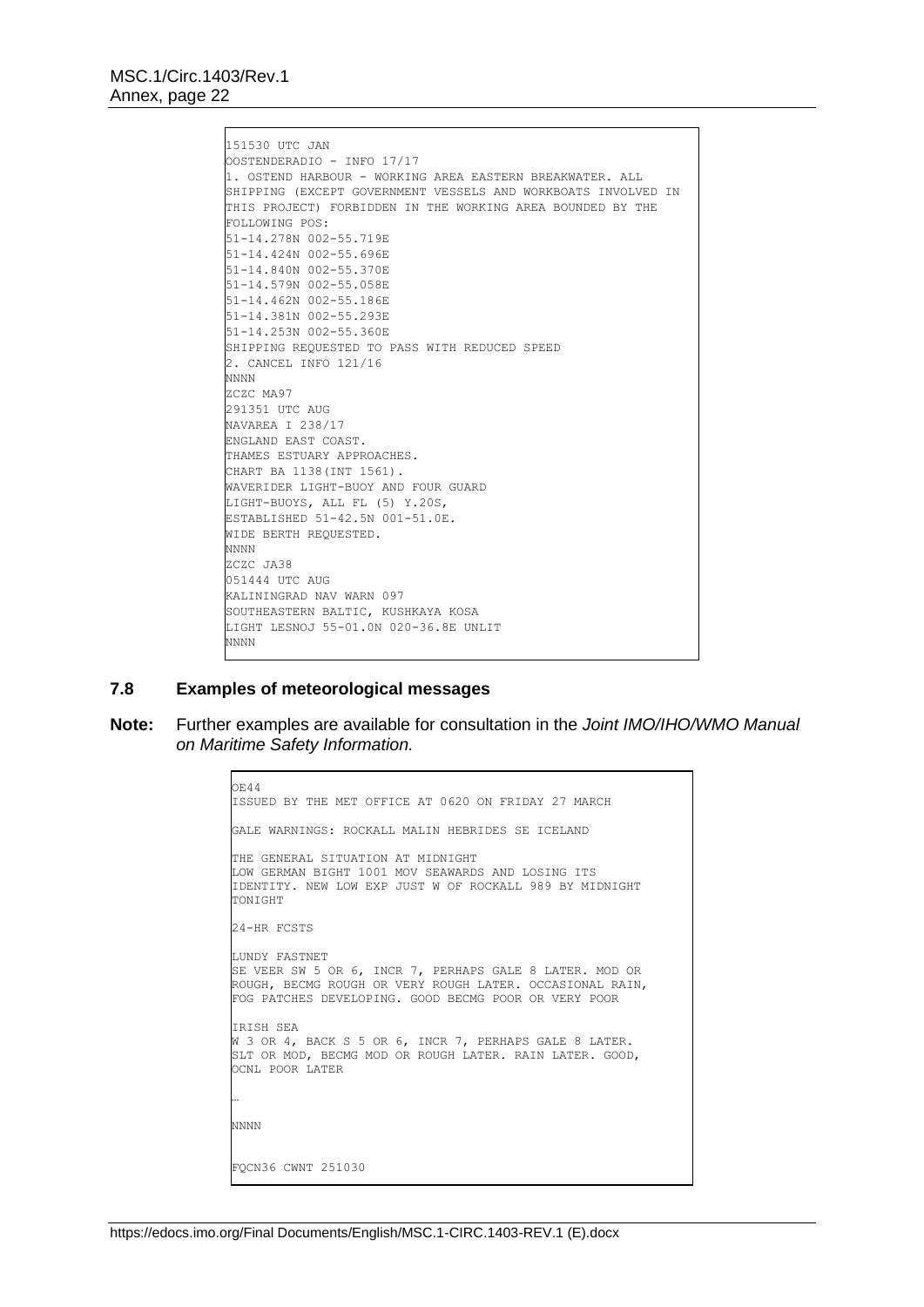```
NAVTEX FOR IQALUIT VFF AT 5:30 AM EST THU 25 DEC 2016.
VLD 25/11Z-27/05Z,
WND(KT), VIS(NM) ABV 1 UNL IND, FOG IMPL VIS LESS THAN 1.
SYNOPSIS:
25/12Z INTSF LOW 976 MB OVR SRN QUE. 27/00Z WKN LOW 965 MB OVR 
UNGAVA
BAY.
RRESOLUTION - R.
WNG: STORM / FREEZING SPRAY.
WND: E30. 25/18Z E35. 26/06Z E50. 26/21Z E30.
SPRAY: 25/11Z-26/11Z MOD-SEV OUT-EDGE.
VIS: 26/03Z-27/05Z 0-1 SN.
…
WAVES(M) VLD 25/10Z-27/05Z.
RESOLUTION - E:
2 OUT-EDGE. 26/06Z 4-6. 26/20Z 2
…
NNNN
FICN36 CWIS 310700
ICE NAVTEX FOR IQALUIT VFF AT 0700 UTC MON 31 AUG 2017.
CUMBERLAND.
WNG: SPECIAL.
1 OI XCPT 8 FYI INCL 3 OI IN THE WRN SECTION.
UNUSUAL PRESENCE OF SEA ICE.
…
NORTHWEST LABRADOR SEA.
WNG: NIL.
BW.
NNNN
FZHW61 PHFO 310955
OFFN10
NAVTEX MARINE FORECAST FOR HAWAIIAN WATERS
NATIONAL WEATHER SERVICE HONOLULU HI
1200 AM HST MON AUG 31 2017
 ...PLEASE REFER TO COASTAL WATERS FORECASTS AVAILABLE THROUGH 
NOAA WEATHER RADIO AND OTHER MEANS FOR DETAILED COASTAL 
FORECASTS...
.SYNOPSIS...THE CENTER OF HURRICANE IGNACIO WAS ABOUT 320 NM 
EAST OF HILO HAWAII AT 8 PM HST SUNDAY EVENING...MOVING 
NORTHWEST AT 8 KT.
IGNACIO IS FORECAST TO MOVE THROUGH THE NORTHERN OFFSHORE 
WATERS
THROUGH WEDNESDAY. IGNACIO FORECAST POSITIONS 8 AM HST TODAY 
21.4N 151.1W 8 PM HST TONIGHT 22.5N 152.4W 8 AM HST TUESDAY 
23.5N 153.8W 8PM HST TUESDAY 24.5N 155.3W 8 PM HST WEDNESDAY 
26.7N 158.7W 8 PM HST THURSDAY 29.0N 162.0W 8 PM HST FRIDAY 
33.0N 163.5W 
$$
…
HAWAIIAN OFFSHORE WATERS
...HURRICANE WARNING...
```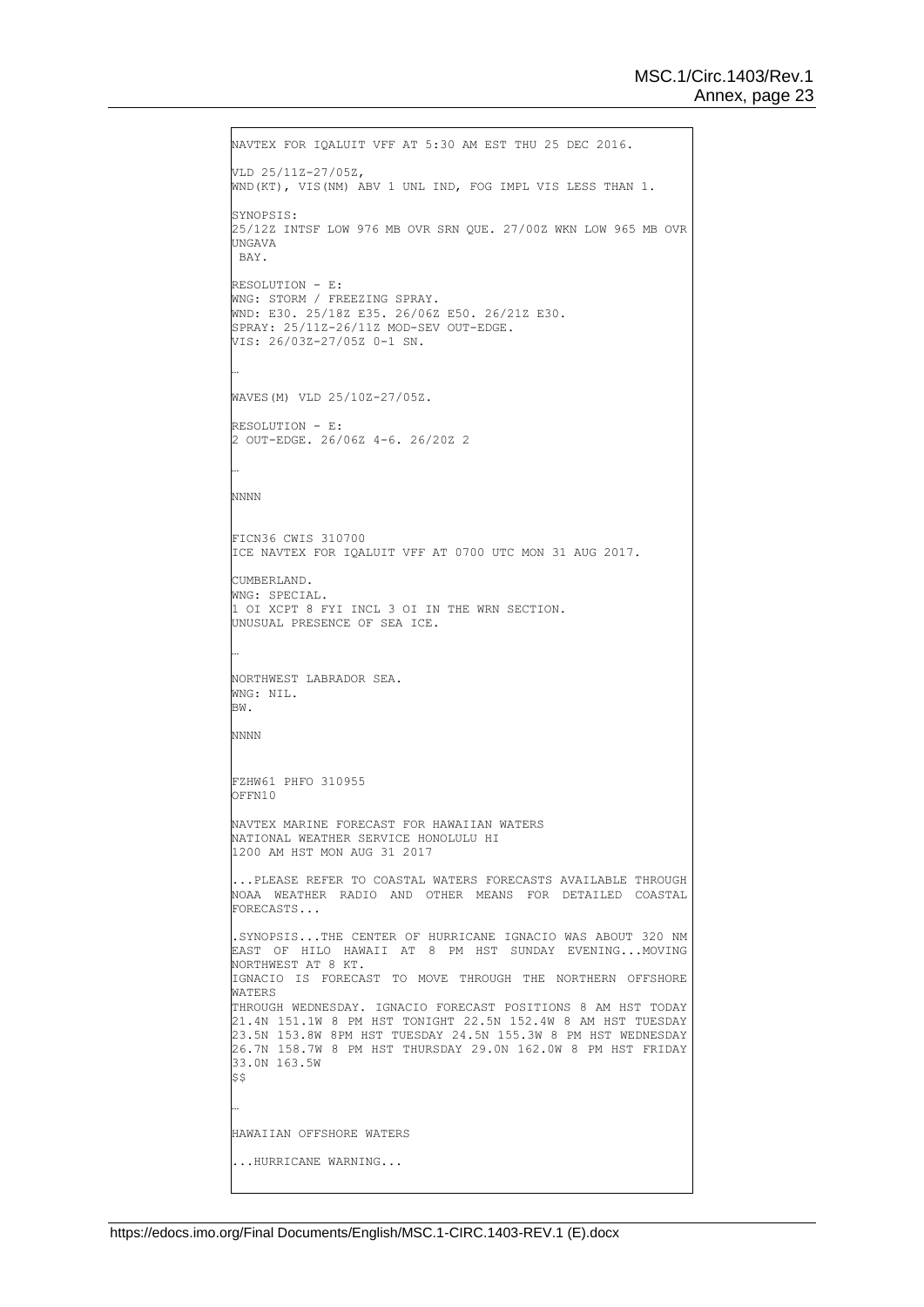```
.REST OF TONIGHT...WINDS 34 KT OR GREATER WITHIN 130 NM OF 
CENTER. 
SEAS 12 FT OR GREATER WITHIN 270 NM OF CENTER. ELSEWHERE WITHIN 
200 NM OF CENTER...WINDS 20 TO 33 KT SEAS 10 TO 15 FT OR MORE. 
OTHERWISE... MAINLY NE TO E WINDS 10 TO 20 KT SEAS 8 TO 10 FT.
ISOLATED THUNDERSTORMS NORTHERN WATERS.
…
NNNN
WWST03 SABM 152100 
WEATHER BULLETIN FOR NAVTEX STATIONS - METAREA 6 -
JUNE 15, 21:00UTC 
NATIONAL WEATHER SERVICE 
DATE AND TIME UNIVERSAL TIME COORDINATED - UTC PRESSURE HPA 
BEAUFORT SCALE WINDS 
STORM WARNING: 
WARNING 137: LOW 962HPA AT 54S 72W MOV NE DEEPENING EXPECTED 
52S 52W BY 17/0000 PROVOKES WINDS FORCE 10 AROUND ITSELF WITH 
GUST FROM 16/0000 
…
NNNN
FQSN40 ESWI ESWI 311630
ISSUED 170131
ICE <br>SEVERE ICING IN GULF OF FINLAND.<br>THE CERN OF STAND OF STAND OF A SERIES
                      IN GULF
SEVERE ICING IN NORTHERN BALTIC, SEA OF ÅLAND, SEA OF 
ARCHIPELAGO AND GULF OF BOTHNIA.
NNNN
IB54
JP73 RJTD 270600
IMPORTANT WARNING FOR YOKOHAMA NAVTEX AREA
270600UTC ISSUED AT 270900UTC
PRESSURE GRADIENT IS STEEP
WARNING(NEAR GALE) WESTERN SEA OFF SANRIKU, NORTHERN SEA OFF 
KANTO
WARNING(DENSE FOG) EASTERN SEA OFF SANRIKU, WESTERN SEA OFF 
SANRIKU
POOR VISIBILITY 0.3 MILES OR LESS IN PLACES
NEXT WARNING WILL BE ISSUED BEFORE 271500UTC
NNNN
```
## **8 Language and national broadcast options**

8.1 International NAVTEX Service messages on 518 kHz shall be broadcast only in English in accordance with resolutions A.706(17), as amended, and A.1051(27), as amended

8.2 There is often a requirement for NAVTEX broadcasts to be made in national languages in addition to English. This shall **only** be achieved by the provision of a National NAVTEX service. National NAVTEX services use frequencies other than 518 kHz, and languages as decided by the Administrations concerned. These National NAVTEX services may be broadcast on 490 kHz or 4209.5 kHz, or on an alternative nationally assigned frequency.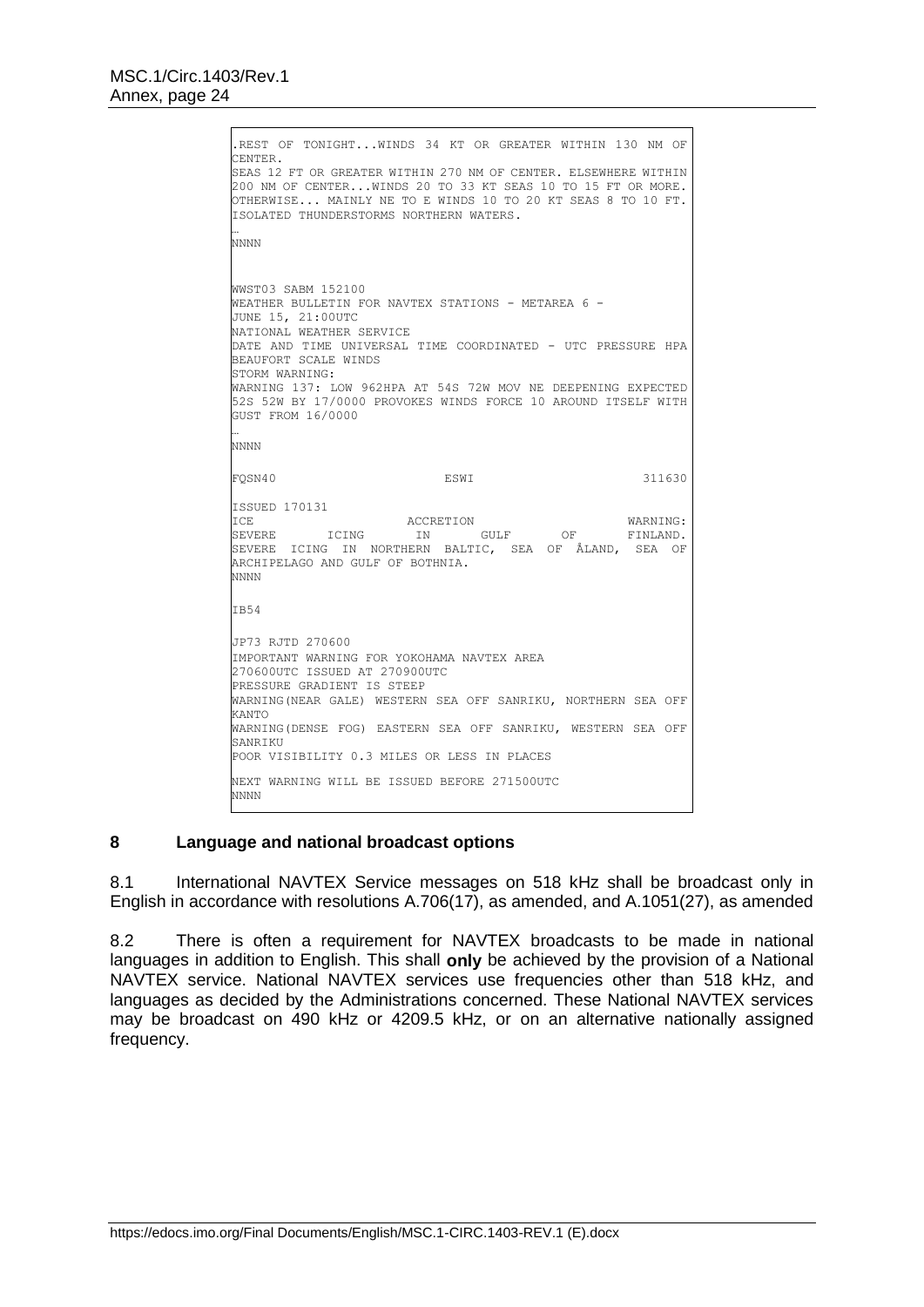## **9 Information control**

9.1 The time-shared nature of NAVTEX services imposes the need for strict discipline in controlling the information flow of the broadcast. To achieve this, it is necessary to coordinate the messages in each  $B_2$  category at each transmitter. In general, all messages shall be brief and clear and avoid duplication. Strict adherence to relevant guidelines in resolutions A.706(17), as amended, A.1051(27), as amended, and the *Joint IMO/IHO/WMO Manual on Maritime Safety Information is recommended.*

- 9.2 In addition, certain operating procedures have also been found necessary:
	- .1 messages in each category should be broadcast in reverse order of receipt by the NAVTEX Coordinator, with the latest being broadcast first; and
	- .2 cancellation messages should be broadcast once only. The cancelled message should not be transmitted on the broadcast in which its cancellation message appears.

## **10 Message content**

10.1 It is important that national Administrations operating or planning NAVTEX services are clear about what sort of information should be included in the messages.

10.2 The International NAVTEX service should be used for transmitting maritime safety information only and should **not** be used as a medium for providing Notices to Mariners or for broadcasting Local Warnings. NAVTEX is essentially a medium for broadcasting information that is **needed** by ships to safely navigate through the NAVTEX service area of the appropriate NAVTEX station, particularly those ships on coastal passages. More detailed guidance in respect to different classes of messages is given below. Examples of the content and layout of NAVTEX messages are shown in the *Joint IMO/IHO/WMO Manual on Maritime Safety Information.* This publication should be available to all personnel responsible for the drafting of messages to be broadcast by NAVTEX stations.

## **10.2.1 Navigational warnings**

- .1 coastal warnings and NAVAREA warnings ( $B_2 = A$  or L) issued under the guidance of resolution A.706(17), as amended, which would be of concern to ships in the NAVTEX service area allocated to the transmitter should be included in the broadcast. Relevant coastal warnings should normally be repeated at every scheduled transmission for as long as they remain in force; however, if they are readily available to mariners by other official means, for example in Notices to Mariners, then after a period of six weeks they may no longer be broadcast. NAVTEX Coordinators should arrange to receive NAVAREA warnings appropriate to their area for inclusion in their broadcasts. These should be broadcast at least twice each day – to avoid overloading the broadcast time slot, they should normally be scheduled for transmission during slots that do not include weather forecasts (see 12.4);
- .2 in-force bulletins (a summary of navigational warnings in force) should normally be broadcast each week; and
- .3 local warnings should not be broadcast on International NAVTEX, i.e. information relating to inshore waters, often within the limits of jurisdiction of a harbour or port authority.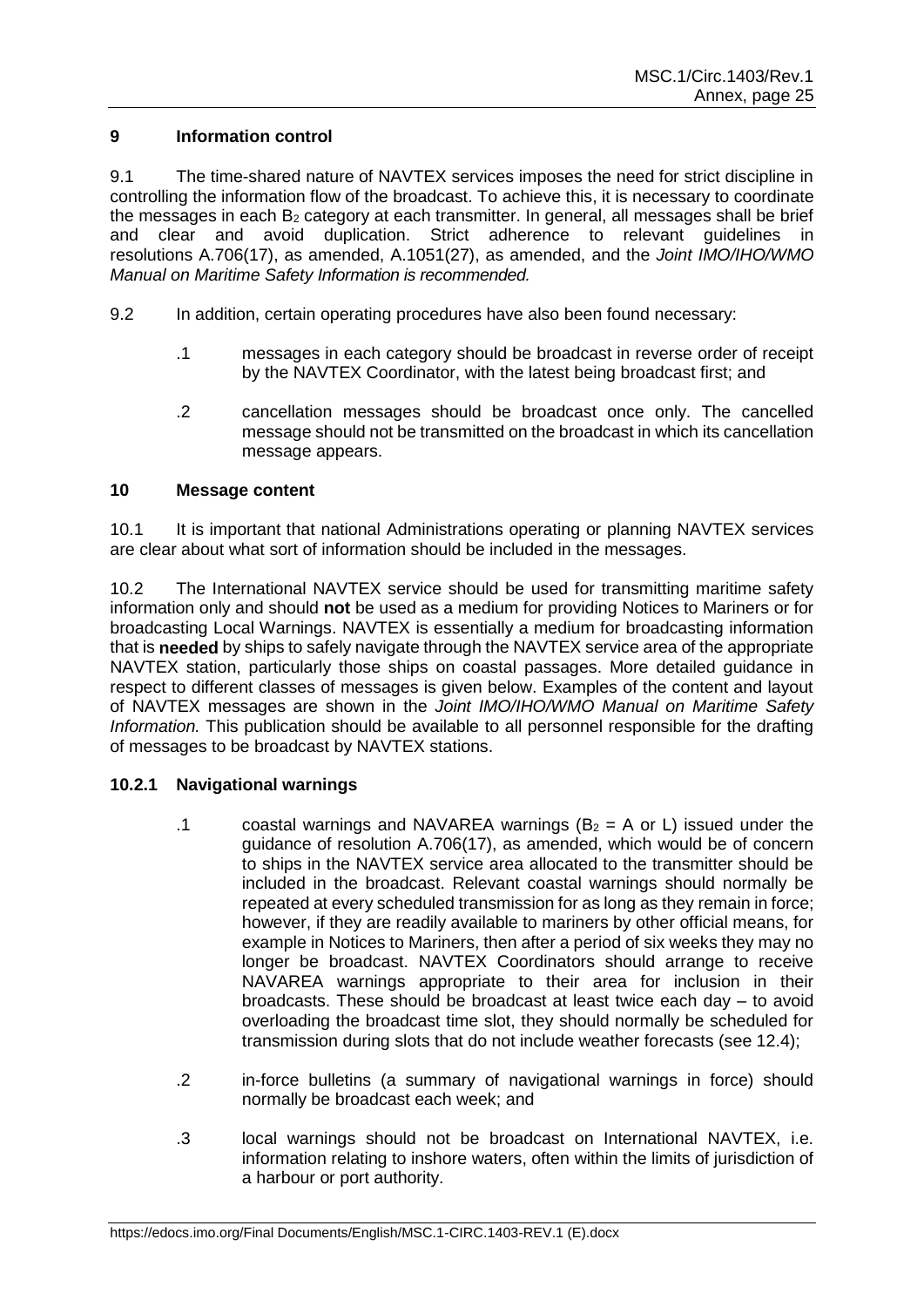### **10.2.2 Meteorological warnings and forecasts**

- .1 meteorological warnings ( $B_2 = B$ ), e.g. gale warnings, should be allocated a priority of IMPORTANT (see section 11) and be repeated at subsequent scheduled transmissions for as long as the warning is in force. These messages should contain only the appropriate warnings and should be separate from the weather forecasts;
- .2 weather forecasts  $(B_2 = E)$  should be broadcast at least twice each day. This service should be carefully coordinated where transmitters are geographically close together;
- .3 routine ice reports are normally broadcast on NAVTEX once a day; and
- .4 ice accretion warnings (icing warnings) are normally included in gale warnings. If no gale warning is issued, they are to be treated as a meteorological warning (see 10.2.2.1).

### **10.2.3 Search and rescue information**

- .1 the NAVTEX broadcast is not suitable for distress traffic. Therefore, **only** the initial distress message should be retransmitted on NAVTEX, using  $B_2 = D$ . in order to alert mariners to a distress situation, by setting off an audio alarm.
- .2 a single authority, which will normally be a Rescue Coordination Centre (RCC), should be designated SAR Coordinator to input information via the NAVTEX Coordinator, for a NAVTEX message. The initial shore-to-ship distress-related message should have previously been broadcast on the appropriate distress frequency prior to any related NAVTEX message being broadcast.

## **10.2.4 Piracy warnings**

Piracy warnings should be transmitted using  $B_2 = D$ , in order to alert mariners by setting off an audio alarm. They should be broadcast immediately on receipt and at subsequent scheduled transmissions.

## **10.2.5 Tsunamis and other natural phenomena warnings**

Tsunami, negative tidal surge warnings should be transmitted using  $B_2 = D$ , in order to alert mariners by setting off an audio alarm. They should be broadcast immediately on receipt and at subsequent scheduled transmissions.

## **10.2.6 Pilot and VTS service messages**

Technical subject indicator character,  $B_2 = F$ , is only to be used for broadcasting temporary alterations, movement or suspension to pilot or VTS services. This category is for the information of all ships and is not to be used for specific instructions to individual ships or pilots.

## **10.2.7 No messages on hand**

When there are no NAVTEX messages to be disseminated at a scheduled broadcast time, a brief message should be transmitted to advise the mariner that there is no message traffic on hand. Technical subject indicator character,  $B_2 = Z$ , is to be used to announce "NO MESSAGES ON HAND".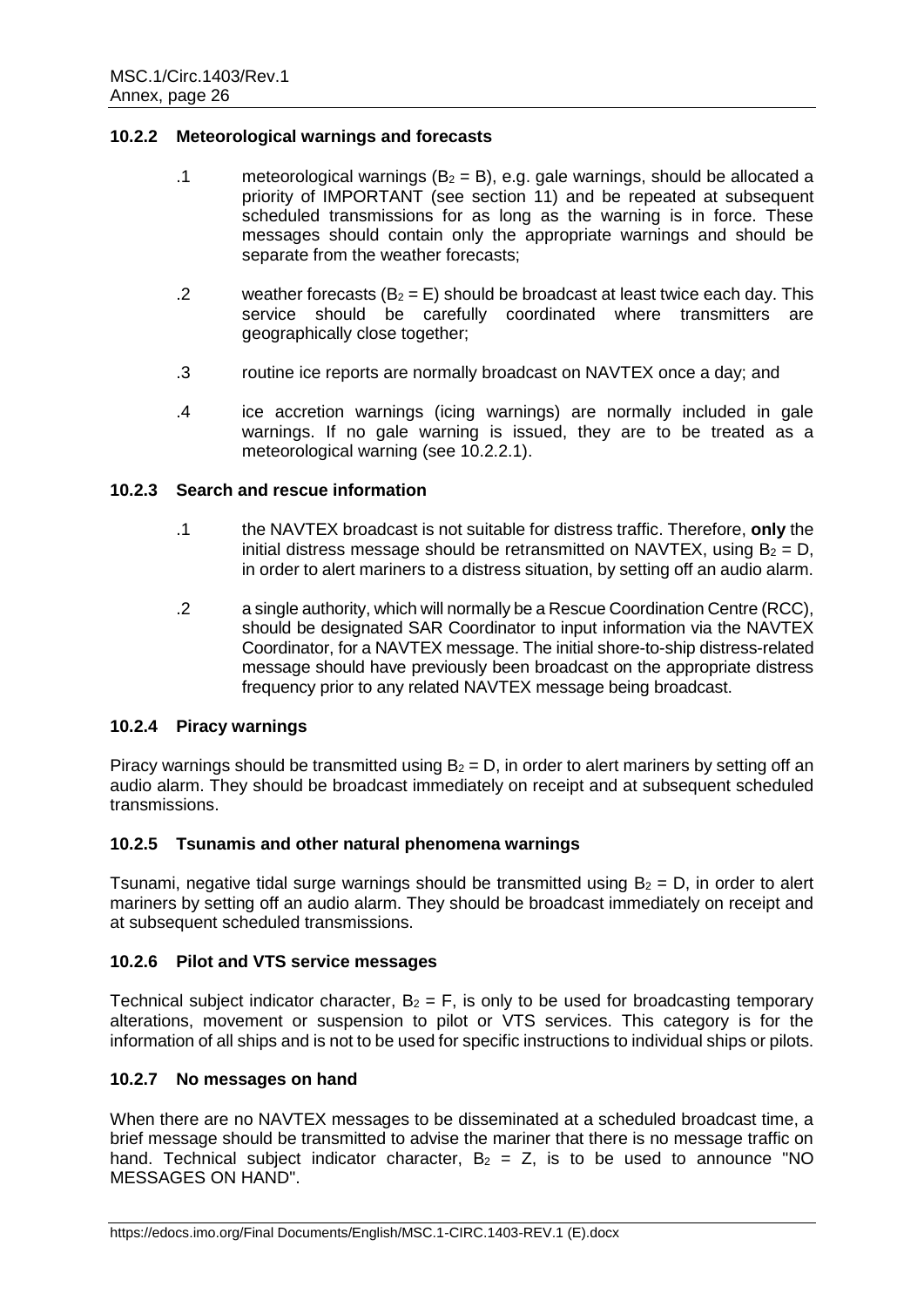## **10.2.8 Use of abbreviations**

Common examples of abbreviations used in the International NAVTEX service are contained in the *Joint IMO/IHO/WMO Manual on Maritime Safety Information.*

## **10.2.9 National NAVTEX services**

Transmissions on 490 kHz or 4209.5 kHz may simply repeat the messages broadcast over the International NAVTEX service but in a national language, or they may be tailored to meet particular national requirements, for example by providing different or additional information to that broadcast on the International NAVTEX service, targeted at recreational vessels or fishing fleets.

### **11 Message priorities and broadcast procedures in the International NAVTEX service**

### **11.1 Message priorities**

11.1.1 The message originator is responsible for assessing the urgency of the information and inserting the appropriate priority marking. One of three message priorities is used to dictate the timing of the first broadcast of a new warning in the NAVTEX service. In descending order of urgency, they are:

### VITAL

for immediate broadcast, subject to avoiding interference to ongoing transmissions. Such messages should also be passed to the appropriate NAVAREA Coordinator for possible transmission as a NAVAREA warning via SafetyNET;

#### IMPORTANT

for broadcast at the next available period when the frequency is unused; and

## ROUTINE

for broadcast at the next scheduled transmission.

11.1.2 Both VITAL and IMPORTANT messages should be repeated at each scheduled transmission time slot, if the situation is still valid.

11.1.3 The message priority is a procedural instruction for the NAVTEX Coordinator or the transmitting station and should **not** be included in the message. By selecting the appropriate priority of VITAL, IMPORTANT or ROUTINE at the transmission terminal, the message will be broadcast with the correct priority.

11.1.4 In order to avoid unnecessary disruption to the service, the priority marking VITAL is to be used only in cases of **extreme urgency**, i.e. to relay an initial shore-to-ship distress-related message or acts of piracy warnings, tsunamis and other natural phenomena warnings. In addition, VITAL messages are to be kept as brief as possible and in accordance with the *Joint IMO/IHO/WMO Manual on Maritime Safety Information.* The information provider is responsible for ensuring that the NAVTEX Coordinator is fully and immediately aware when a message should be broadcast with the priority of VITAL.

11.1.5 VITAL messages will normally be broadcast using NAVTEX number  $B_3B_4 = 00$ .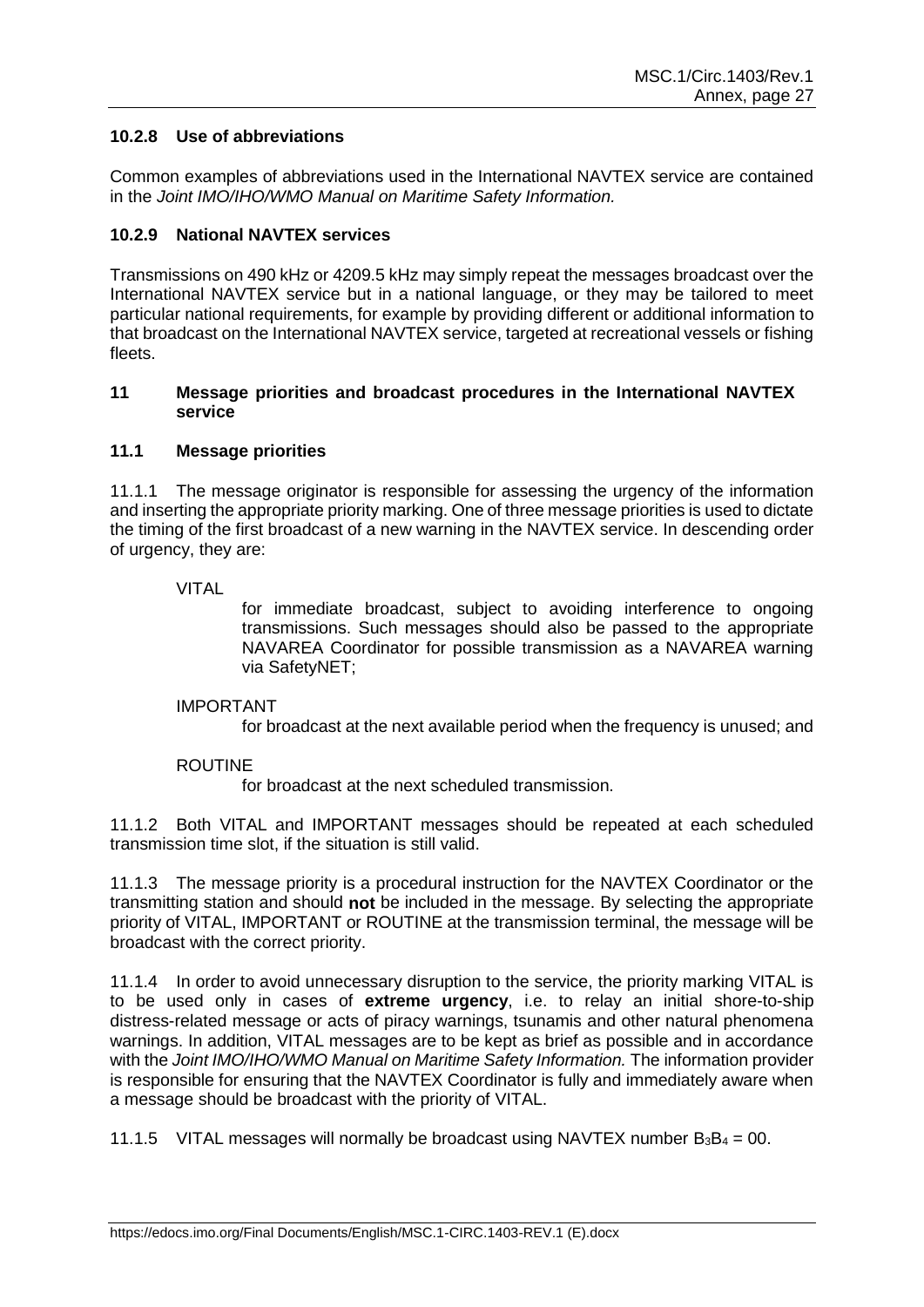## **11.2 Broadcast procedures**

#### .1 VITAL priority messages

Messages assessed as VITAL are to be broadcast immediately, subject to avoiding interference to ongoing transmissions. On receipt of a message with a VITAL priority, the NAVTEX Coordinator will commence monitoring the NAVTEX frequency. If the frequency is clear, the VITAL message is to be transmitted immediately. If the frequency is in use, the Coordinator should contact the station which, according to the schedule, will be transmitting during the following time slot and ask it to postpone their transmission start by one minute, to allow a space for the VITAL message. Once the VITAL message has been transmitted, the scheduled station is free to start its routine transmissions;

.2 IMPORTANT priority messages

Messages assessed as IMPORTANT are to be broadcast during the next available period when the NAVTEX frequency is unused. This is to be identified by monitoring the frequency. It is expected that this level of priority will be sufficient for the majority of urgent information; and

.3 ROUTINE priority messages

Messages assessed as ROUTINE, are to be broadcast at the next scheduled transmission time. This level of priority will be appropriate for almost all messages broadcast on NAVTEX and is always to be used unless special circumstances dictate the use of the procedures for an IMPORTANT or VITAL priority message.

## **11.3 Meteorological NAVTEX messages**

The following priorities are to be assigned to meteorological NAVTEX messages:

- .1 Tsunami warnings = VITAL
- .2 Meteorological warnings = IMPORTANT
- .3 Meteorological forecasts = ROUTINE
- .4 For other natural phenomena warnings, either VITAL or IMPORTANT may be used.

## **11.4 National NAVTEX services**

The broadcast procedures concerning differing message priorities are the same for both the International and National NAVTEX services.

### **12 Responsibilities of a NAVTEX Coordinator**

12.1 The NAVTEX Coordinator is responsible for the messages transmitted by each station under their control. This responsibility includes checking that the content of each message is in accordance with the *Joint IMO/IHO/WMO Manual on Maritime Safety Information* and also, that it is relevant to the NAVTEX service area of the transmitting station. Thus a user may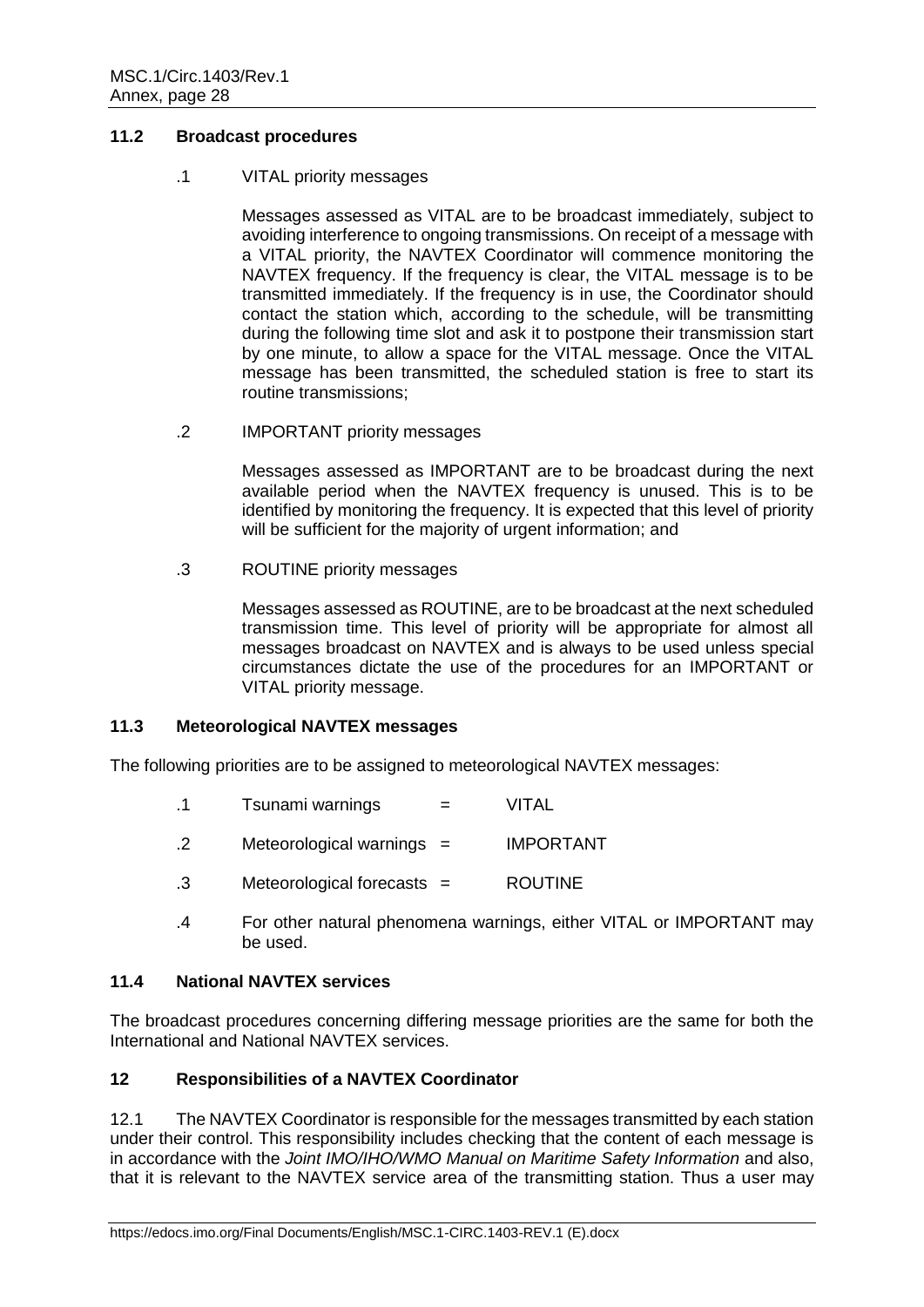choose to accept messages, as appropriate, either from the single transmitter which serves the sea area around their position or from a number of transmitters. Ideally, the user should select the station within whose coverage area their vessel is currently operating and the station into whose coverage area their vessel will transit next.

- 12.2 The NAVTEX Coordinator must:
	- .1 act as the central point of contact on matters relating to NAVTEX transmissions for a given transmitter or number of transmitters;
	- .2 be responsible for continuously ensuring quality control for the operation of the NAVTEX transmitting stations under its jurisdiction. This should be achieved with the cooperation of the information providers to ensure that:
		- .2.1 messages are always concise and can be transmitted within the designated 10-minute time slots assigned by the IMO NAVTEX Coordinating Panel;
		- .2.2 MINIMUM power is used to achieve satisfactory range performance; and
		- .2.3 the coordinated service is operating satisfactorily;
	- .3 assess all requests for NAVTEX messages immediately upon receipt;
	- .4 schedule each message for broadcast in accordance with the priority of VITAL, IMPORTANT or ROUTINE;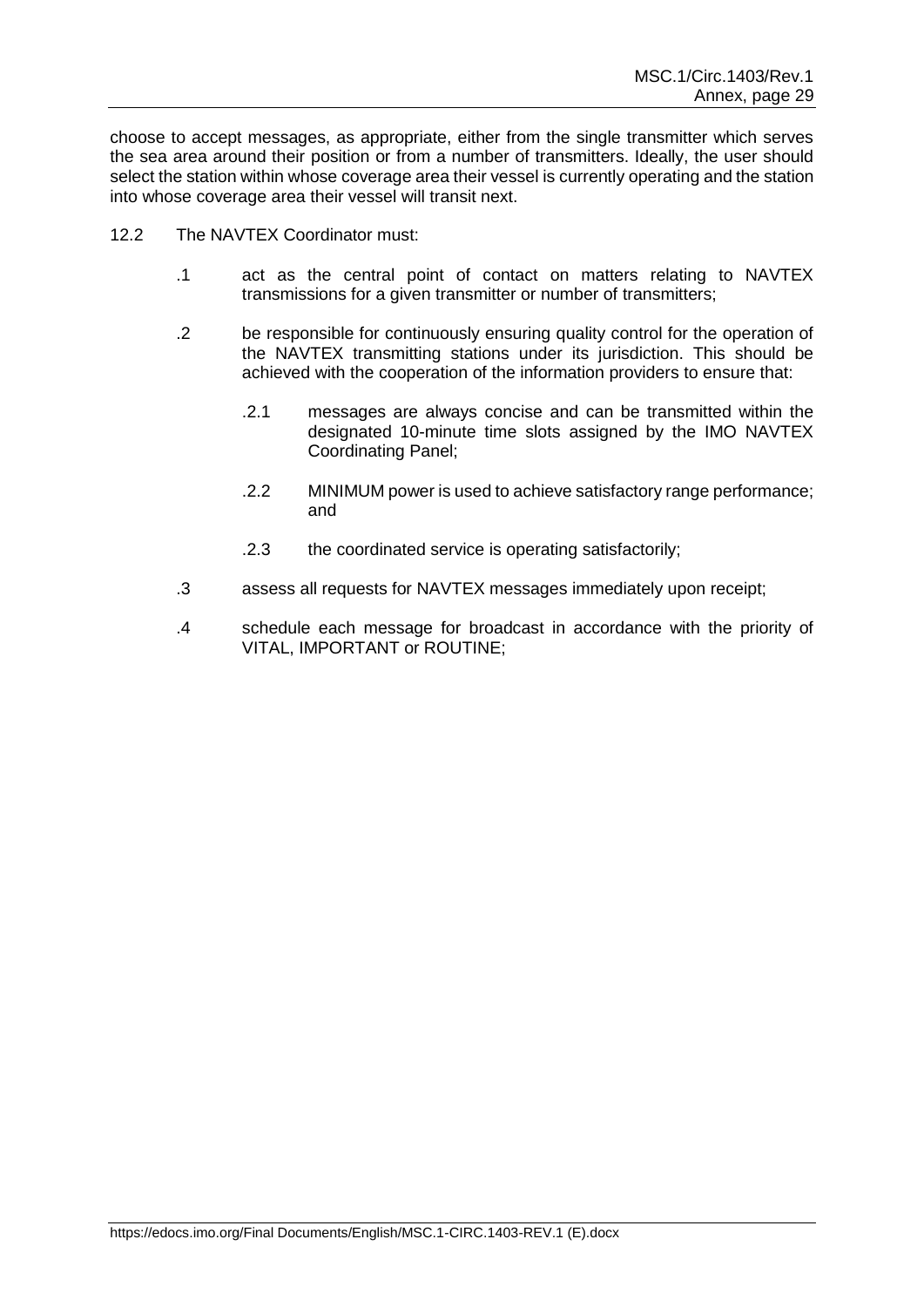- .5 monitor the International NAVTEX frequency along with any other National frequency used by the transmitters under their jurisdiction in order to ensure that the messages have been correctly broadcast;
- .6 monitor the International NAVTEX frequency along with any other National frequency used in order to identify vacant transmission periods required for VITAL or IMPORTANT messages;
- .7 pass all information which warrants promulgation outside of their NAVTEX service area directly to the appropriate authority, using the quickest possible means;
- .8 allocate a message identity to each message, including the sequential NAVTEX number;
- .9 ensure that NAVTEX messages which have been cancelled are removed from the broadcast schedule at the same time as the cancellation message is promulgated;
- .10 broadcast in-force bulletins not less than once per week at a regular scheduled time;
- .11 promote and oversee the use of established international standards and practices with respect to the format and protocols associated with NAVTEX messages;
- .12 maintain records of source data relating to NAVTEX messages in accordance with the requirement of the national Administration;
- .13 be aware of the responsibilities of a NAVAREA, Sub-area and National Coordinator contained in resolution A.706(17), as amended, paying particular attention to the specific guidance for the promulgation of internationally coordinated maritime safety information provided therein;
- .14 be aware of the responsibilities of a METAREA Coordinator contained in resolution A.1051(27), paying particular attention to the specific guidance for the promulgation of internationally coordinated maritime safety information provided therein; and
- .15 take into account the need for contingency planning.

## **12.3 Management of the service**

#### Data priority:

Most information broadcast on NAVTEX services relates to either navigational warnings or meteorological information. These types of information often originate from different organizations within a country and it is not until they arrive with the NAVTEX Coordinator that an assessment can be made as to whether there is too much information for the relevant broadcast time slot. Each data provider may consider their data to be more important and therefore, require transmission in full. However, the NAVTEX Coordinator needs to control the overall volume of data broadcast and may need to refer back to data providers to prioritize their information and reduce the amount of data to be broadcast. Some NAVTEX Coordinators utilize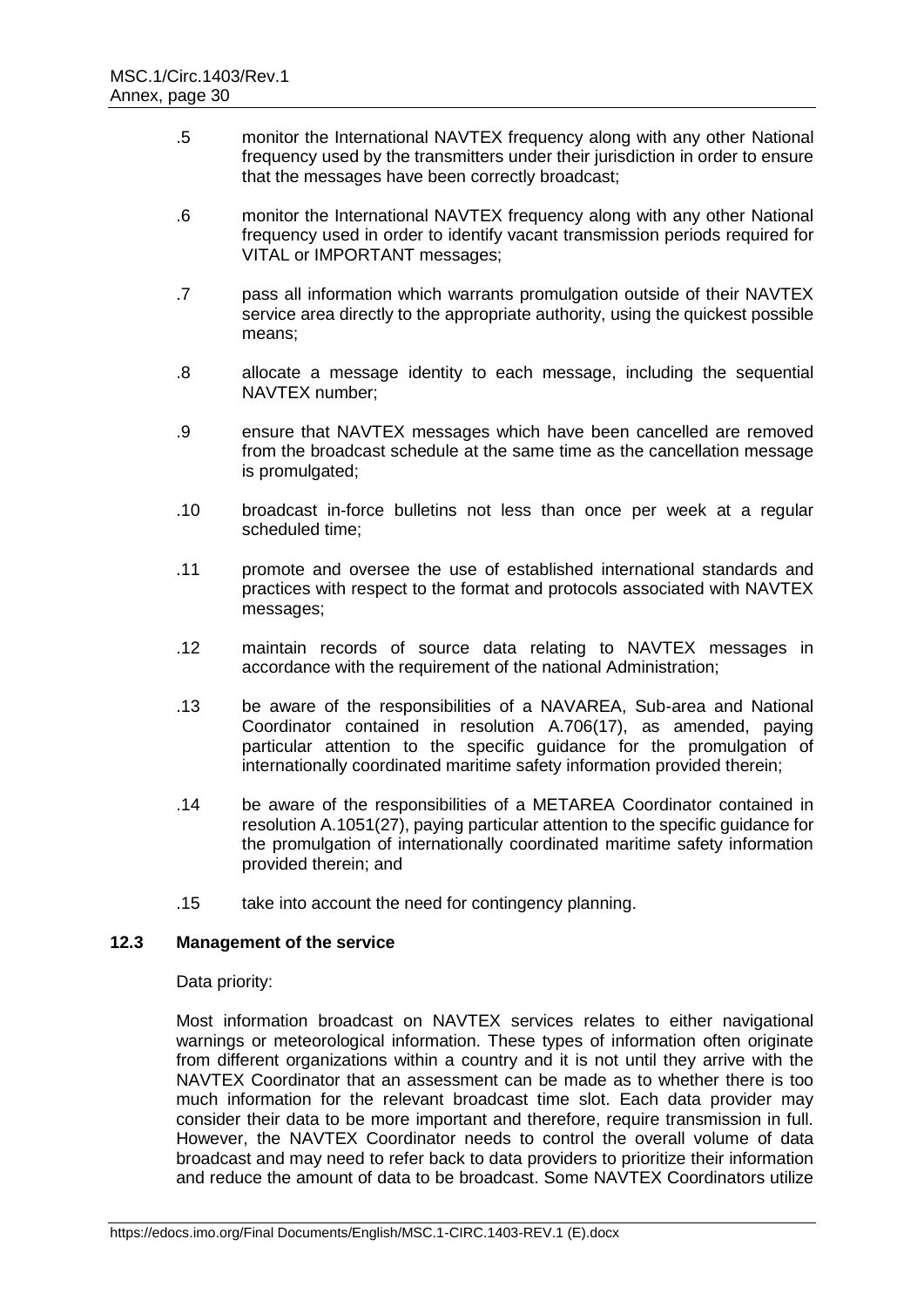digital systems which include software that provides a readout of predicted transmission times for data held ready for broadcast. This enables the Coordinator to anticipate any problems and take action before the scheduled broadcast.

Data to meet purely national requirements should not be broadcast on the International NAVTEX service, but should be migrated to a National NAVTEX service (see section 14).

### **12.4 Balancing the volume of data to be broadcast throughout the daily transmission cycle**

12.4.1 For many categories of messages there is no option with regard to when they should be transmitted. However, in order to minimize the risk of over-running the allocated 10-minute time slot, it is possible to balance the overall length of transmissions by broadcasting NAVAREA warnings at different times from weather forecasts and the in-force bulletin. An example of how this may be managed is given below for a station with a  $B_1$  transmitter identification character C:

| <b>Time slot</b> | <b>Content</b>                        |
|------------------|---------------------------------------|
| 0020-0030        | coastal warnings<br>NAVAREA warnings  |
| 0420-0430        | coastal warnings<br>in-force bulletin |
| 0820-0830        | coastal warnings<br>weather forecasts |
| 1220-1230        | coastal warnings<br>NAVAREA warnings  |
| 1620-1630        | coastal warnings<br>ice reports       |
| 2020-2030        | coastal warnings<br>weather forecasts |

## **13 Best practice for those using the service**

13.1 In order to ensure that all necessary maritime safety information has been received, it is recommended that the NAVTEX receiver is switched on at least 12 hours before sailing, or preferably left on at all times.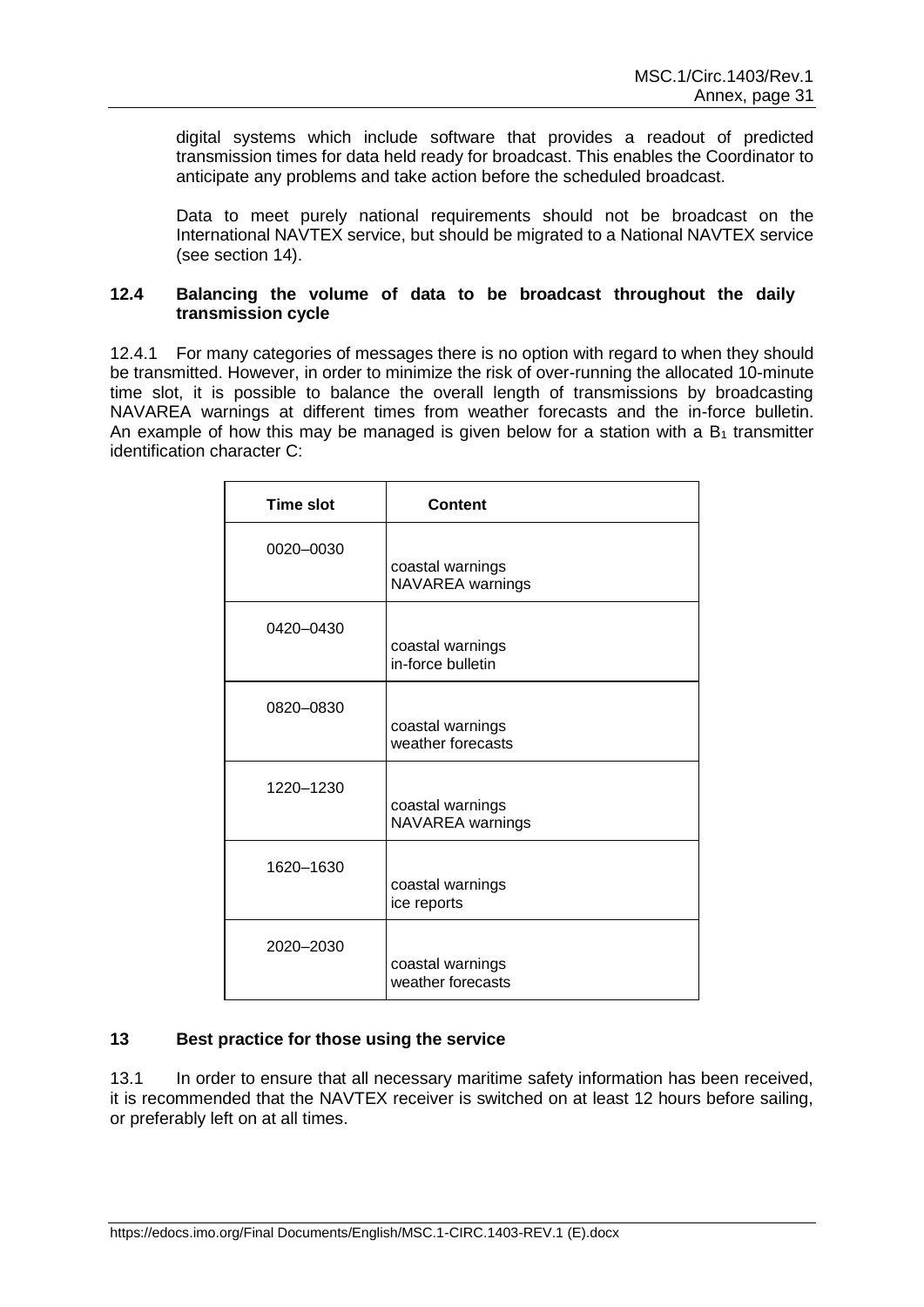# **13.2 Logging**

13.2.1 The reception of navigational warnings or meteorological information on NAVTEX does not need to be noted in the radio log; the NAVTEX printout (or the non-volatile message memory) satisfies the requirements of regulation 17 of chapter IV of the 1974 SOLAS Convention, as amended.

### **14 Mutual interference between NAVTEX stations**

- 14.1 The two principal causes of interference are:
	- .1 transmission overruns; and
	- .2 excessive power output.

14.2 Although NAVTEX continues to be generally reliable and an effective medium for the promulgation of maritime safety information, the worldwide infrastructure continues to expand and the volume of information that each Administration disseminates through the International NAVTEX service continues to increase. There is a danger that in some geographical areas, without firm management, both the system and system users may become overloaded with information on the single frequency used. This is of particular importance when handling messages of VITAL priority.

14.3 Many stations are filling their allotted 10-minute time slots and an increasing number are over-running. Instances of interference with neighbouring stations, as a result of over-running the time allocation, are also increasing. Where adjacent stations have transmitter identification characters which follow alphabetically (i.e. adjacent time slots), if the first station over-runs, it may mask the phasing signal of the second station such that, to the user, it seems as if the second station is off the air. Maritime safety information from the second station, although broadcast, may not be received by the system users. Over-run is usually caused by one or more of the following which must be avoided preferably by controlling the volume of data broadcast:

- .1 a significant increase in safety-critical activity such as cable laying. Navigational warnings promulgating such activity often include numerous waypoints which are listed by Latitude and Longitude;
- .2 meteorological information provided in a manner which is not concise and easily assimilated by the system user or for a much wider area than is covered by the NAVTEX station; and
- .3 additional information provided for non-SOLAS system users, e.g. longer-range weather forecasts for fishing and recreational vessels.

See also section 7.3.

14.4 As the GMDSS spreads to non-SOLAS mariners, their requirements for information are often different from the SOLAS ships and may be determined at a national level. SOLAS ships trading internationally usually pass through the area of coverage of a NAVTEX transmitter in a day; for them a 24-hour weather forecast usually suffices. However, fishing vessels and recreational vessels often remain in the same vicinity for several days and may require much longer-range forecasts which take up more transmission time.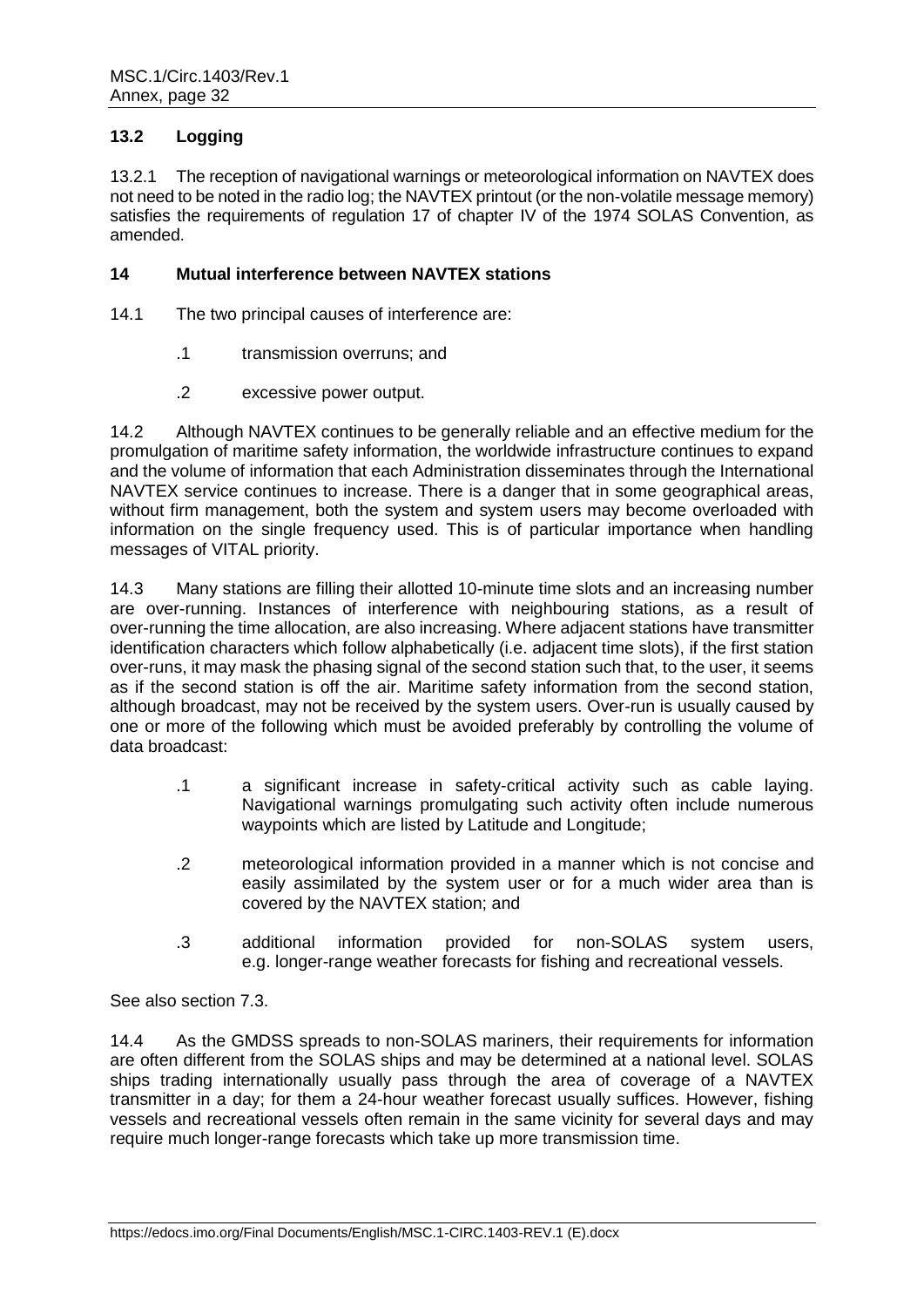14.5 In order to keep the quantity of information that is broadcast on 518 kHz to manageable levels and to reduce avoidable interference on this frequency, Administrations must:

- .1 monitor the volume of data broadcast and, together with adjacent Administrations, actively manage the system to ensure that interference caused by over-running allocated time slots is eliminated; and
- .2 transmit non-English language broadcasts for SOLAS vessels and broadcasts of information provided specifically for non-SOLAS vessels on 490 kHz or 4209.5 kHz as required.  $B_1$  characters for these frequencies will be allocated by the IMO NAVTEX Coordinating Panel, on request.

14.6 Excessive power output also causes interference between stations with the same  $B_1$ transmitter identification character/time slot, but located in different regions. This has particularly been identified at night, as the number of operational NAVTEX stations increases. Occasionally, this can be caused by atmospheric conditions, but is generally caused by excessive power output from one of the stations. It is recommended that Administrations restrict the power output from their transmitters to that required to cover the designated NAVTEX service area, particularly at night, in order to avoid interference. Experience indicates that the required range of 250 to 400 nautical miles will normally be attained by transmitted power of no more than 1 kW during daylight **with a 60% reduction during night conditions.**

14.7 When interference is detected, particularly when it affects the service to system users, the matter should be addressed immediately. When the interference is with adjacent stations, attempts should be made to resolve the problem locally. Advice may also be sought from the NAVAREA Coordinator. In addition, the IMO NAVTEX Coordinating Panel should be alerted to the problem. When the interference is from a station with the same  $B_1$  character in a different area, the NAVTEX Coordinating Panel must be contacted and they will initiate any necessary investigation/action.

# **15 Notification of NAVTEX services**

15.1 National Administrations should ensure that mariners are informed of the establishment of, and/or changes to, NAVTEX services by inclusion of full details in Notices to Mariners and lists of radio signals. In addition, full details should be forwarded to the appropriate NAVAREA Coordinator, METAREA Coordinator and:

| International Maritime Organization<br>4 Albert Embankment<br>London SE1 7SR<br><b>United Kingdom</b><br>Telephone: +44 (0)20 7735 7611<br>Telefax: +44 (0)20 7587 3210<br>Email: ncsr@imo.org (in subject<br>line add: for Chair, IMO NAVTEX<br><b>Coordinating Panel)</b> | International Telecommunication Union<br>Radiocommunication Bureau<br><b>Place des Nations</b><br>1211 Genève 20<br>Switzerland<br>Telephone: +41 22 7305560<br>Telefax: +41 22 7305785<br>E-mail: brmail@itu.int |
|-----------------------------------------------------------------------------------------------------------------------------------------------------------------------------------------------------------------------------------------------------------------------------|-------------------------------------------------------------------------------------------------------------------------------------------------------------------------------------------------------------------|
|                                                                                                                                                                                                                                                                             |                                                                                                                                                                                                                   |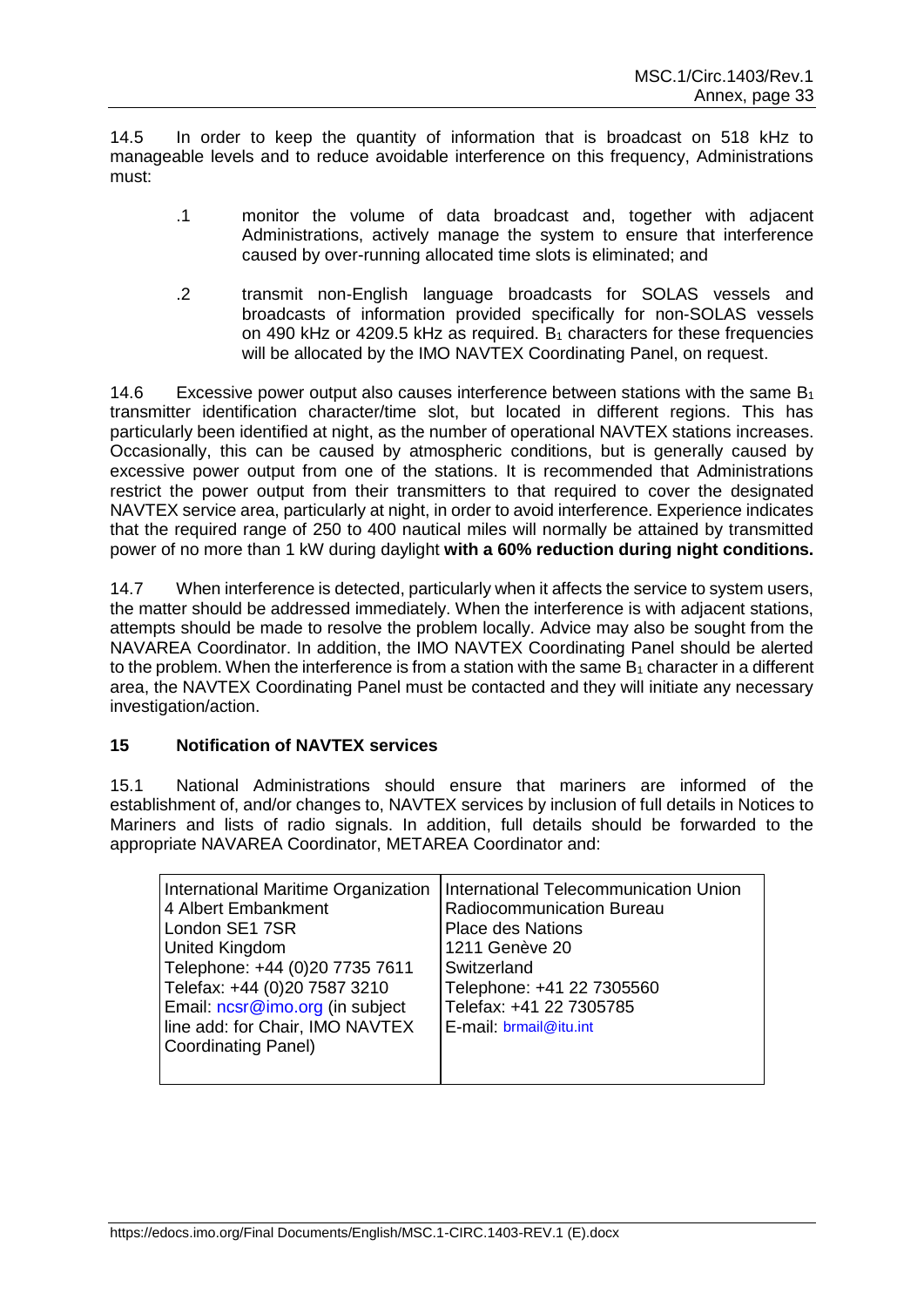### ANNEX 1

### **IMO NAVTEX Coordinating Panel**

#### **Terms of reference**

#### **1 Terms of reference**

- .1 advise Administrations planning to implement a NAVTEX service on the frequencies 518 kHz, 490 kHz or 4209.5 kHz, on the operational aspects of the system. In particular, advise on the optimum number of stations, the allocation of transmission identifying characters  $(B_1)$  and broadcast message criteria;
- .2 coordinate with Administrations over the operational aspects of NAVTEX in the planning stages in order to prevent mutual interference owing to the number of stations, transmitter power, or transmission identifying character assignment;
- .3 remain aware of system problems which arise, through reports from sea and correspondence with operational NAVTEX Coordinators;
- .4 when problems are identified, liaise with appropriate Administrations involved, NAVAREA Coordinators, METAREA Coordinators, the Sub-Committee on Navigation, Communications and Search and Rescue (NCSR), and the IHO or WMO, as appropriate, to recommend solutions or mitigating measures and, when agreed, coordinate their implementation; and
- .5 prepare documentation supporting the system for the NCSR Sub-Committee including those that are needed by Administrations to guide their operations, and those needed to inform the user of the service (mariner, shipowner and operator).

#### **2 Contact addresses**

The NAVTEX Coordinating Panel can be contacted at the following addresses:

The Chairman IMO NAVTEX Coordinating Panel International Maritime Organization 4 Albert Embankment London SE1 7SR United Kingdom

Telephone: +44 (0)20 7735 7611 Telefax: +44 (0)20 7587 3210 Email: [ncsr@imo.org](mailto:ncsr@imo.org) (in subject line add: for Chair, IMO NAVTEX Coordinating Panel)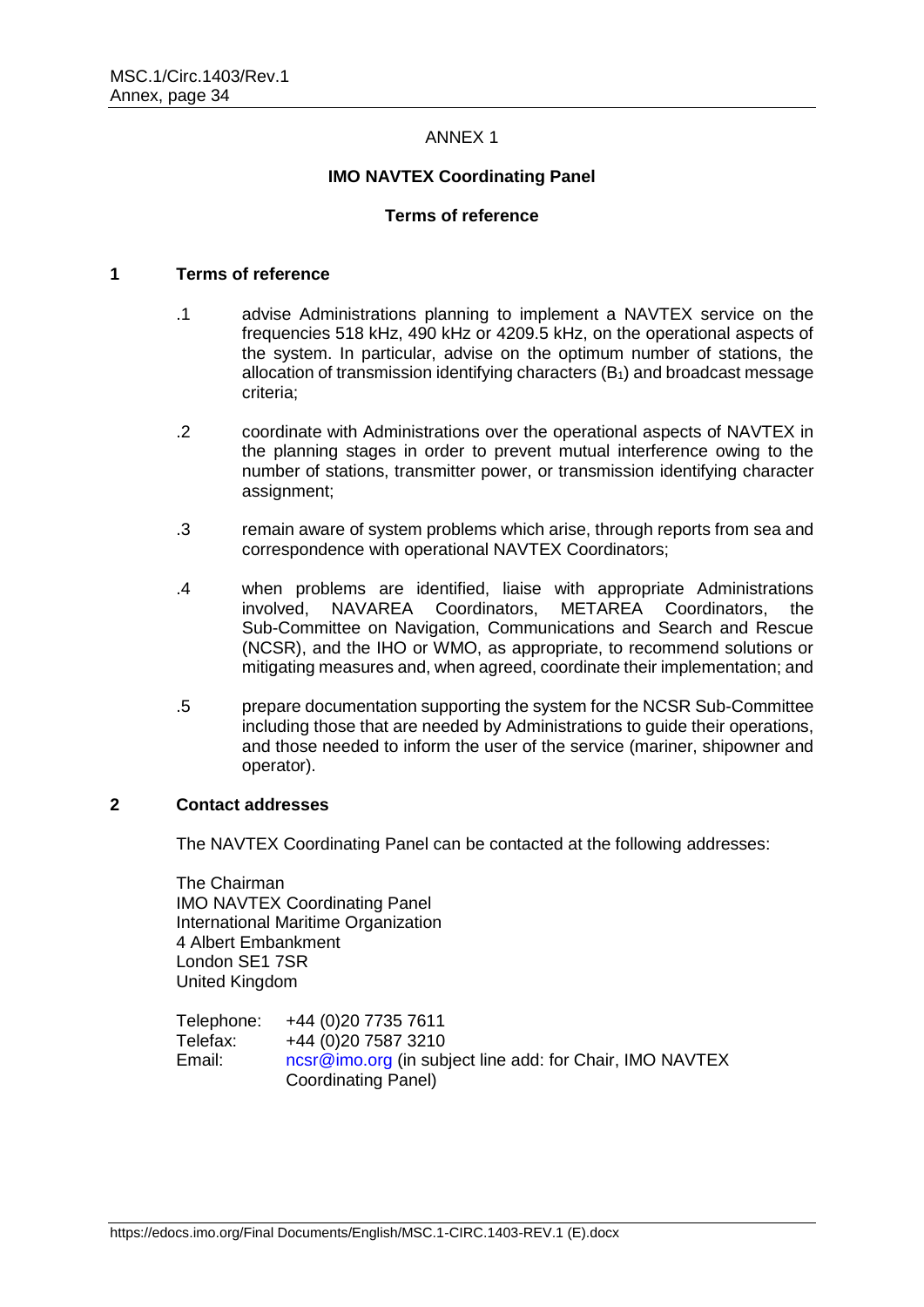## **3 Panel membership and participation**

3.1 The IMO NAVTEX Coordinating Panel is open to membership by all Member Governments and also includes one member nominated by each of the following international organizations:

- .1 International Maritime Organization (IMO)
- .2 World Meteorological Organization (WMO)
- .3 International Hydrographic Organization (IHO)
- .4 International Mobile Satellite Organization (IMSO)
- 3.2 The following may be represented as observers on the Panel:
	- .1 IHO World-Wide Navigational Warning Service Sub-Committee
	- .2 International SafetyNET Coordinating Panel
	- .3 Expert Team on Maritime Safety Services (ETMSS) of the WMO/IOC Joint Technical Commission for Oceanography and Marine Meteorology (JCOMM)

3.3 The work of the Panel is conducted mainly by correspondence. Meetings, when appropriate, are announced in advance and normally scheduled to be held in the margins of other IMO or IHO meetings.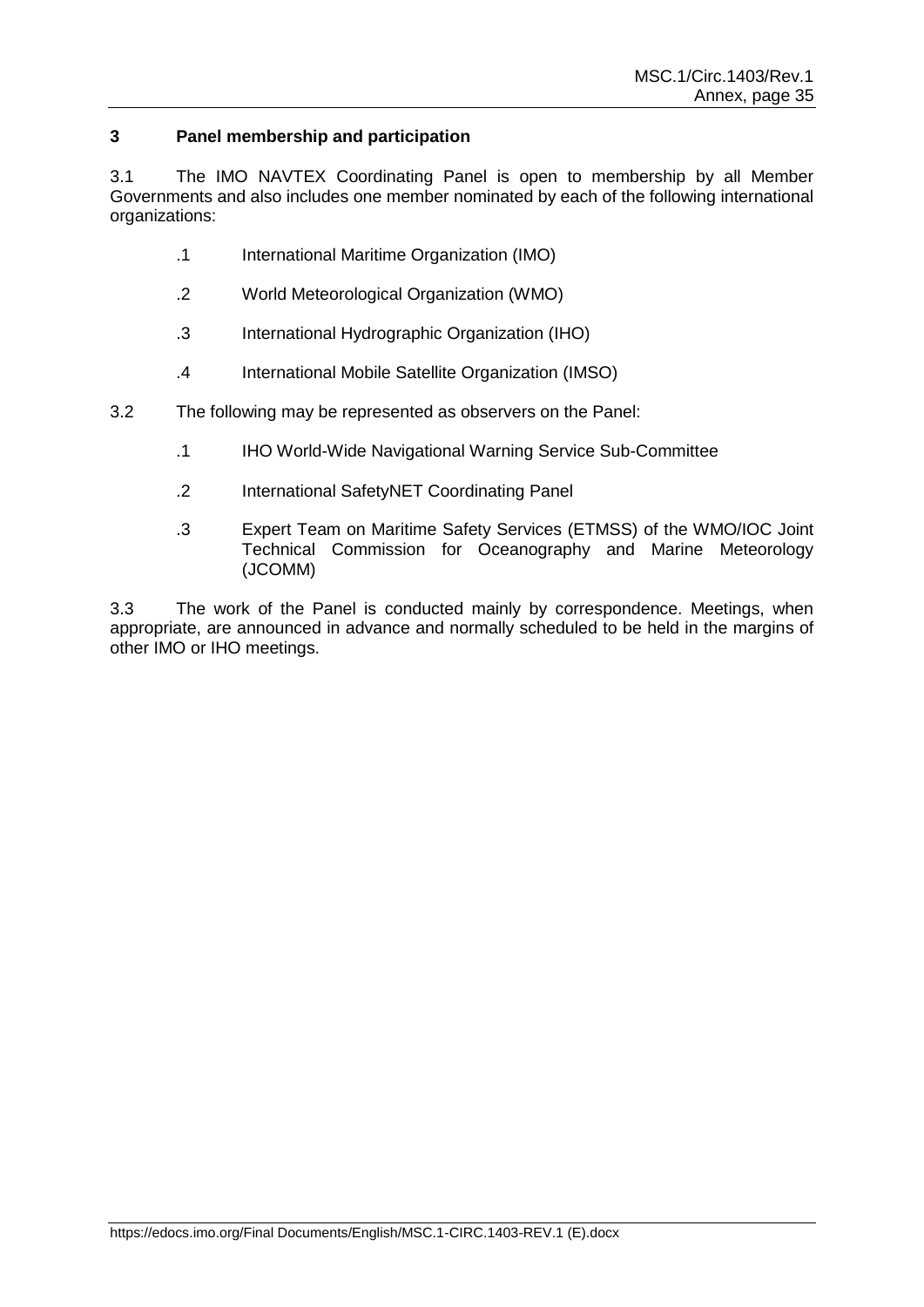## ANNEX 2

## **Recommendation ITU-R M.540-2 13**

### **Operational and technical characteristics for an automated direct-printing telegraph system for promulgation of navigational and meteorological warnings and urgent information to ships**

The CCIR,<sup>14</sup> (1978–1982–1990)

**CONSIDERING** 

(a) that the availability of navigational and meteorological warnings and urgent information on board ships is of great importance for safety;

(b) that the existing radiocommunication system for promulgation of navigational and meteorological warnings and urgent information to ships can be improved by use of modern techniques;

(c) that the IMO has established the following definitions on the promulgation of maritime safety information:

*"NAVTEX"* means the system for the broadcast and automatic reception of maritime safety information by means of narrow-band direct-printing telegraphy;

*"international NAVTEX service"* means the coordinated broadcast and automatic reception on 518 kHz of maritime safety information by means of narrow-band direct-printing telegraphy using the English language, as set out in the NAVTEX Manual, published by the IMO; and

*"national NAVTEX service"* means the broadcast and automatic reception of maritime safety information by means of narrowband direct-printing telegraphy using frequencies and languages as decided by the Administrations concerned;

(d) that the 1988 Amendments to the International Convention for the Safety of Life at Sea, 1974, require that every ship to which the Convention applies shall be provided with a receiver capable of receiving international NAVTEX service broadcasts;

(e) that several countries are operating a coordinated international NAVTEX service, based on narrow-band direct-printing in accordance with article 14A of the Radio Regulations;

(f) that the system should be applicable to the maritime mobile service (both international and national);

(g) that it is desirable that the service fulfils the requirements of all types of ships desiring to use it;

(h) that although each area may need specific guidance, the use of standard technical and operational characteristics would facilitate the extension of the service.

 $13$ The Director, CCIR, is requested to bring this Recommendation to the attention of the International Maritime Organization (IMO), the International Hydrographic Organization (IHO), the World Meteorological Organization (WMO) and to the International Association of Lighthouse Authorities (IALA).

<sup>&</sup>lt;sup>14</sup> The name "CCIR" was changed to "Radiocommunication Bureau" by the reorganization of the International Telecommunication Union on 1 March 1993.

https://edocs.imo.org/Final Documents/English/MSC.1-CIRC.1403-REV.1 (E).docx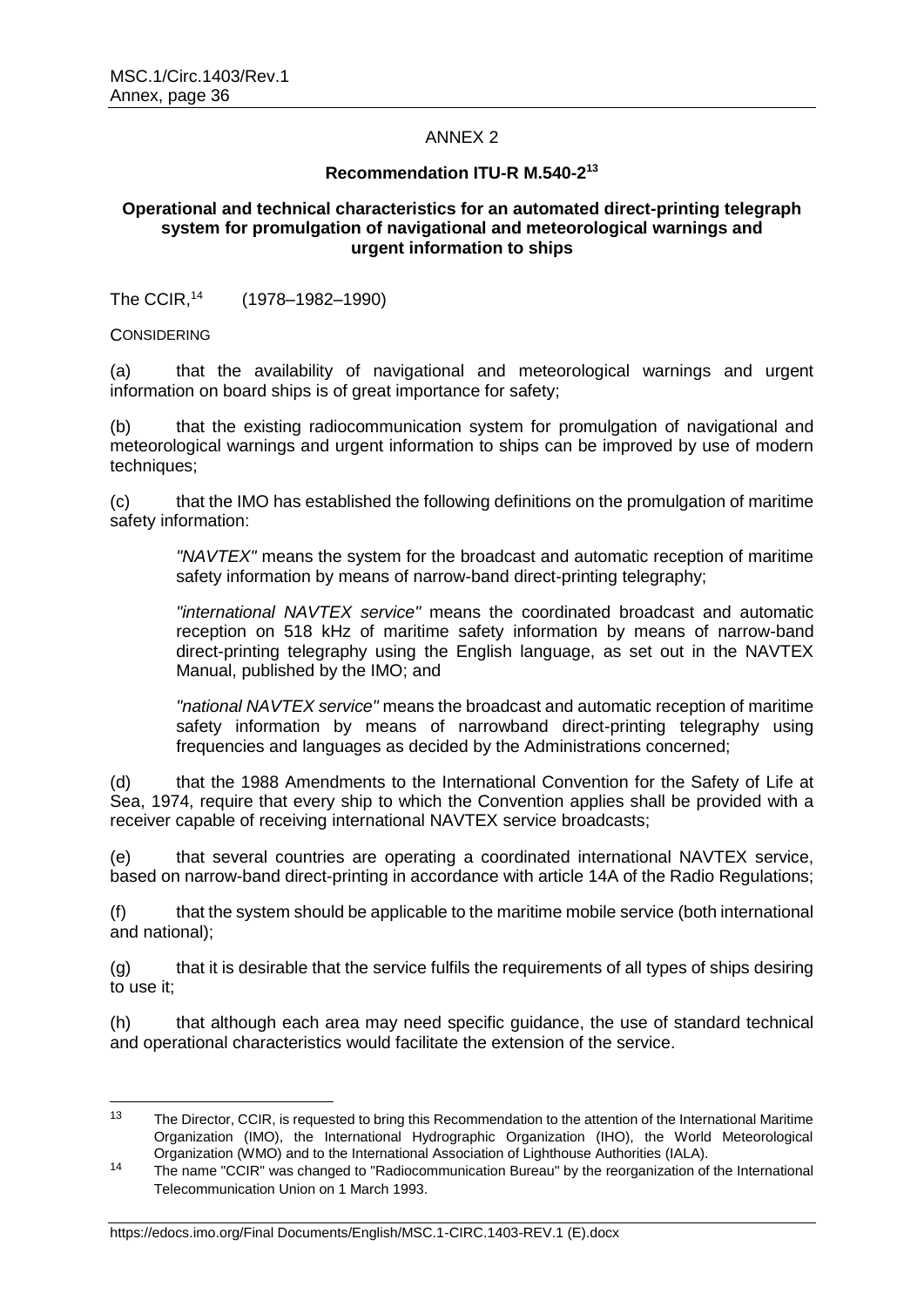#### **UNANIMOUSLY RECOMMENDS**

1 that the operational characteristics for the promulgation of navigational and meteorological warnings and urgent information using NBDP should be in accordance with annex I; and

2 that the technical characteristics for the promulgation of navigational and meteorological warnings and urgent information using NBDP should be in accordance with annex II.

#### Annex I

## **Operational characteristics**

1 Narrow-band direct-printing techniques should be used for an automated telegraph system for promulgation of navigational and meteorological warnings and urgent information to ships. Common frequencies for such transmissions should be internationally agreed upon and the frequency 518 kHz has been designated for worldwide use in the international NAVTEX service (see Radio Regulations Nos.474, 2971B and N2971B).

1.1 For national NAVTEX services Administrations should also utilize the format of this Recommendation on the appropriate frequencies as defined in the Radio Regulations.

2 The radiated power from the coast station transmitter should only be that sufficient to cover the intended service area of that coast station. The range extension occurring during night hours should also be considered.

3 The information transmitted should primarily be of the type used for coastal waters preferably using a single frequency (Resolution No.324 (Mob-87)).

4 The transmission time allocated to each station should be restricted to that which is adequate for the anticipated messages to be broadcast to the area concerned.

5 Scheduled broadcasts should take place at intervals not exceeding eight hours and be coordinated, to avoid interference with broadcasts from other stations.

#### **6 Message priorities**

6.1 Three message priorities are used to dictate the timing of the first broadcast of a new warning in the NAVTEX service. In descending order of urgency they are:

VITAL

for immediate broadcast, subject to avoiding interference to ongoing transmissions;

#### IMPORTANT

for broadcast at the next available period when the frequency is unused; and ROUTINE

for broadcast at the next scheduled transmission period.

**Note**: Both VITAL and IMPORTANT warnings will normally need to be repeated, if still valid, at the next scheduled transmission period.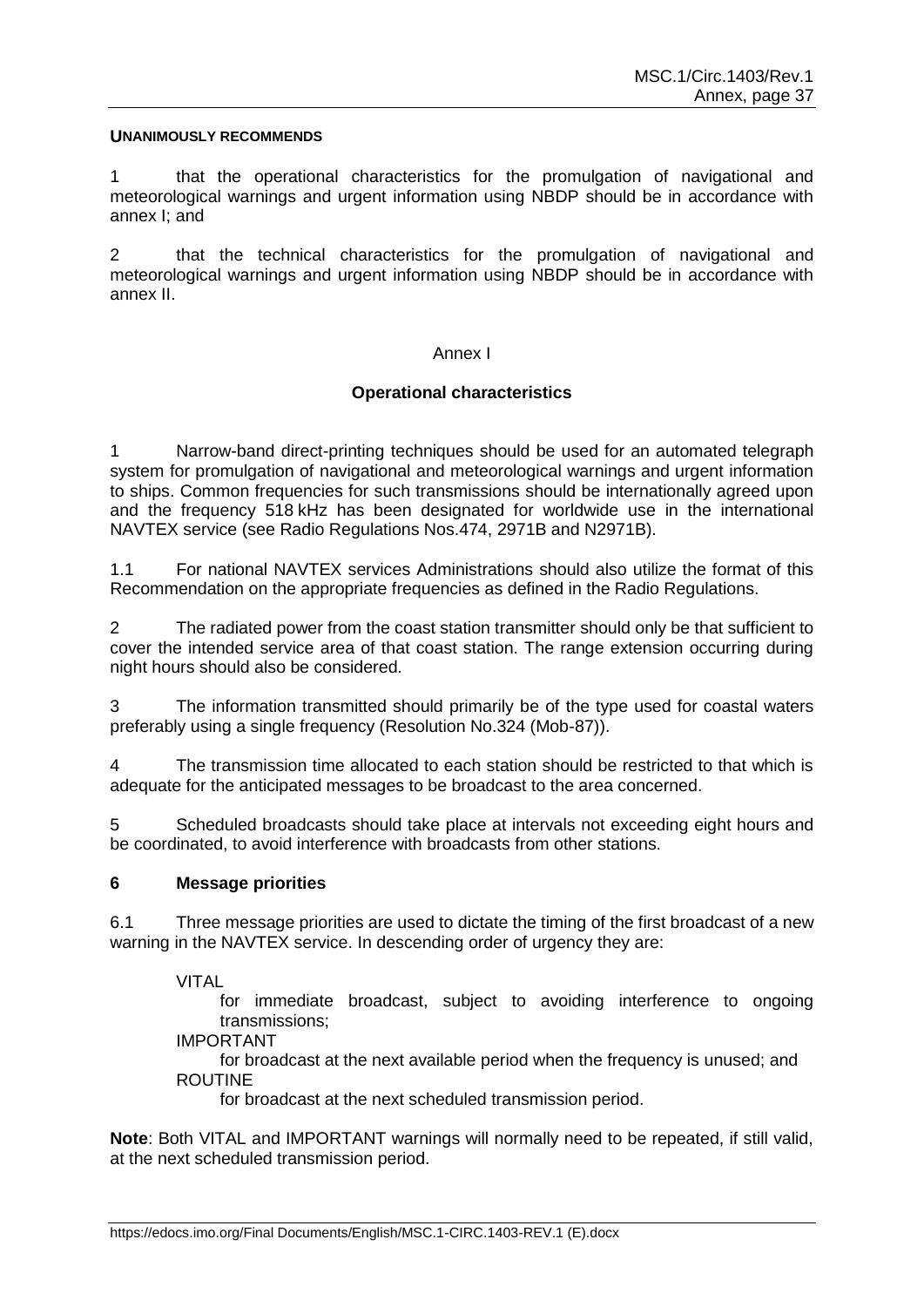6.2 In order to avoid unnecessary disruption to the service, the priority marking VITAL is to be used only in cases of extreme urgency, such as some distress alerts. In addition, VITAL messages are to be kept as brief as possible.

6.3 Periods should be scheduled between the regular transmission periods permitting immediate/early transmission of VITAL messages.

6.4 By use of the message serial number 00 in the preamble of a message (see also annex II, paragraph 6) it is possible to override any exclusion of coast stations or of message types which might have been made in the receiving equipment.

7 Initial shore-to-ship distress-related messages should first be broadcast on the appropriate distress frequency by coast stations in whose SAR area distress cases are handled.

8 Participating transmitting stations should be provided with monitoring facilities to enable them to:

- monitor their own transmissions as to signal quality and transmission format; and
- confirm that the channel is not occupied.

9 In case a message is repeated by more than one transmitting station within the same NAVTEX region (e.g. for better coverage) the original preamble  $B_1-B_4$  (see annex II) should be used.

10 In order to avoid overloading of the channel it is desirable to use a single language and where a single language is used it shall be English.

11 Dedicated on-board equipment is recommended.

12 Other operational characteristics and detailed guidance are given in the NAVTEX Manual developed by the International Maritime Organization.

### Annex II

## **Technical characteristics**

1 The signals transmitted should be in conformity with the collective B-mode of the direct-printing system specified in Recommendations 476 and 625.

2 The technical format of the transmission should be as follows:

| <b>Phasing signals</b><br>$\geqslant$ 10 s | ZCZC | One<br>space | $B_1B_2B_3B_4$       | Carriage<br>return<br>line feed | Message | <b>NNNN</b> |                                      | Carriage return<br>2 line feeds                                           |          |
|--------------------------------------------|------|--------------|----------------------|---------------------------------|---------|-------------|--------------------------------------|---------------------------------------------------------------------------|----------|
| <b>Phasing signals</b><br>$\geqslant 5$ s  | ZCZC | One<br>space | $B'_1B'_2B'_3B'_4$ 1 | Carriage<br>return<br>line feed | Message | <b>NNNN</b> | Carriage<br>return<br>, 2 line feeds | End of<br>emissions<br>Idle signals<br>$\alpha\alpha\alpha \geqslant 2$ s | in which |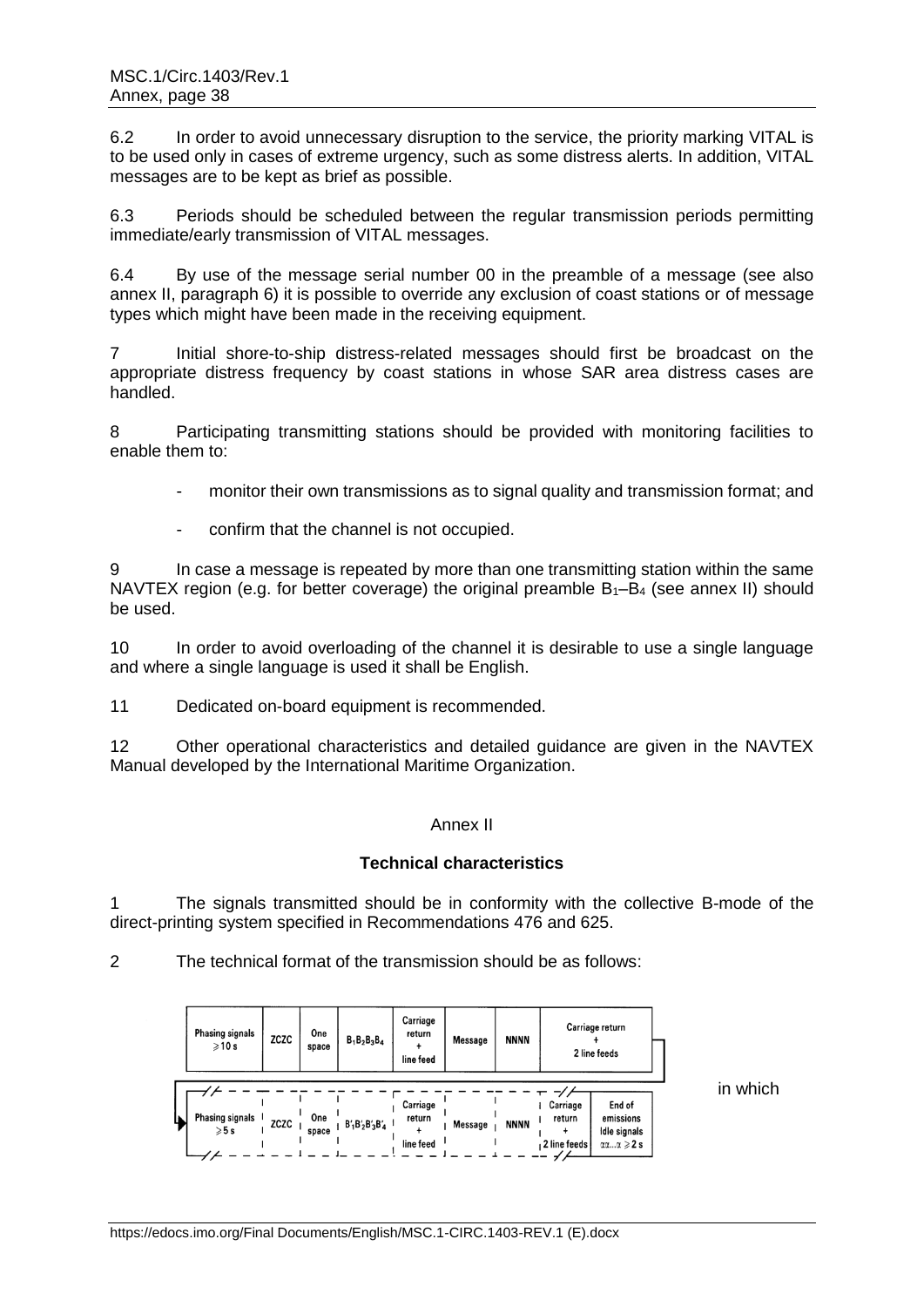ZCZC defines the end of the phasing period,

the  $B_1$  character is a letter  $(A-Z)^{15}$  identifying the transmitter coverage area,

the  $B_2$  character is a letter  $(A-Z)$  for each type of message.

2.1 Both the  $B_1$  characters identifying the different transmitter coverage areas and the  $B_2$ characters identifying the different types of messages are defined by IMO and chosen from table 1 of Recommendations 476 and 625, combination numbers 1–26.

- 2.1.1 Ship equipment should be capable of automatically rejecting unwanted information using character  $B_1$ .
- 2.1.2 Ship equipment should be capable of disabling print-out of selected types of messages using character  $B_2$  with the exception of messages with  $B_2$ characters A, B and  $D^{16}$  (see also paragraph 2.1).
- 2.1.3 If any facility is rejected or disabled in paragraphs 2.1.1 and 2.1.2 above, the extent of any such limitation must be clearly indicated to the user.

 $2.2$  B<sub>3</sub>B<sub>4</sub> is a two-character serial number for each B<sub>2</sub>, starting with 01 except in special cases where the serial number 00 is used (see paragraph 6 below).

2.3 The characters  $ZCZC B_1B_2B_3B_4$  need not be printed.

3 The printer should only be activated if the preamble  $B_1-B_4$  is received without errors.

4 Facilities should be provided to avoid printing of the same message several times on the same ship, when such a message has already been satisfactorily received.

5 The necessary information for the measures under paragraph 4 above should be deduced from the sequence  $B_1B_2B_3B_4$  and from the message.

6 A message should always be printed if  $B_3B_4 = 00$ .

7 Extra (redundant) letter and figure shifts should be used in the message to reduce garbling.

8 In case a message is repeated by another transmitting station (e.g. for better coverage) the original preamble  $B_1-B_4$  should be used.

9 The equipment on board ships should be neither unduly complex nor expensive.

10 The transmitter frequency tolerance for the mark and the space signals should be better than  $\pm$  10 Hz.

 $15<sup>15</sup>$ <sup>15</sup> Only letters A–X are used on 518 kHz, 490 kHz and 4209.5 kHz, see table 2 of the NAVTEX Manual.

 $16$  B2 character L (continuation of B2 subject group A), shall also not be capable of being suppressed (see IEC 61097-6).

https://edocs.imo.org/Final Documents/English/MSC.1-CIRC.1403-REV.1 (E).docx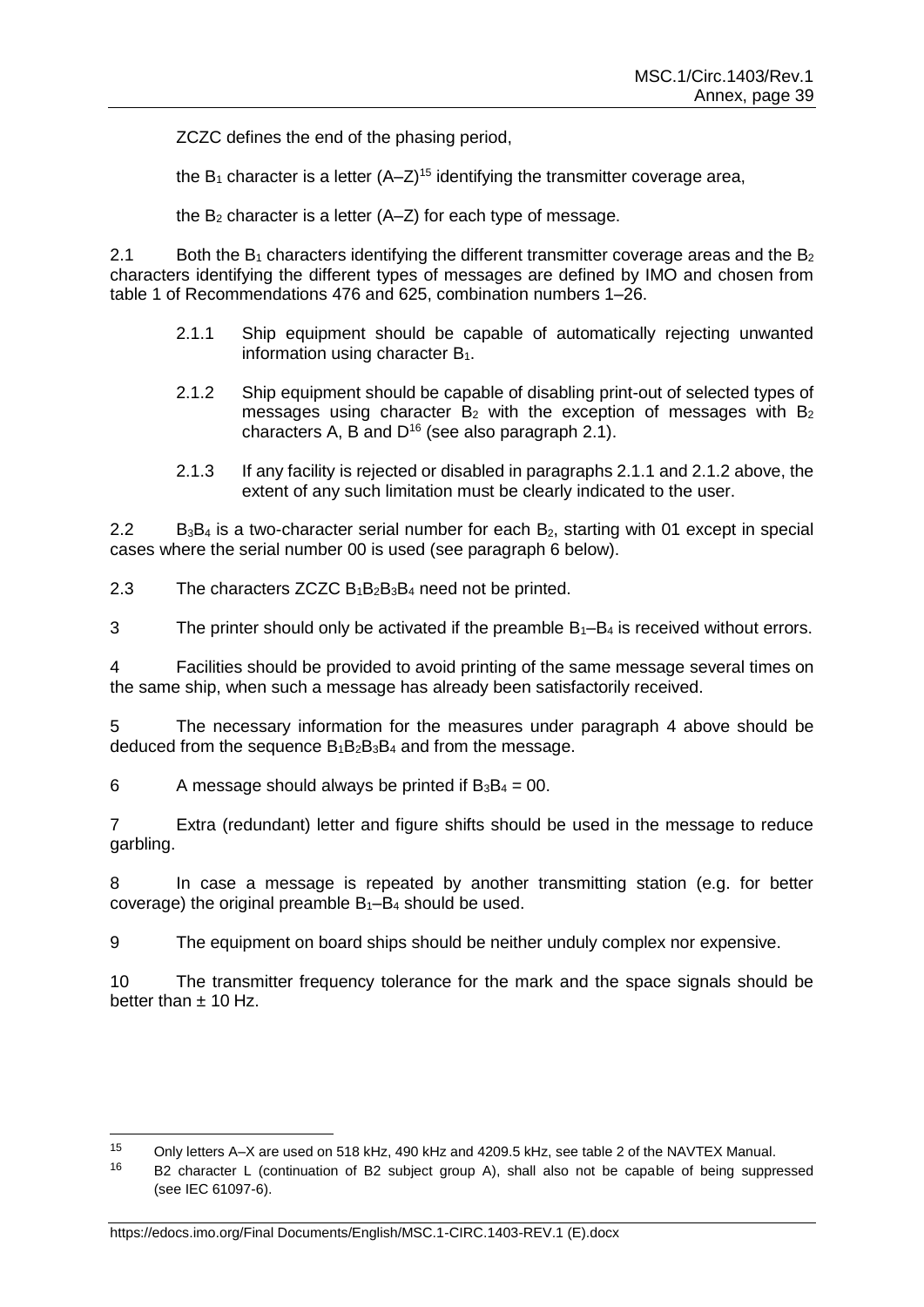### ANNEX 3

### **Resolution MSC.148(77) adopted on 3 June 2003**

### **Adoption of the revised performance standards for narrow-band direct-printing telegraph equipment for the reception of navigational and meteorological warnings and urgent information to ships (NAVTEX)**

THE MARITIME SAFETY COMMITTEE,

RECALLING Article 28(b) of the Convention on the International Maritime Organization concerning the functions of the Committee,

RECALLING also resolution A.886(21), by which the Assembly resolved that the functions of adopting performance standards for radio and navigational equipment, as well as amendments thereto, shall be performed by the Maritime Safety Committee on behalf of the Organization,

NOTING the carriage requirement in SOLAS chapter IV/7.1.4 for a receiver capable of receiving International NAVTEX narrow-band direct-printing (NBDP) broadcasts for the promulgation of navigational and meteorological warnings to shipping,

NOTING FURTHER the success of the International NAVTEX service in the promulgation of Maritime Safety Information (MSI),

NOTING ALSO with regard to the enhanced storage, processing and display possibilities offered by recent technical advances,

CONSIDERING that further growth in information promulgated to ships will be constrained by the capacity of the International NAVTEX service and the increasing importance of National NAVTEX services,

HAVING CONSIDERED the recommendations on the revision of resolution A.525(13) made by the Sub-Committee on Radiocommunications and Search and Rescue at its seventh session,

1 ADOPTS the revised Recommendation on performance standards for narrow-band direct-printing telegraph equipment for the reception of navigational and meteorological warnings and urgent information to ships (NAVTEX), set out in the annex to the present resolution;

- 2 RECOMMENDS Governments to ensure that NAVTEX receiver equipment:
	- (a) if installed on or after 1 July 2005, conforms to performance standards not inferior to those specified in the annex to the present resolution;
	- (b) if installed before 1 July 2005, conforms to performance standards not inferior to those specified in the annex to resolution A.525(13).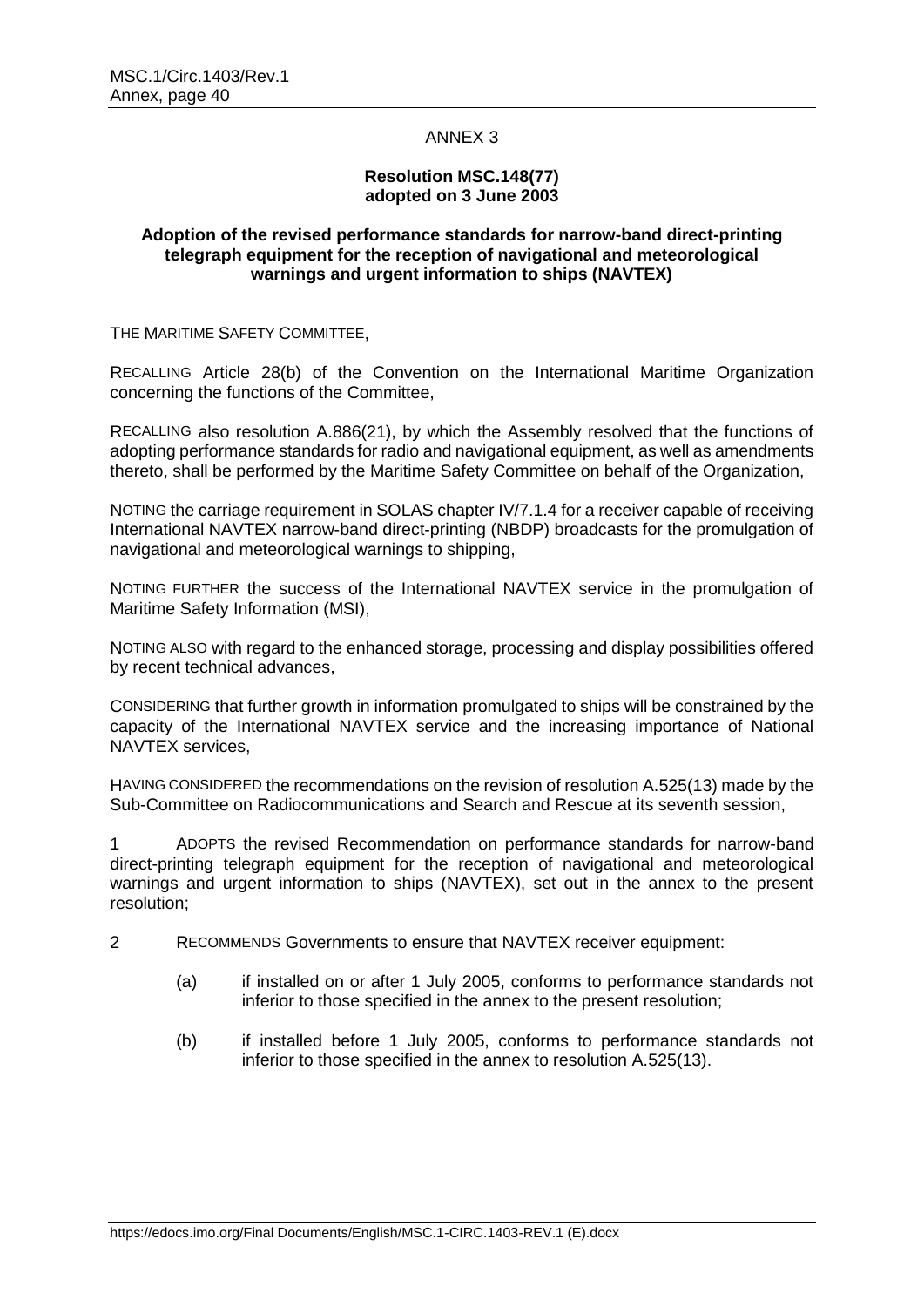#### Annex

### **Revised recommendation on performance standards for narrow-band direct-printing telegraph equipment for the reception of navigational and meteorological warnings and urgent information to ships (NAVTEX)**

### **1 Introduction**

1.1 The equipment, in addition to meeting the requirements of the Radio Regulations, the provisions of Recommendation ITU-R M.540, applicable to shipborne equipment and the general requirements set out in resolution A.694(17), should comply with the following performance standards.

### **2 General**

- 2.1 The equipment should comprise radio receivers, a signal processor and either:
	- .1 an integrated printing device; or
	- $2$  a dedicated display device, <sup>17</sup> printer output port and a non-volatile message memory; or
	- .3 a connection to an integrated navigation system and a non-volatile message memory.

#### **3 Controls and indicators**

3.1 Details of the coverage areas and message categories which have been excluded by the operator from reception and/or display should be readily available.

## **4 Receivers**

4.1 The equipment should contain one receiver operating on the frequency prescribed by the Radio Regulations for the International NAVTEX System. The equipment should contain a second receiver capable of working at the same time as the first one on at least two other frequencies recognized for the transmission of NAVTEX information. The first receiver should have priority in the display or printing of received information. Printing or displaying of messages from one receiver should not prevent reception by the other receiver.

4.2 The receiver sensitivity should be such that for a source with an e.m.f. of 2 μV in series with a non-reactive impedance of 50  $Ω$ , the character error rate is below 4%.

## **5 Display device and printer**

5.1 The display device and/or printer should be able to display a minimum of 32 characters per line.

 $17$ Where there is no printer, the dedicated display device should be located in the position from which the ship is normally navigated.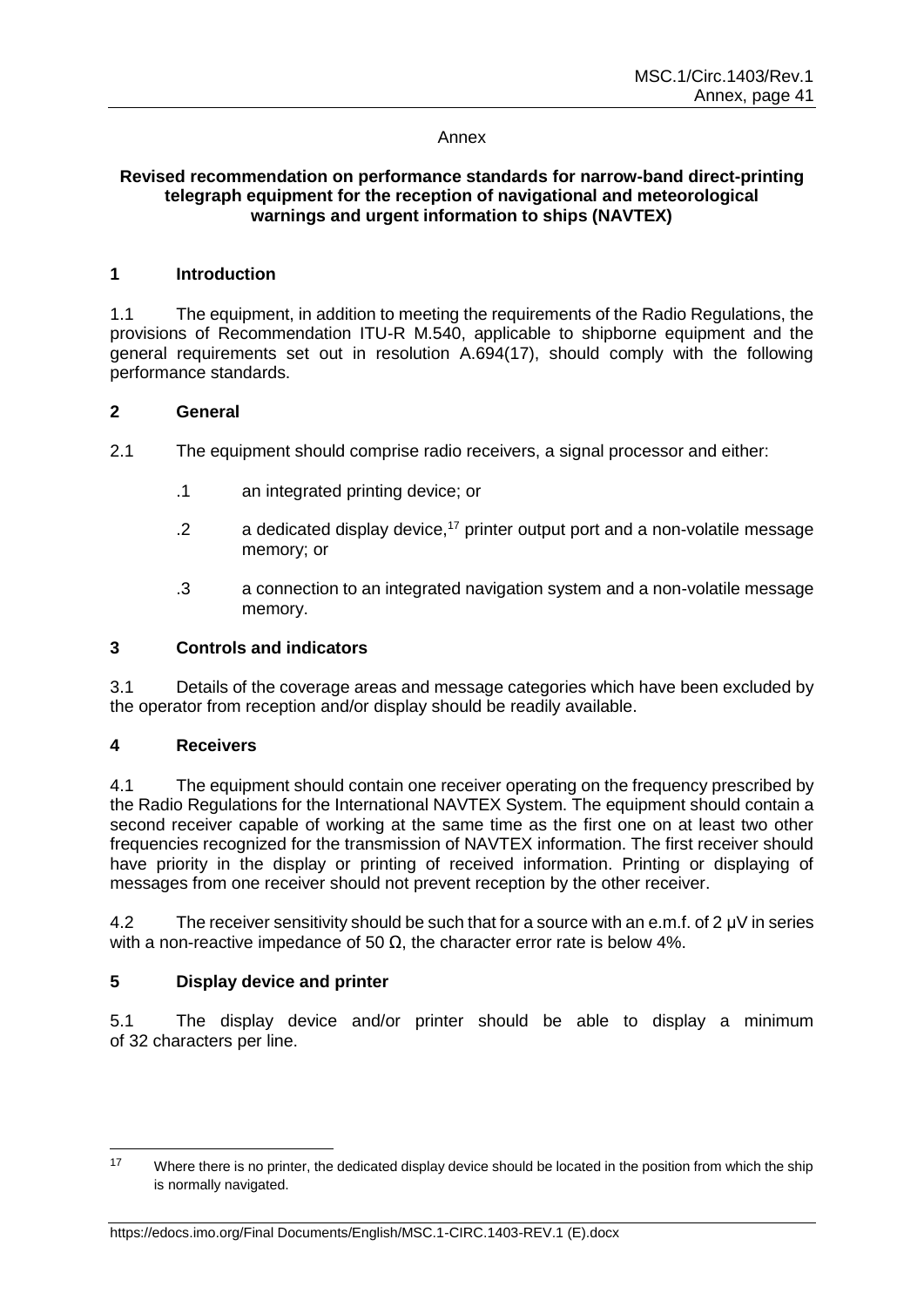5.2 If a dedicated display device is used, the following requirements should be met:

- .1 an indication of newly received unsuppressed messages should be immediately displayed until acknowledged or until 24 hours after receipt; and
- .2 newly received unsuppressed messages should also be displayed.

5.3 The display device should be able to display at least 16 lines of message text.

5.4 The design and size of the display device should be such that displayed information is easily read under all conditions by observers at normal working distances and viewing angles.

5.5 If automatic line feed entails division of a word, this should be indicated in the displayed/printed text.

5.6 When displaying received messages on a display device, a clear indication of the end of a message should be given by automatically adding line feeds after the message or including some other form of delineation. The printer or printer output should automatically insert line feeds after completing print of the received message.

5.7 The equipment should display/print an asterisk if the character is received corrupted.

5.8 Where the printer is not integrated, it should be possible to select the following data to be output to a printer:

- .1 all messages as they are received;
- .2 all messages stored in the message memory;
- .3 all messages received on specified frequencies, from specified locations or having specified message designators;
- .4 all messages currently displayed; and
- .5 individual messages selected from those appearing on the display.

## **6 Storage**

#### **6.1 Non-volatile message memory**

6.1.1 For each receiver fitted it should be possible to record at least 200 messages of average length 500 characters (printable and non-printable) in non-volatile message memory. It should not be possible for the user to erase messages from memory. When the memory is full, the oldest messages should be overwritten by new messages.

6.1.2 The user should be able to tag individual messages for permanent retention. These messages may occupy up to 25% of the available memory and should not be overwritten by new messages. When no longer required, the user should be able to remove the tag on these messages, which may then be overwritten in normal course.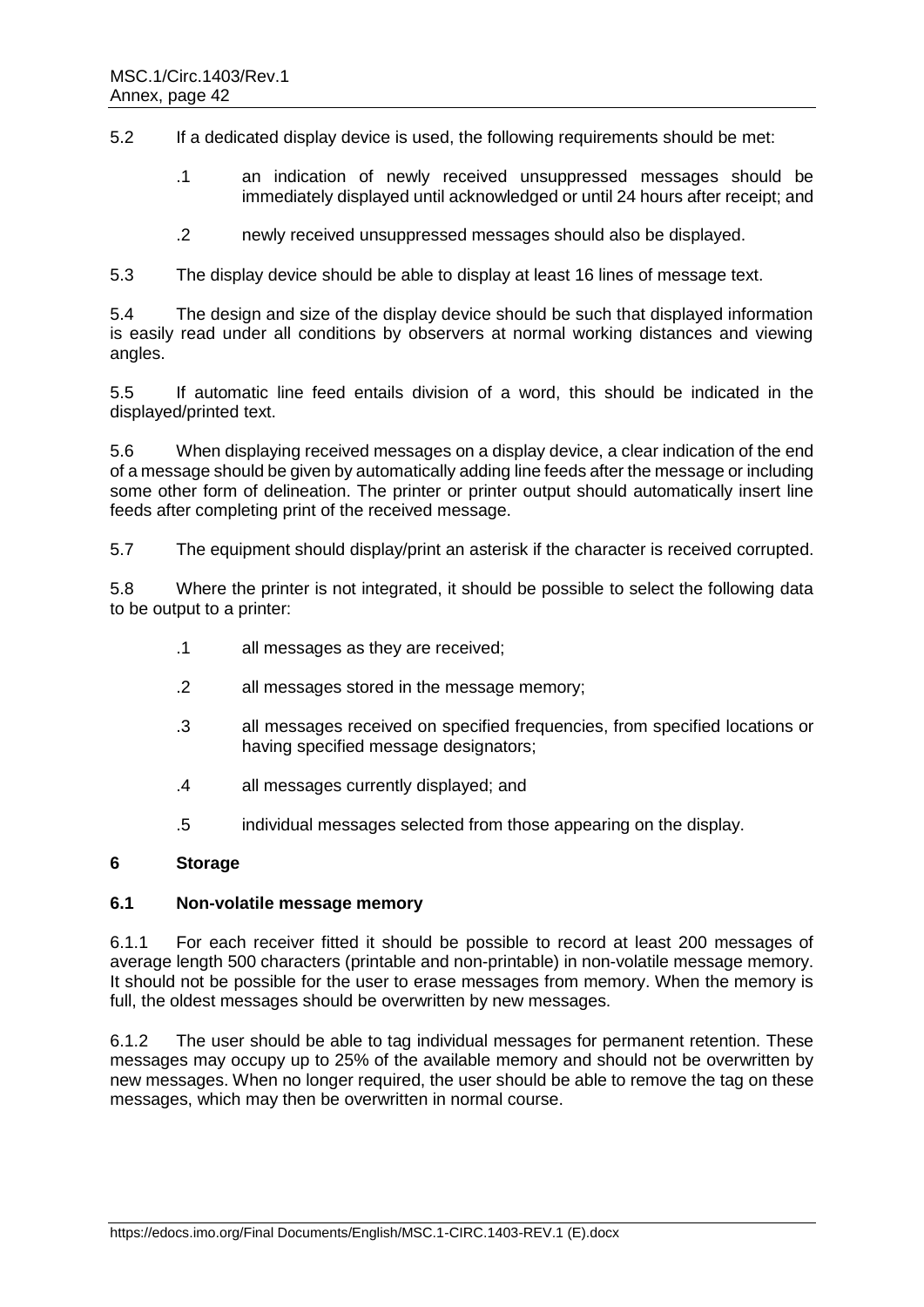## **6.2 Message identifications**

6.2.1 The equipment should be capable of internally storing at least 200 message identifications for each receiver provided.

6.2.2 After between 60 h and 72 h, a message identification should automatically be erased from the store. If the number of received message identifications exceeds the capacity of the store, the oldest message identification should be erased.

6.2.3 Only message identifications which have been satisfactorily received should be stored; a message is satisfactorily received if the error rate is below 4%.

## **6.3 Programmable control memories**

6.3.1 Information for location  $(B_1)^{18}$  and message  $(B_2)^*$  designators in programmable memories should not be erased by interruptions in the power supply of less than 6 h.

### **7 Alarms**

7.1 The receipt of search and rescue information  $(B_2 = D)$  should give an alarm at the position from which the ship is normally navigated. It should only be possible to reset this alarm manually.

### **8 Test facilities**

8.1 The equipment should be provided with a facility to test that the radio receiver, the display device/printer and non-volatile message memory are functioning correctly.

## **9 Interfaces**

9.1 The equipment should include at least one interface for the transfer of received data to other navigation or communication equipment.

9.2 All interfaces provided for communication with other navigation or communication equipment should comply with the relevant international standards.<sup>19</sup>

9.3 If there is no integrated printer, the equipment should include a standard printer interface.

<sup>18</sup> <sup>18</sup> Refer to Recommendation ITU-R M.540-2.

<sup>19</sup> Refer to publication IEC 61162.

https://edocs.imo.org/Final Documents/English/MSC.1-CIRC.1403-REV.1 (E).docx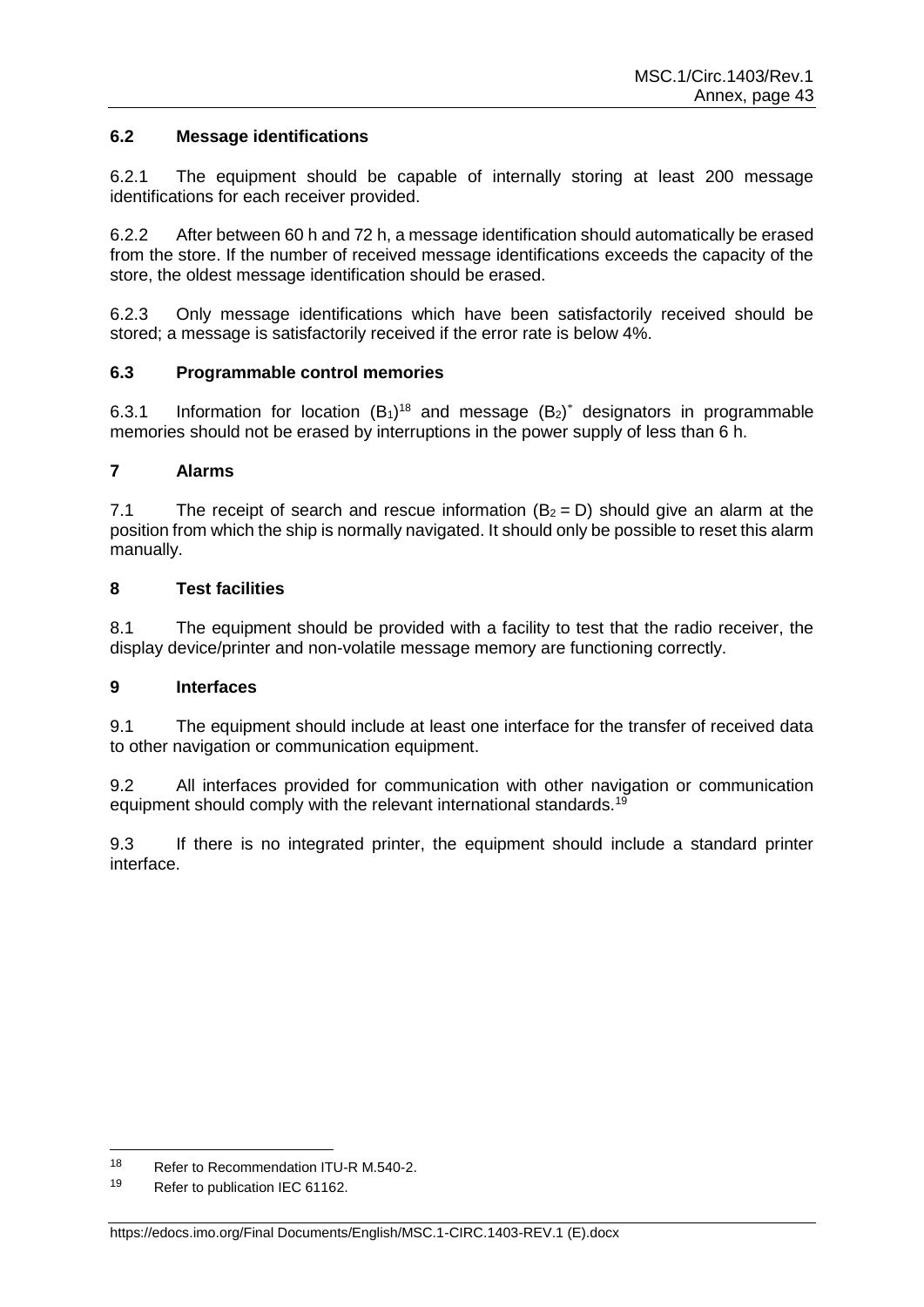#### Annex 4

#### **Resolution A.801(19), as amended, annex 4**

### **Criteria for use when providing a NAVTEX service**

1 There are two basic areas which must be defined when establishing a NAVTEX service. They are:

*Coverage area*: An area defined by an arc of a circle having a radius from the transmitter calculated according to the method and criteria given in this annex.

*Service area*: A unique and precisely defined sea area, wholly contained within the coverage area, for which MSI is provided from a particular NAVTEX transmitter. It is normally defined by a line which takes full account of local propagation conditions and the character and volume of information and maritime traffic patterns in the region.

2 Governments desiring to provide a NAVTEX service should use the following criteria for calculating the coverage area of the NAVTEX transmitter they intend to install, in order to:

determine the most appropriate location for NAVTEX stations having regard to existing or planned stations;

avoid interference with existing or planned NAVTEX stations; and

establish a service area for promulgation to seafarers.

3 The ground-wave coverage may be determined for each coast station by reference to Recommendation ITU-R PN.368-7 and ITU-R Report P.32220 for the performance of a system under the following conditions:

| Frequency                      | 518 kHz     |
|--------------------------------|-------------|
| <b>Bandwidth</b>               | 300 Hz      |
| Propagation                    | ground wave |
| Time of day                    | 21          |
| Season                         |             |
| Transmitter power              | ÷           |
| Antenna efficiency             | 22          |
| RF S/N in 500 Hz bandwidth $-$ | $8 dB^{23}$ |
| Percentage of time             | 90          |

4 Full coverage of the NAVTEX service area should be verified by field strength measurements.

<sup>20</sup> Recommendations ITU-R PN.368-7 and ITU-R Report P.322 are superseded by Recommendation ITU-R P.368-9 and Recommendation ITU-R P.372-10, respectively.

<sup>&</sup>lt;sup>21</sup> Administrations should determine time periods in accordance with the NAVTEX time transmission table (NAVTEX Manual, table 2) and seasons appropriate to their geographic area based on prevailing noise level.

<sup>&</sup>lt;sup>22</sup> The range of a NAVTEX transmitter depends on the transmitter power and local propagation conditions. The actual range achieved should be adjusted to the minimum required for adequate reception in the NAVTEX area served, taking into account the needs of ships approaching from other areas. Experience has indicated that the required range of 250 to 400 nautical miles can generally be attained by transmitter power in the range between 100 and 1000 W during daylight with a 60% reduction at night. The receiver characteristics, particularly as regards the bandwidth response, must be compatible with that of the NAVTEX transmitter.

<sup>23</sup> Bit error rate 1 × 10−2.bollywodd.